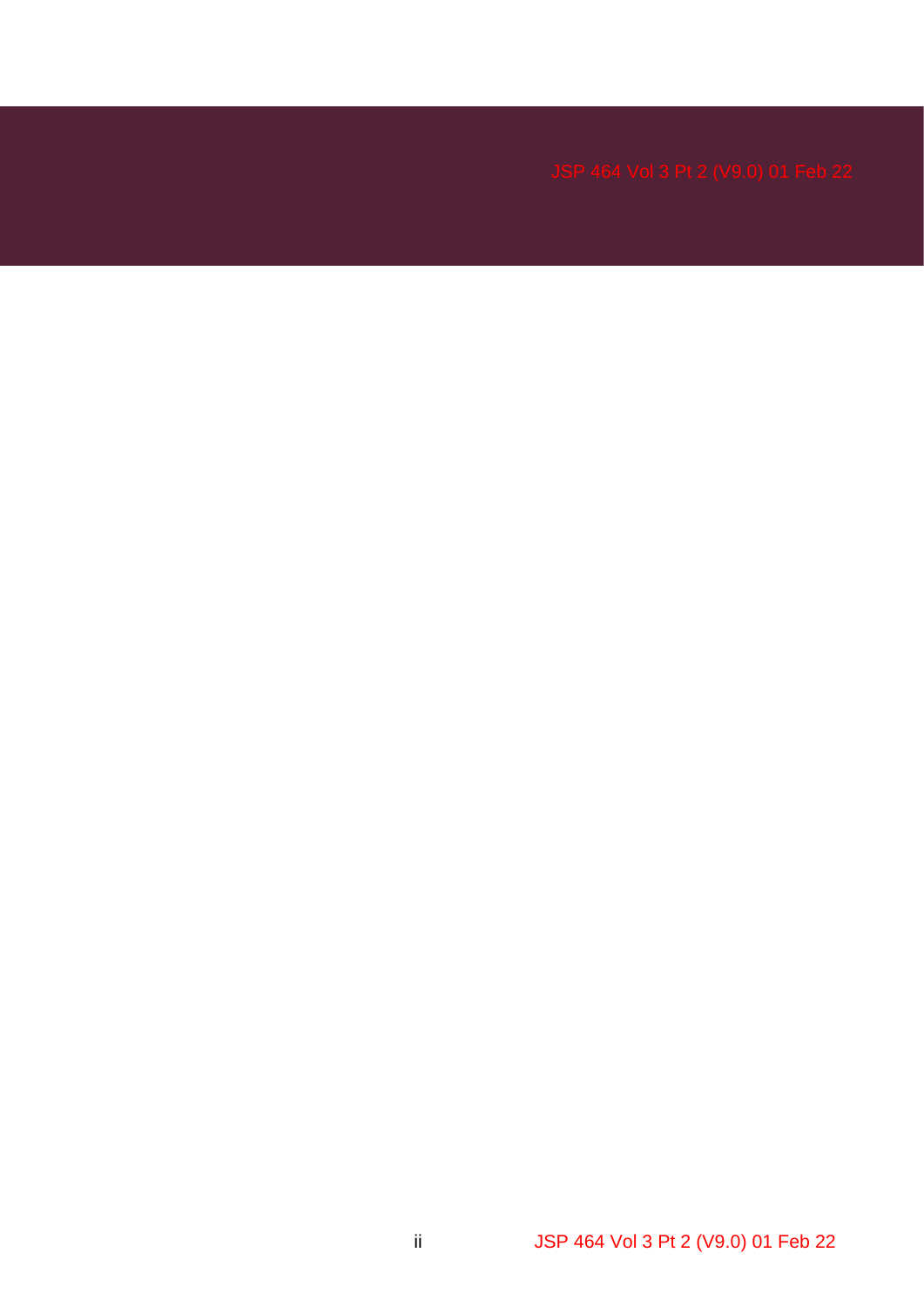## **Foreword**

This Part 2 JSP provides guidance in accordance with the policy set out in Part 1 of this JSP; the guidance is sponsored by the Defence Authority for Service accommodation charges. It provides policy-compliant business practices which should be considered best practice in the absence of any contradicting instruction. However, nothing in this document should discourage the application of sheer common sense.

The Combined Accommodation Assessment System (CAAS) provides the methodology for determining accommodation charges and was introduced from 1 April 2016 for Service Families Accommodation (SFA) and replaces both MOD's 4-Tier Grading (4TG) regulations and the Defence Infrastructure Organisation (DIO)'s 'Standard for Condition' as the reported measure of condition for SFA. Where definitions within CAAS contained in Parts 1 & 2 are at variance, Part 1 takes precedence. Single Living Accommodation (SLA) continues to use the 4TG method.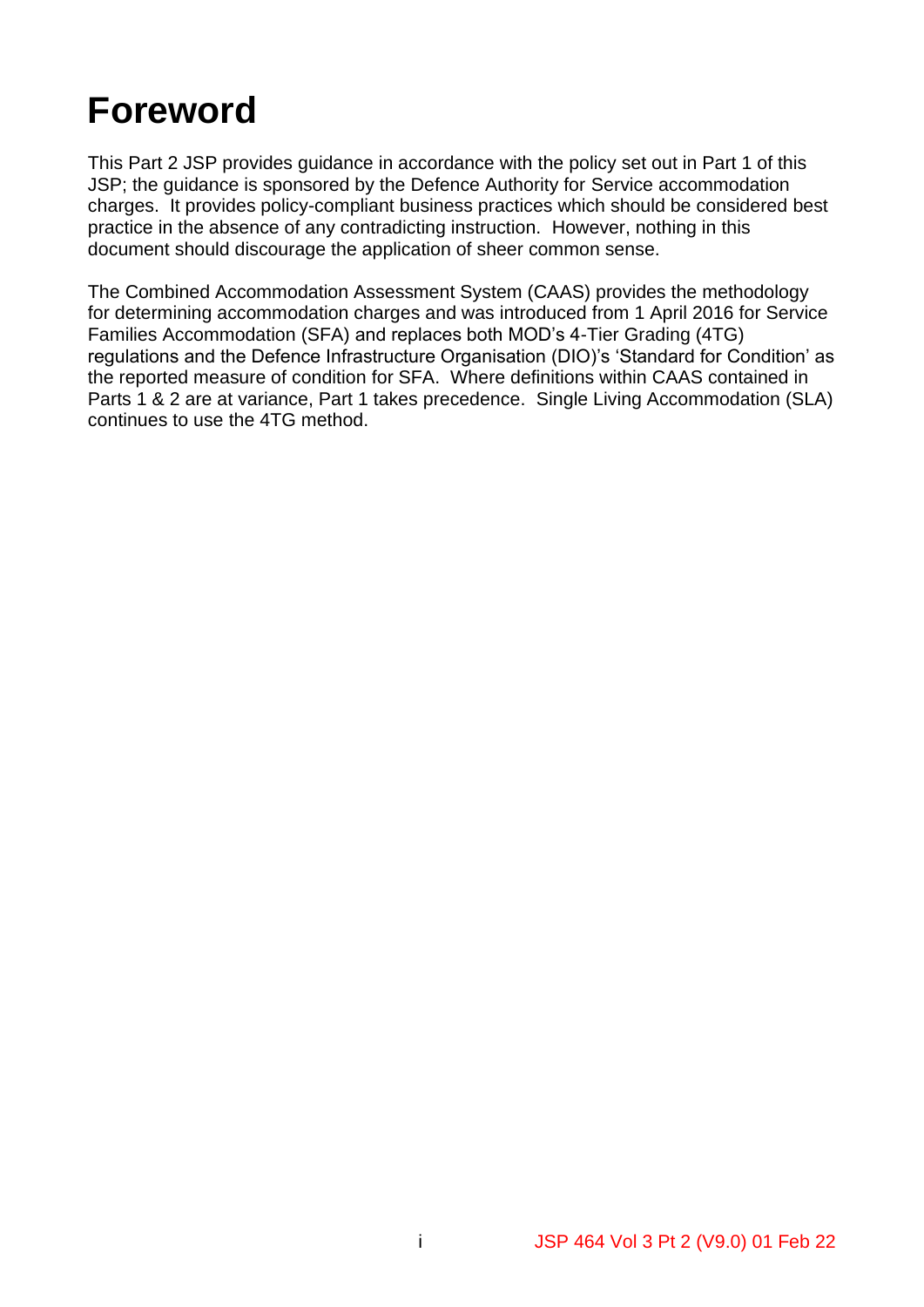## **Preface**

## **How to use this JSP**

1. JSP 464 Volume 3 Part 2 provides the methodology for determining the accommodation charges for SFA and SLA. It is designed to be used by staff responsible for the banding and administration of Service accommodation charges under the Combined Accommodation Assessment System for Service Family Accommodation, Single Living Accommodation and Substitute Equivalents. This JSP contains the policy and direction on accommodation charges and guidance on the processes involved and best practice to apply to assess and calculate individual property charges. This JSP will be reviewed at least annually.

2. The JSP is structured in two parts:

a. Part 1- Directive, which provides direction that must be followed, in accordance with statute or policy mandated by Defence or on Defence by Central Government.

b. Part 2 - Guidance, which provides the guidance and best practice that will assist the user to comply with the Directive(s) detailed in Part 1.

## **Coherence with other Defence Authority Policy and Guidance**

3. Where applicable, this document contains links to other relevant JSPs, some of which may be published by different Defence Authorities. Where particular dependencies exist, these other Defence Authorities have been consulted in the formulation of the policy and guidance detailed in this publication.

| <b>Related JSPs</b>                       | <b>Title</b>                                                                                                                                                   |
|-------------------------------------------|----------------------------------------------------------------------------------------------------------------------------------------------------------------|
| <b>JSP 464 Vol 1</b><br>Part 1: Directive | <b>Tri Service Accommodation Regulations</b><br>Vol 1: Service Family Accommodation (SFA) and Substitute<br>Service Family Accommodation - UK and Overseas     |
| <b>JSP 464 Vol 2</b><br>Part 1: Directive | <b>Tri Service Accommodation Regulations</b><br>Vol 2: Single Living Accommodation and Substitute Service<br><b>Single Accommodation</b>                       |
| <b>JSP 464 Vol 3</b><br>Part 1: Directive | Tri Service Accommodation Regulations:<br>Vol 3: Service Accommodation Charges, Combined<br>Accommodation Assessment System (CAAS) and 4 Tier<br>Grading (4TG) |
| <b>JSP 752</b>                            | Tri Service Regulations for Expenses and Allowances                                                                                                            |

## **Further Advice and Feedback – Contacts**

4. The owner of this JSP is Defence Infrastructure Organisation – DIO – SDA PR1. For further information on any aspect of this guide, or questions not answered within the subsequent sections, or to provide feedback on the content, contact:

| <b>Job Title/E-mail</b>           | <b>Project focus</b>                | <b>Phone</b> |
|-----------------------------------|-------------------------------------|--------------|
| People-Accommodation-<br>Policy 2 | Accommodation Policy and<br>Charges |              |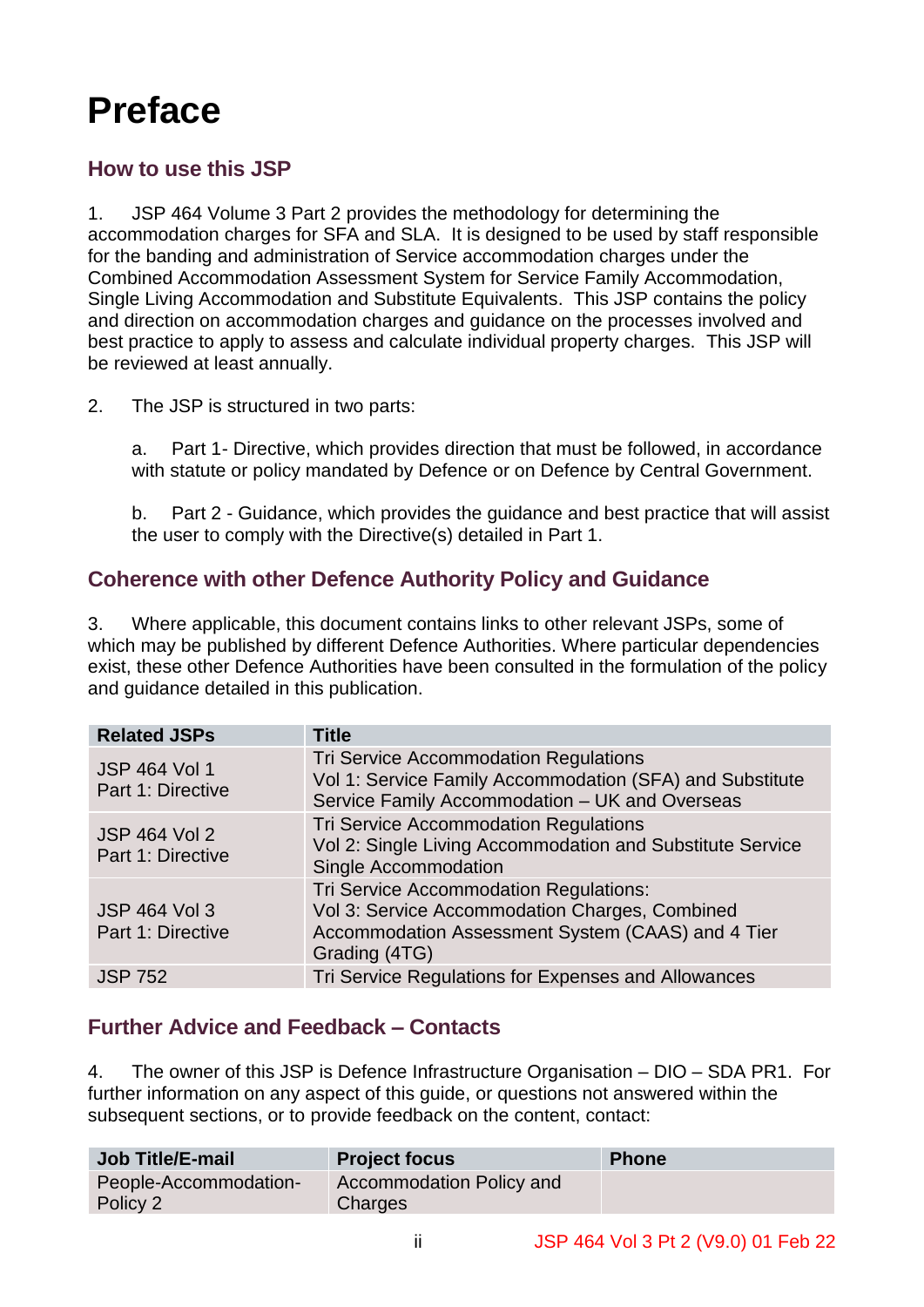## **Contents**

| Coherence with other Defence Authority Policy and Guidance ii |
|---------------------------------------------------------------|
|                                                               |
|                                                               |
|                                                               |
| Chapter 1 – CAAS SFA Accommodation Charge Methodology  1-1    |
| Chapter 2 – CAAS SFA Accommodation Charge Administration  2-1 |
| Chapter 3 - CAAS SFA Assessment Criteria - Condition  3-1     |
| Chapter 4 - CAAS SFA Assessment Criteria - Scale  4-1         |
| Chapter 5 - CAAS SFA Assessment Criteria - Location 5-1       |
|                                                               |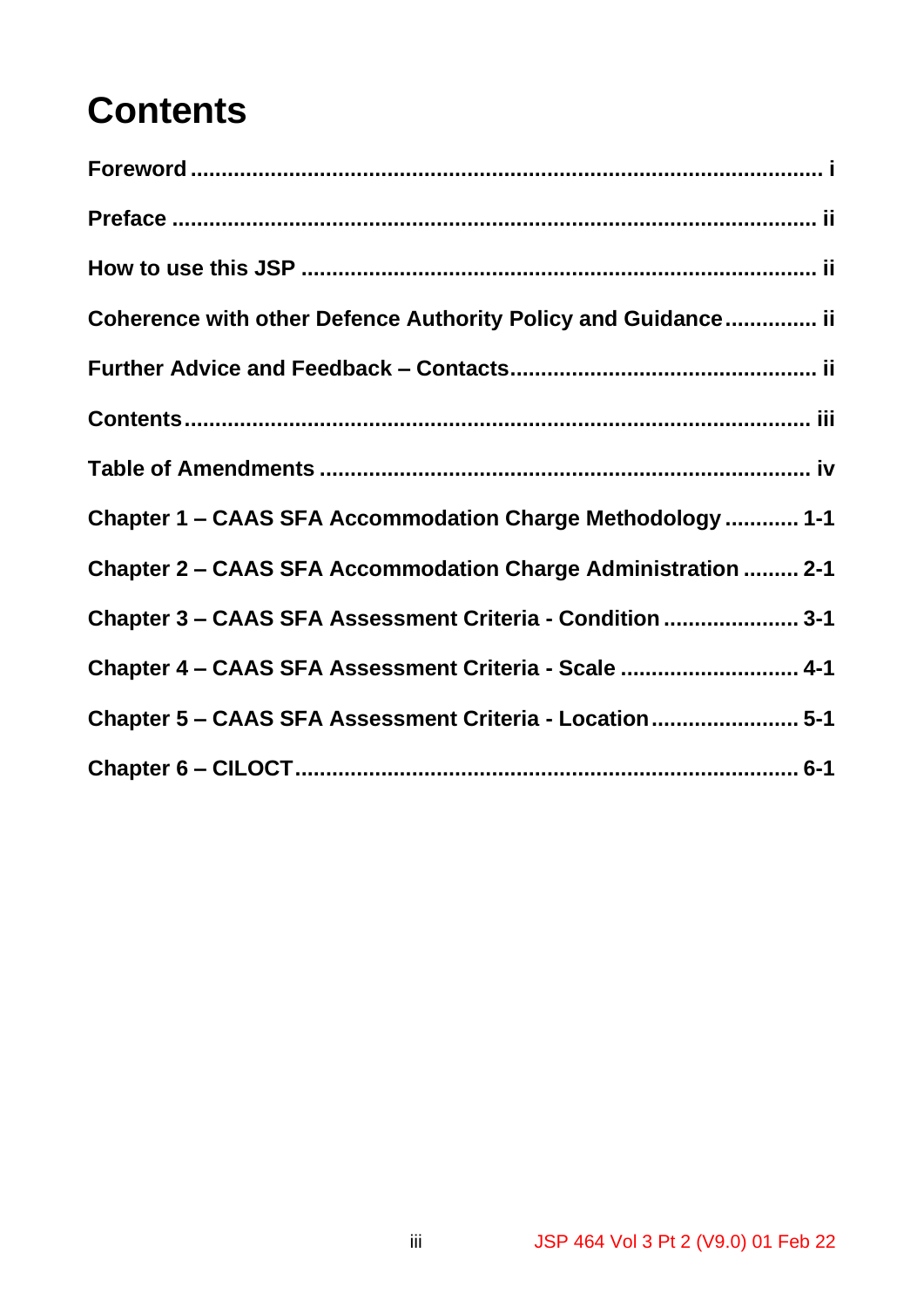# **Table of Amendments**

This JSP part was first issued in September 2015. All changes are shown in red.

| <b>Version</b> |                          |              |
|----------------|--------------------------|--------------|
|                | <b>Chapters Affected</b> | <b>Dated</b> |
| 2              | 2                        | 26 Feb 16    |
| 3              | 2 & 3                    | 07 Aug 2017  |
| $\overline{4}$ | 5                        | 6 Nov 2017   |
| 5              | 2                        | 4 June 2018  |
| 6              | Foreword & 1             | 20 July 2020 |
| $\overline{7}$ | 5                        | 01 Oct 20    |
| 8              | 5                        | 01 Jul 21    |
| 9              | 5                        | 01 Feb 22    |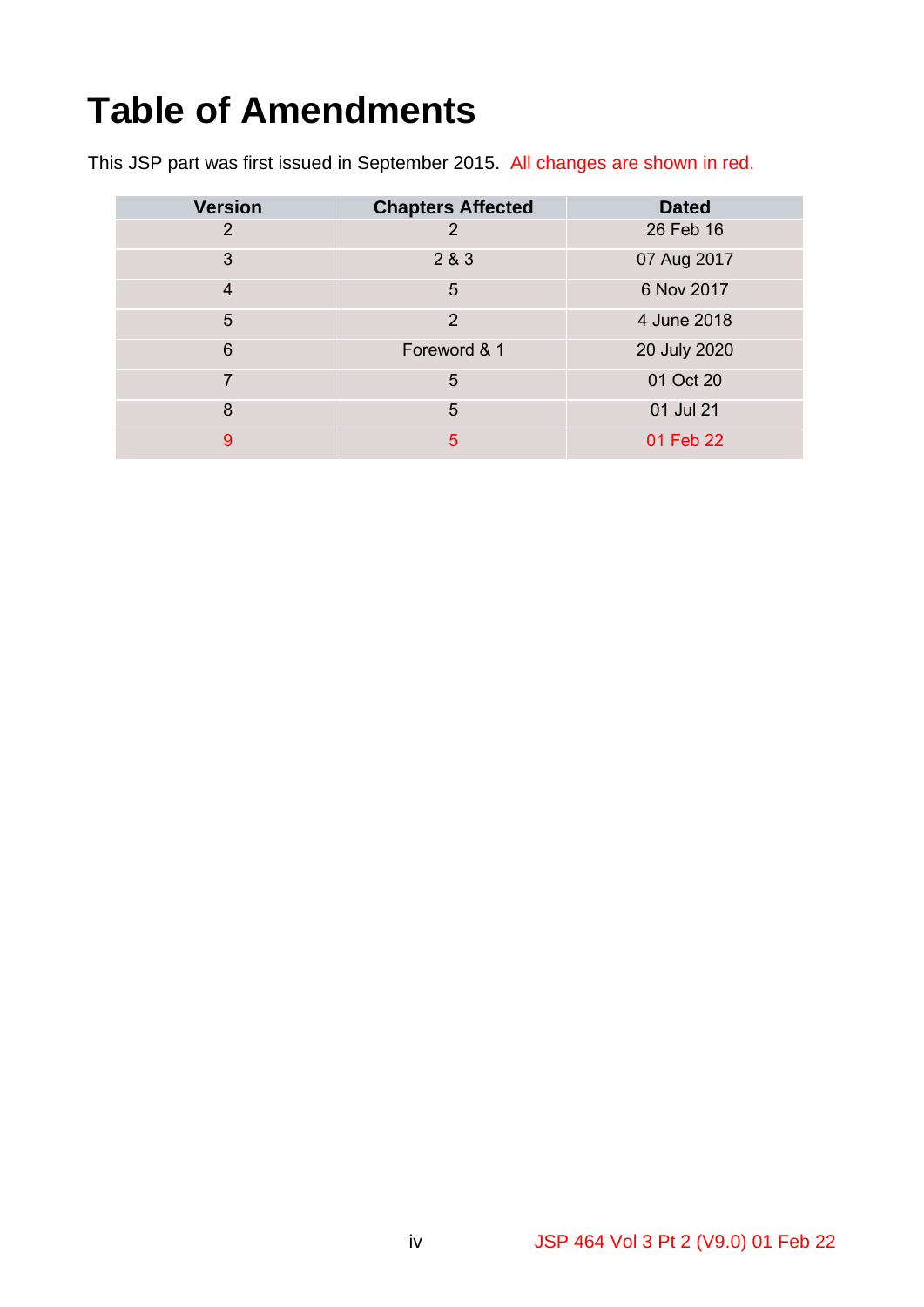## **1 CAAS SFA Accommodation Charge Methodology**

## **Calculating the CAAS Band**

**0101**. The assessment of condition, scale and location factors (as described in Vol 3, Part 1, Chapter 5 and detailed at Chapters 3-5 below) will produce an assessment at 3 incremental levels for each factor. This leads to 9 different changing bands (A-I). The combination of the three-level assessments made for each factor will determine the accommodation charging band for individual SFA. The methodology for assessing SFA is provided at **Annex A** and described as follows:

a. **Starting point**. The start of the banding (top charge – band A) is set at Decent Homes Plus (DH+) for condition, upper scale and urban location, with a discount for those properties that do not meet the top standard;

b. **Condition**. Reduce by two bands for every drop in category for condition (i.e. if a property is in 'DH' rather than 'DH+' it will drop from band 'A' to band 'C');

c. **Scale**. Reduce by one band for every drop in category for scale (i.e. if a property is 'Middle' rather than 'Upper' it will drop from band 'A' to band 'B');

d. **Location**. Reduce by one band for every drop in category within location (i.e. if a property is 'Intermediate' rather than 'Urban' it will drop from band 'A' to band 'B');

e. **Combination of Condition, Scale or Location reductions**. Where a combination of these factors apply, e.g. using all the examples above, if the property is 'DH', 'Middle' and 'Intermediate' it will drop 2+1+1 = 4 Bands, i.e. from Band 'A' to Band 'E' in accordance with the **Table** below:

|                  | <b>LOCATION</b><br>$\rightarrow$ | <b>Urban</b> | <b>Intermediate</b> | <b>Remote</b> |
|------------------|----------------------------------|--------------|---------------------|---------------|
| <b>CONDITION</b> | <b>SCALE</b>                     |              |                     |               |
|                  | <b>Upper</b>                     | A            | B                   | $\mathbf C$   |
| DH+              | <b>Middle</b>                    | B            | $\mathbf C$         | D             |
|                  | <b>Lower</b>                     | $\mathbf C$  | D                   | E             |
|                  | <b>Upper</b>                     | $\mathbf C$  | D                   | E             |
| <b>DH</b>        | <b>Middle</b>                    | D            | E                   | F             |
|                  | <b>Lower</b>                     | E            | F                   | G             |
|                  | <b>Upper</b>                     | E            | F                   | G             |
| DH-              | <b>Middle</b>                    | F            | G                   | н             |
|                  | <b>Lower</b>                     | G            | Н                   |               |

**0102. Overseas SFA Accommodation Charge reductions**. With effect from 1 Apr 16, the following enhancements to the overseas offer will apply: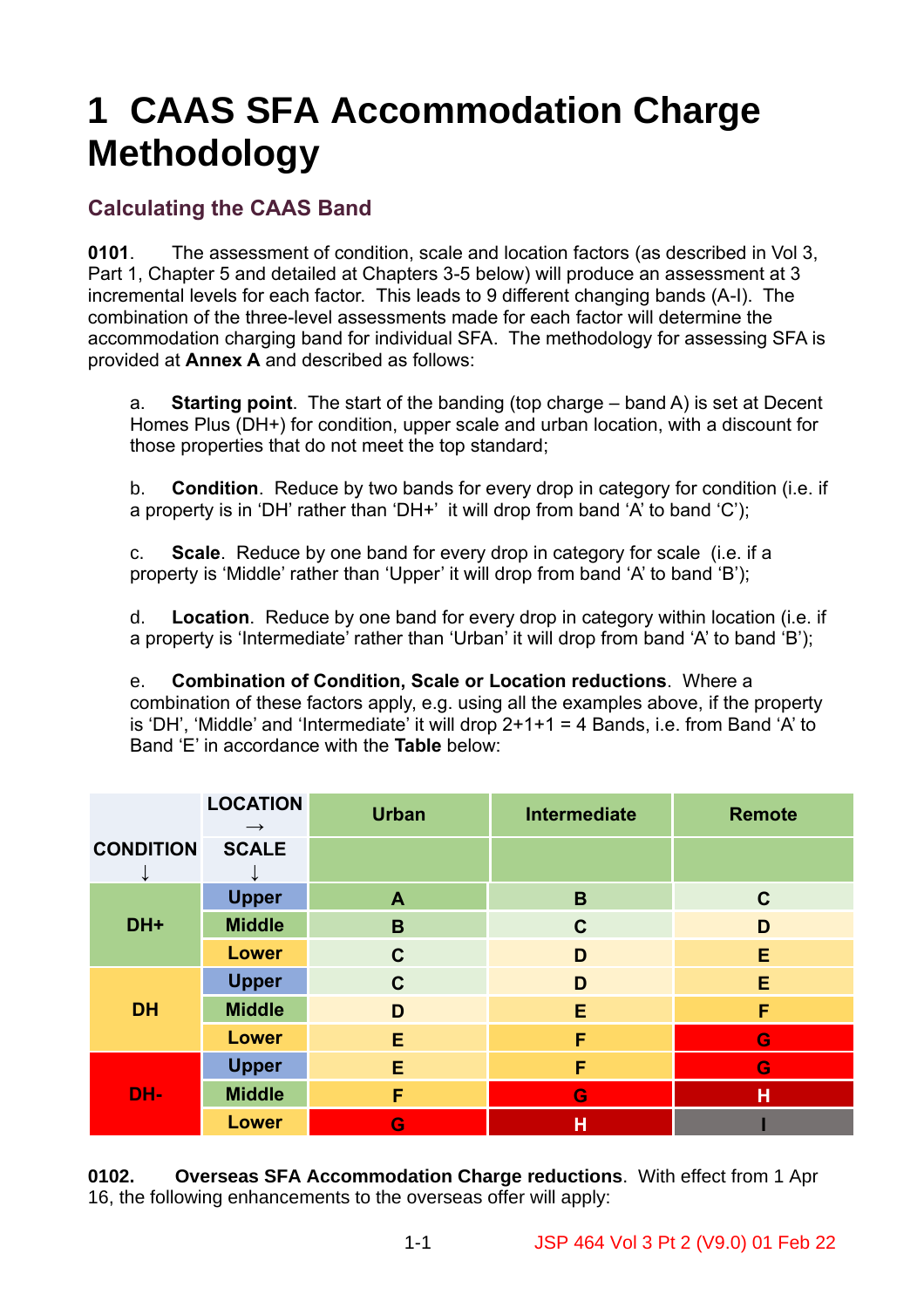a. Reduction by 2 charging bands of the CAAS Band assessment for all overseas SFA, Applied to Germany from 2020.

b. CILOCT Waiver. All SP, whether in SFA or SLA (or substitute equivalents) overseas will be exempt CILOCT charges (see also Chapter 4 – CILOCT in JSP 464 Vol 3 Part 1).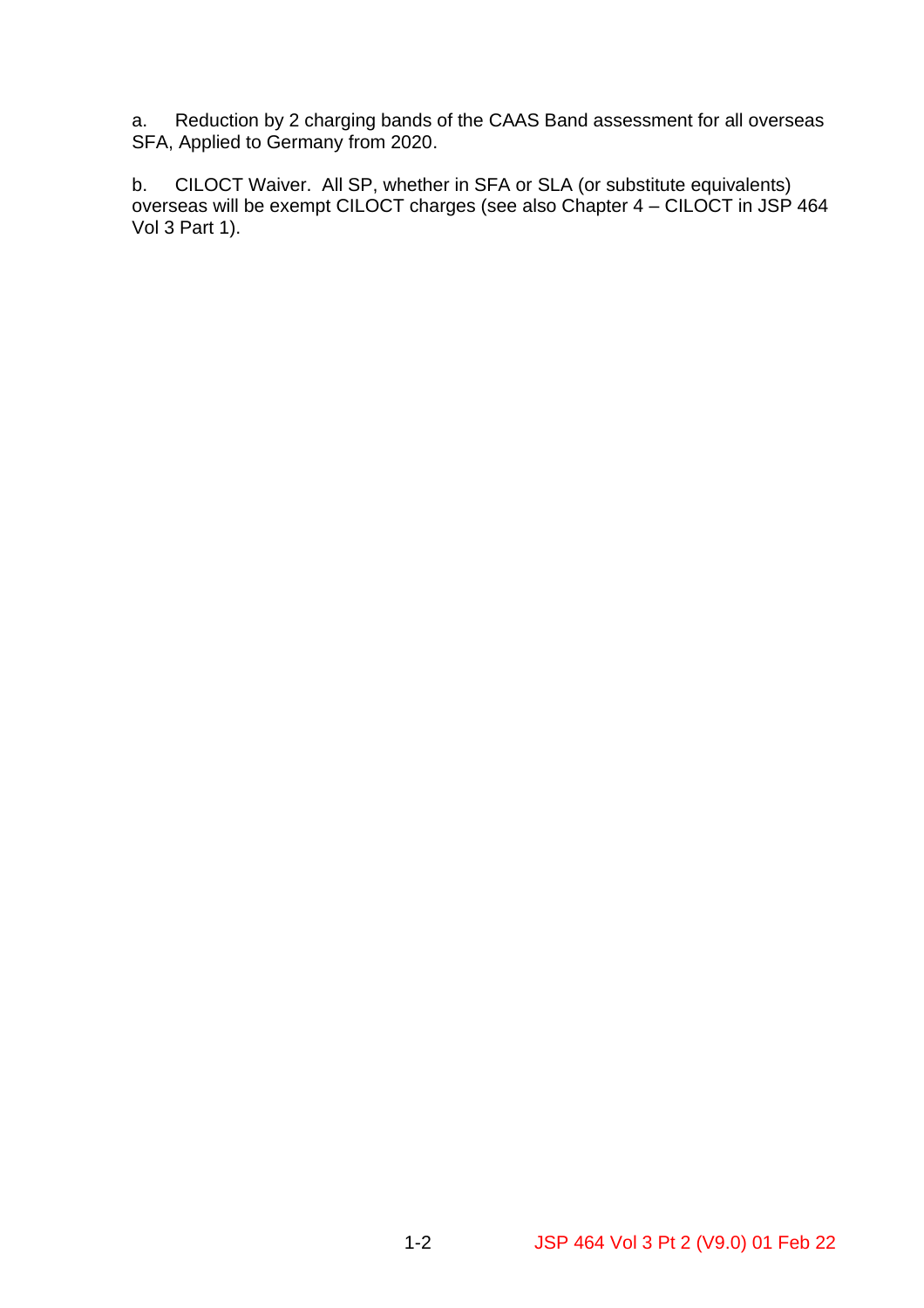#### **CAAS ASSESSMENT METHODOLOGY DIAGRAM**



Type C SFA with standard garage: Pay Statement shows 4 descriptors against Condition, Scale & Location plus overall Band for Charge<br>Condition DH Scale Middle Location Urban Band D Scale Middle Location Urban Band D

Starting at Band A, Condition reduces to Band C, flow to Band C to assess Scale, starting at Band C at Middle results in Band D, flow to Location starting at Band D assess Location, results in overall Band for Charge of Band D.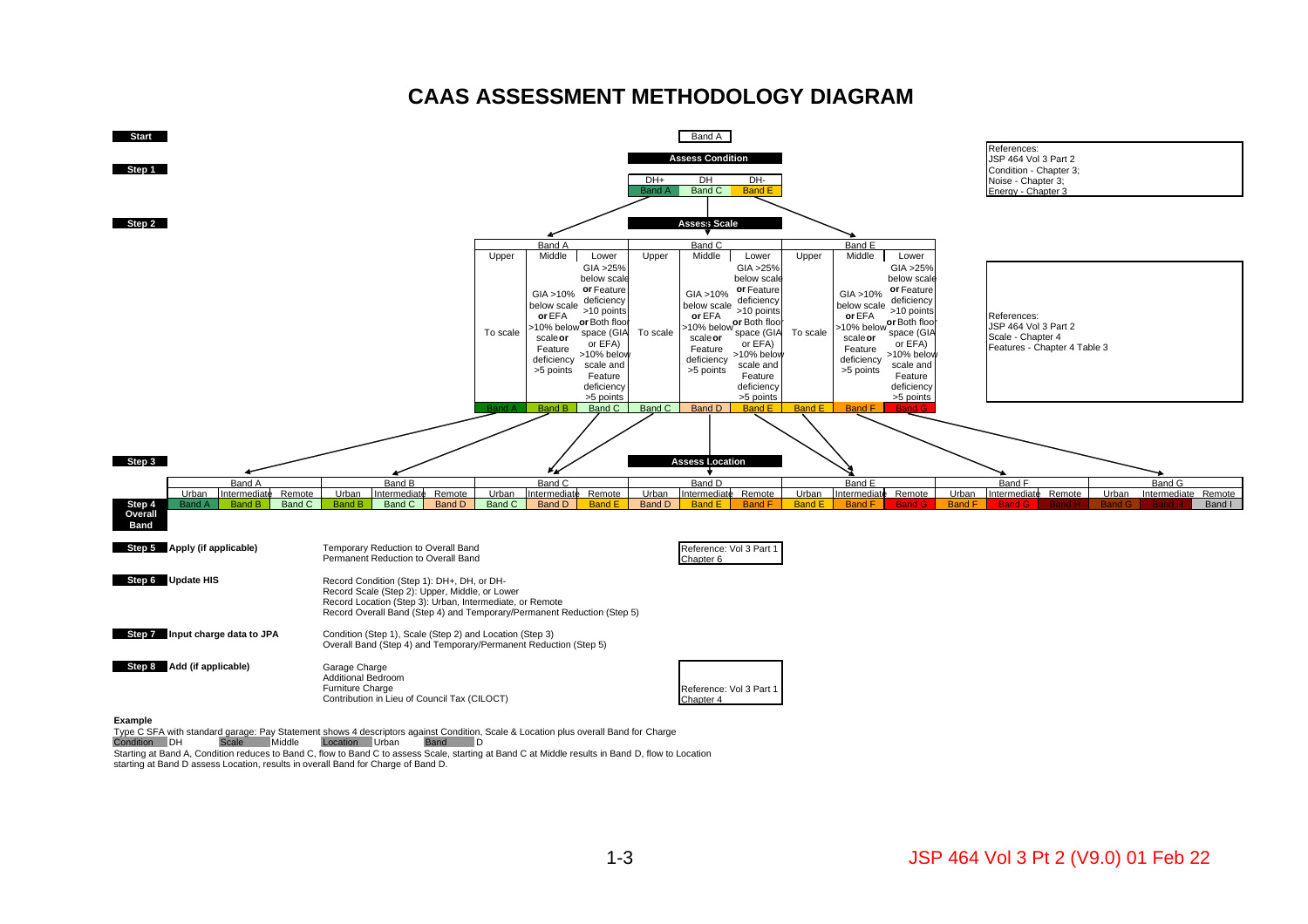## **2 CAAS SFA Accommodation Charge Administration**

## **Administration of Charge on JPA**

**0201.** MOD will publish, under the annual Directed Letter, the accommodation charges in the form of a daily rates table for each property Type. DBS is responsible for amending the accommodation charges on JPA in accordance with the rates table within the annual Directed Letter.

**0202.** DIO will be responsible for undertaking assessment of individual properties to calculate the rental band. DIO is to collate the overall score for each factor, and to assign properties to a rental band. The accommodation charge for individual properties will correspond to the daily charge rate in accordance with the published rates table. Garage charges, Car Port charges and Furnished/Part Furnished charges are to be inputted and charged separately. The accommodation charge will be deducted from pay at source through JPA.

**0203.** DIO are responsible for raising the appropriate charges and are required to input the occupancy and accommodation charge details within the accommodation fields in JPA.

**0204. Administration of Charge for those occupants not on JPA**. Charges are raised and administered locally.

#### **Governance**

**0205. Recording of Accommodation Banding**.DIO are to keep records of current banding and the date of the last assessment, for all their accommodation.

**0206. Recording of Assessment Results**.DIO are to maintain a record of the assessment for each property together with the underlying data, as follows:

a. Decent Homes Standard (DHS)/Decent Homes+ (DH+) assessment proforma (and supporting evidence).

b. Housing Health and Safety Rating System (HHSRS) risk assessment.

c. Energy Performance Certificate (EPC) or equivalent (to produce an individual Standard Assessment Procedure (SAP) rating score and Energy Efficiency Rating (EER) band).

d. Scale assessment and supporting evidence, such as measured survey drawings or calculations.

e. Pan-UK geographical classification.

Records may be held electronically in a format from which individual SFA reports can be produced.

**0207. Assurance**.DIO are responsible for assuring findings and ensuring that Banding is conducted in accordance with the correct procedures and within the permitted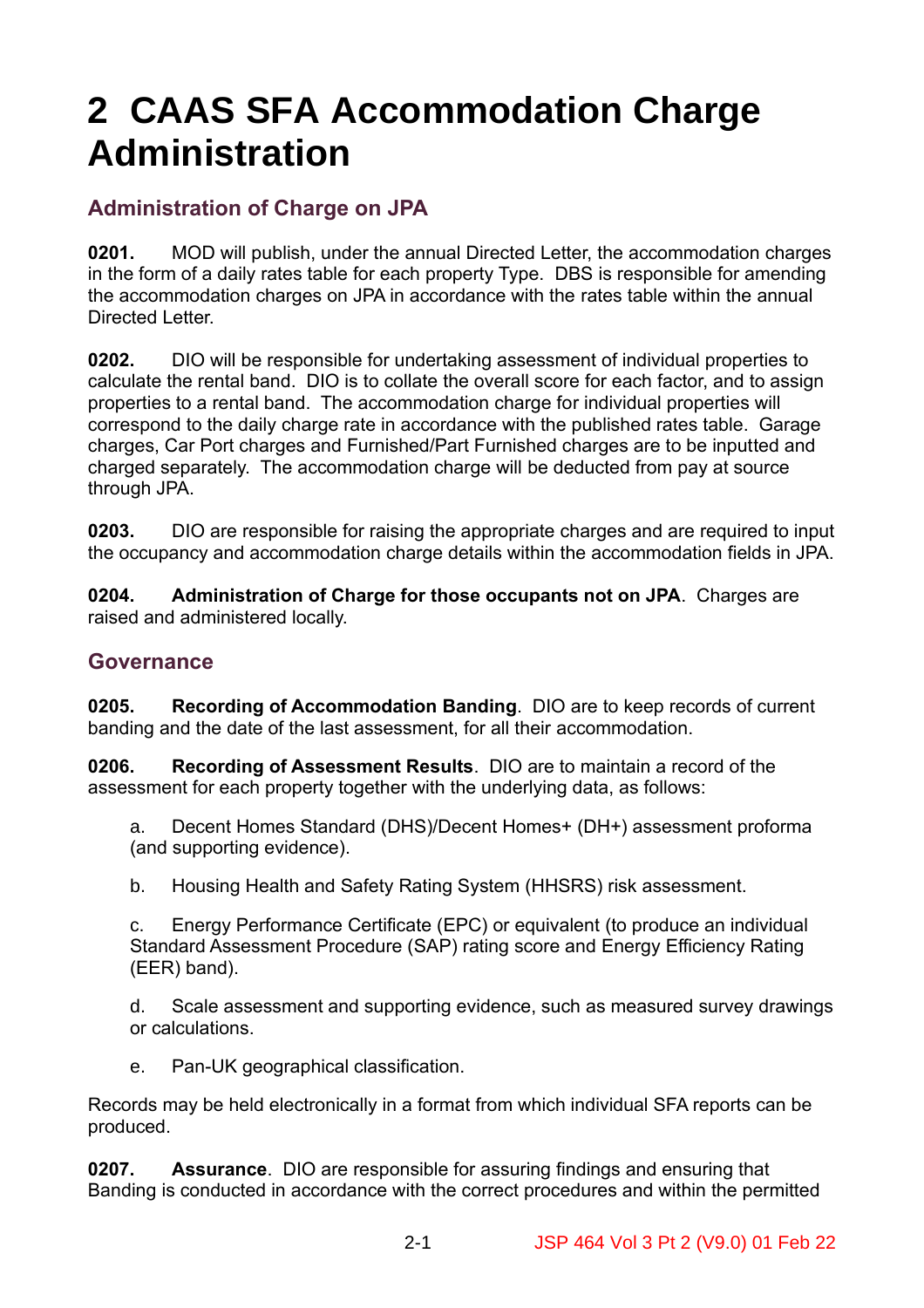timeframes. Assurance is to be conducted in accordance with extant DIO processes. Where it is found that either the correct procedures have not been followed or the timescales have been exceeded, DIO in discussion with the Service Authority (and MOD People-Accommodation if necessary) are to determine whether the findings are to be invalidated. In that event, a re-assessment is to be convened at the earliest opportunity to re-band the accommodation.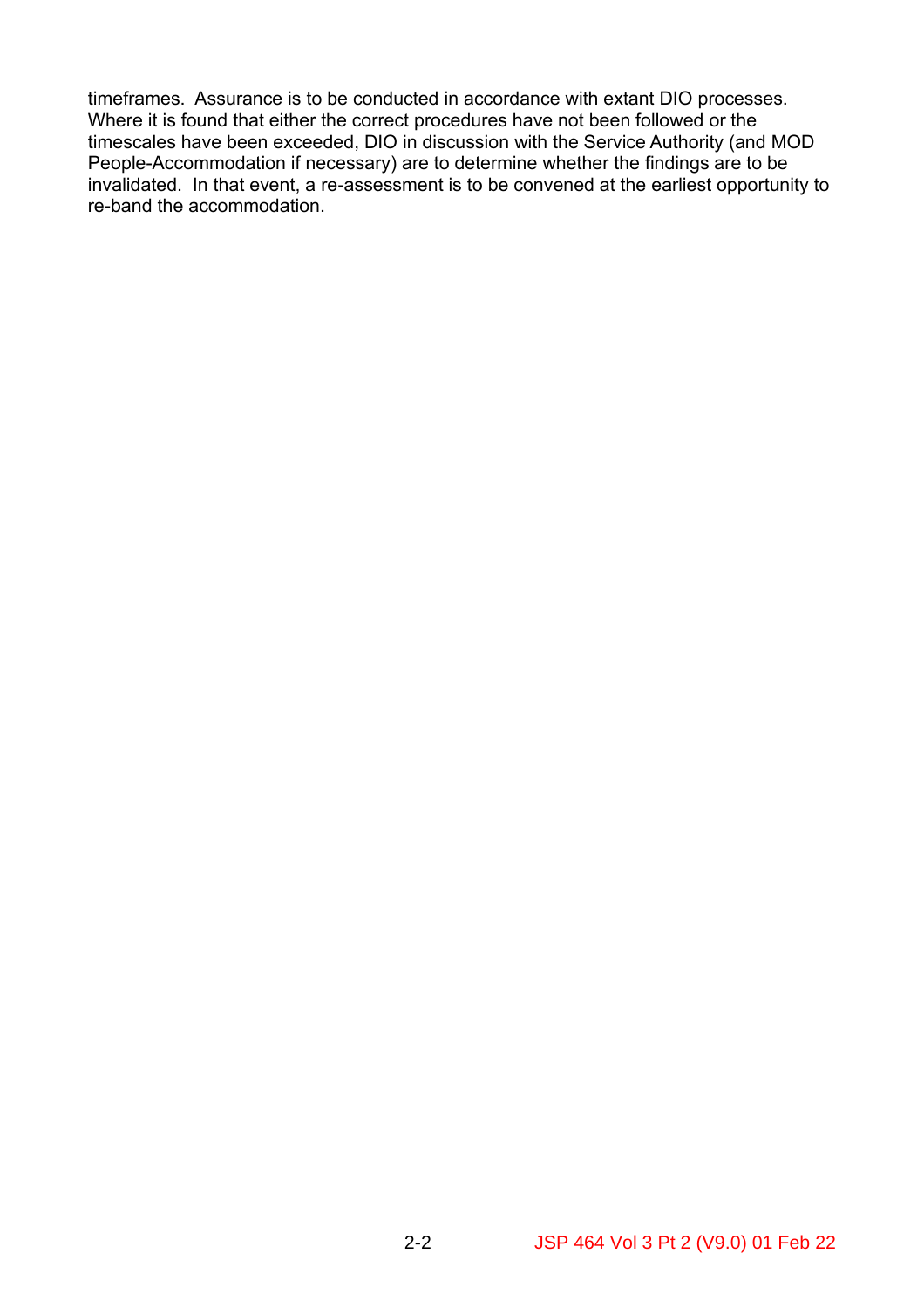#### **ANNEX A TO CHAPTER 2**

## **TEMPLATE CAAS BAND CHALLENGE / APPEAL LETTER**

*SFA No / Street POSTAL TOWN Postcode*

*Tel: E-mail:*

*Date*

*(Insert appropriate address) 1*

Dear Sir / Madam,

#### **CAAS BAND STAGE 1 CHALLENGE / STAGE 2 APPEAL**\* **–** *SFA No / Street\**

Reference(s):

- A. JSP 464 Volume 3 Part 2.
- *B. Stage 1 challenge date / reference number (complete if a Stage 2 Appeal).*

I wish to challenge/appeal\* the CAAS Band applied to my SFA.

I received my CAAS Band letter on *insert date\* or* My Move-In date was *insert date\**, and I was notified in writing on that day that the CAAS Band for the SFA is Band *A, B, C, D, E, F, G, H, I\**.

The basis for my challenge/appeal is on the following grounds:

**Condition.** *The condition is considered to be over assessed on the criteria of Hazard / Repair / Modernity / Thermal Comfort\*.*

**Scale.** *The floor area has been over assessed, and is less than recorded and/or insufficient points have been awarded in respect of <insert feature(s)>\*.*

**Location.** *The SFA postcode does not merit assessment within the Urban / Intermediate range\*.*

*Additional Detail/Evidence. Nil or Provide any relevant additional detail/evidence (e.g. photographs) that will assist DIO to investigate the Appeal\*.*

Yours faithfully

*NAME(Incl Number / Rank if appropriate)* 

*\*Delete and/or amend as appropriate. For overseas locations the band to be challenged / appealed is the actual assessed CAAS band (prior to application of 2 band reduction).*

<sup>&</sup>lt;sup>1</sup> Address details will be provided within CAAS Band letters / March-In details.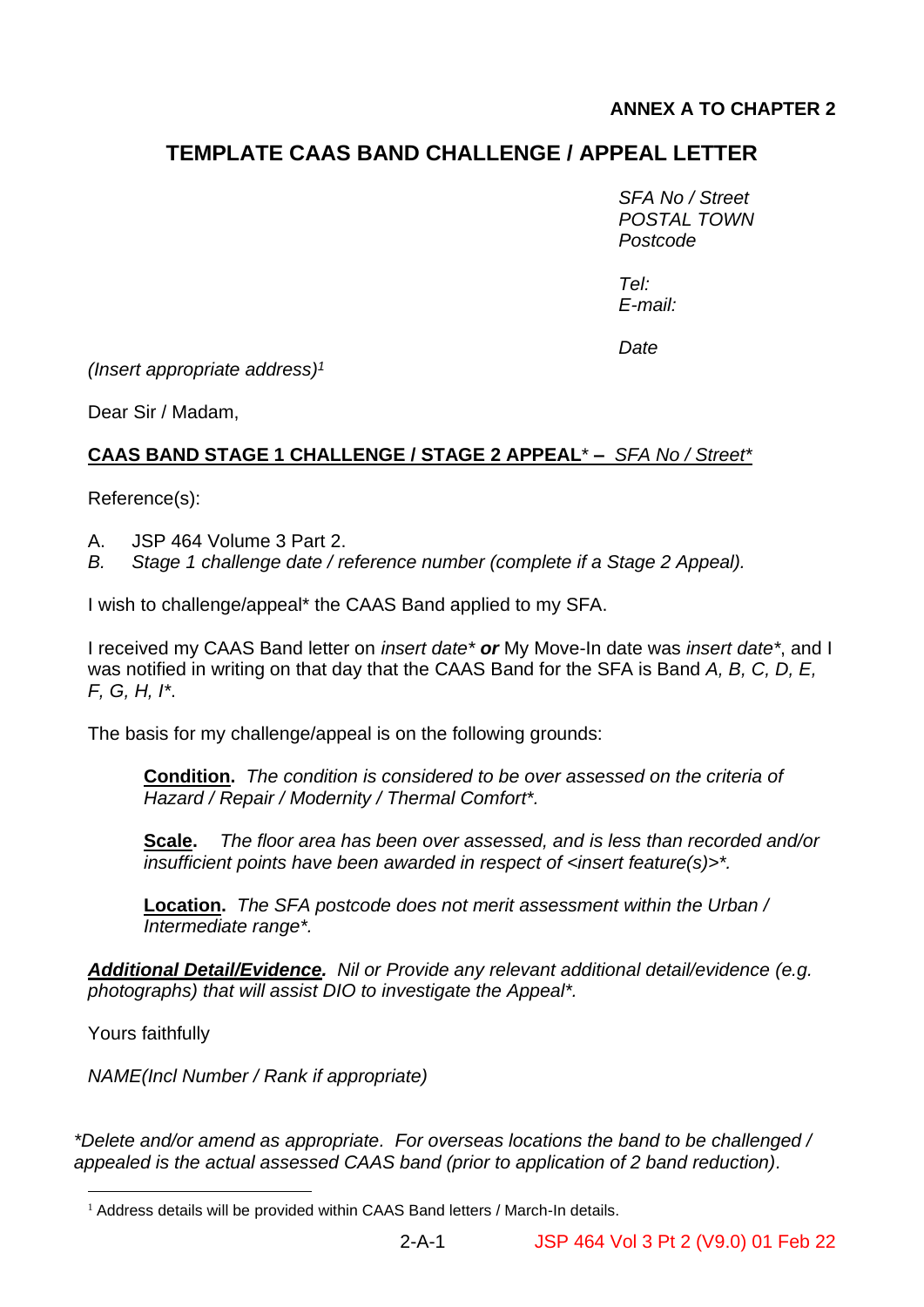## **3 CAAS SFA Assessment Criteria - Condition**

**0301.** DIO is required to conduct an assessment of every SFA using the Decent Homes Standard (DHS) and Decent Homes + (DH+) criteria. As part of the DHS assessment, DIO are to conduct an assessment of each property using the Housing Health and Safety Rating System (HHSRS) or equivalent industry standard and an energy efficiency rating to produce an Energy Performance Certificate (EPC) assessment as determined by the Standard Assessment Procedure (SAP) and the Energy Efficiency Rating (EER) band. A summary is shown in the **Table** below.

**0302**. **Decent Homes Standard (DHS)**. DIO is to assess in accordance with the DCLG guidance; detailed definition for each of these criteria is included in 'A Decent Home: Definition and guidance for implementation, Communities and Local Government, June 2006': [http://www.communities.gov.uk/publications/housing/decenthome.](http://www.communities.gov.uk/publications/housing/decenthome) A summary is provided at **Annex A Table 1**.

DHS – A decent home is one that meets all of the following four criteria:

a. meets the statutory minimum standard for housing as assessed by the Housing Health and Safety Rating System (HHSRS) or equivalent industry standard.

b. it is in a reasonable state of repair (assessed from the age and condition of a range of building components including walls, roofs, windows, doors, chimneys, electrics and heating systems).

c. it has reasonably modern facilities and services (assessed according to the age, size and layout/location of the kitchen, bathroom and WC and any common areas for blocks of flats).

d. it provides a reasonable degree of thermal comfort (adequate heating and effective thermal insulation).

|                                              | <b>CONDITION</b>                            |                                                 |                                                  |  |  |
|----------------------------------------------|---------------------------------------------|-------------------------------------------------|--------------------------------------------------|--|--|
|                                              | <b>Decent Homes</b><br>Plus (DH+)           | <b>Decent Homes</b><br>(DH)                     | <b>Decent Homes</b><br>Minus (DH-)               |  |  |
|                                              | No discount                                 | Reduce by two<br>rental bands<br>(20% discount) | Reduce by four<br>rental bands<br>(40% discount) |  |  |
| Statutory minimum standard                   | Pass                                        | Pass                                            | Fail any one of<br>the four criteria.            |  |  |
| Reasonable state of repair                   | Pass                                        | Pass                                            | Fail any one of<br>the four criteria.            |  |  |
| Reasonably modern facilities<br>and services | Pass enhanced<br>standard                   | Pass normal<br>standard                         | Fail any one of<br>the four criteria.            |  |  |
| Thermal comfort                              | <b>Energy Rating</b><br>Band D and<br>above | <b>Energy Rating</b><br>Band E                  | <b>Energy Rating</b><br>Band F and<br>below      |  |  |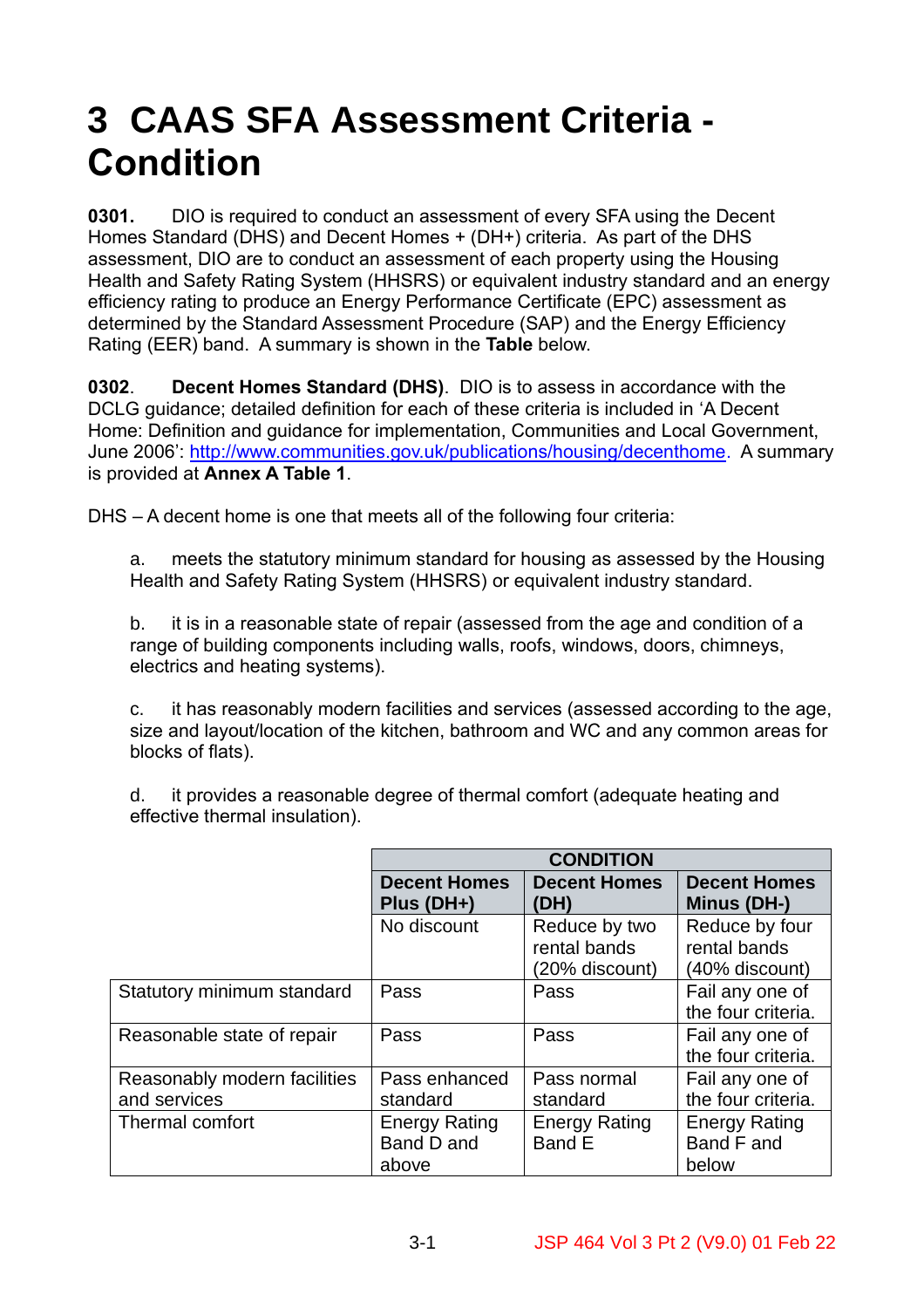**0303. MOD DH PLUS (DH+)** DH+ has been developed by DIO, setting stricter assessment criteria under reasonable repair, modern facilities and thermal comfort. A summary, showing enhanced standards, is at **Annex A Table 1**.

## **Housing Health and Safety Rating System (HHSRS)**

**0304**. DIO is to assess DHS using the HHSRS risk assessment tool or industry standard equivalent to assess potential risks to the health and safety of occupants. There are 29 categories of hazard, each of which is separately rated, based on the risk to the potential occupant who is most vulnerable to that hazard. The individual hazard scores are grouped into 10 bands where the highest bands (A-C representing scores of 1000 or more) are considered to pose Category 1 hazards. For the purposes of the decent homes standard, properties posing a Category 1 hazard do not meet the statutory minimum requirements. A summary of hazard groups is provided at **Annex A Table 1**. Further guidance and definition is available at [https://www.gov.uk/government/publications/hhsrs](https://www.gov.uk/government/publications/hhsrs-operating-guidance-housing-act-2004-guidance-about-inspections-and-assessment-of-hazards-given-under-section-9)[operating-guidance-housing-act-2004-guidance-about-inspections-and-assessment-of](https://www.gov.uk/government/publications/hhsrs-operating-guidance-housing-act-2004-guidance-about-inspections-and-assessment-of-hazards-given-under-section-9)[hazards-given-under-section-9](https://www.gov.uk/government/publications/hhsrs-operating-guidance-housing-act-2004-guidance-about-inspections-and-assessment-of-hazards-given-under-section-9)

**0305**. There are 29 hazards associated with the system. The assessment is based on the likely effect of the hazard on the **most vulnerable age group**, regardless of whether the current occupiers are in that vulnerable group. Action taken as a result of identifying hazards should consider the actual occupiers. For some hazards there is no relevant group, but for many hazards it may be either the young or the elderly.

## **Noise Nuisance**

**0306**. Aircraft noise is not currently a statutory nuisance in the UK. Aircraft noise is specifically exempted from the controls in general environmental protection legislation; therefore, local authorities do not have the legal power to take action on matters of aircraft noise. The national Decent Homes Standard includes an assessment of noise from external sources (such as aircraft and road noise) as one of the 29 hazards when considering the minimum safety standard (Criterion 1). MOD recognises that noise presents an issue, more particularly for SFA adjacent to flying units and will address through CAAS and preventative measures as SFA improvements are carried out, only reducing the rental charge where; the nature and severity of the noise nuisance is significant, it cannot be treated by a combination of noise reduction measures, or noise reduction measures have not been carried out. These measures should not be limited to property specific measures but should also include local airfield management practices, in accordance with CAA guidance. **[http://www.caa.co.uk/docs/697/srg\\_env\\_00001-01-](http://www.caa.co.uk/docs/697/srg_env_00001-01-30902004.pdf) [30902004.pdf](http://www.caa.co.uk/docs/697/srg_env_00001-01-30902004.pdf) where practicable.** BRE provide guidance on the construction approach to improving sound insulation.

**[http://www.bre.co.uk/filelibrary/pdf/cap/soundins\\_homes.pdf](http://www.bre.co.uk/filelibrary/pdf/cap/soundins_homes.pdf)**

**0307.** The CAAS assessment is aligned with Government standards on noise exposure<sup>2</sup> developed in concert with noise specialists within Defence Environment and Safety Authority. SFA will be assessed where data is provided by public bodies in line with European Parliament and Council Directive for Assessment and Management of Environmental Noise 2002/49/EC, which requires publication of noise data, and MOD assessments of military establishments, excluding N Ireland. The assessment is based on

<sup>2</sup> Noise Exposure Criteria defined under the National Policy Framework (NPPF) Guidance.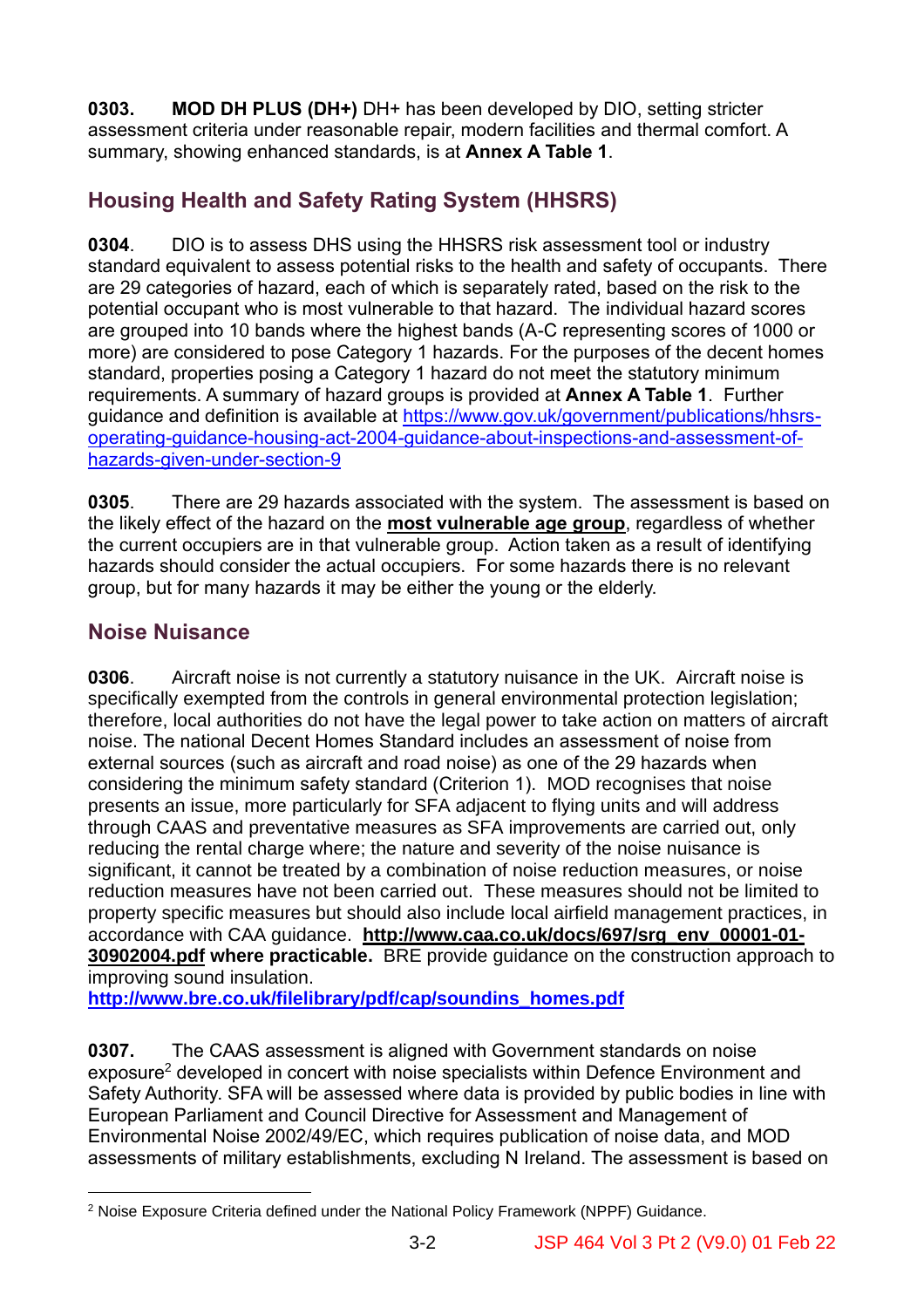calculated noise survey contour data; properties subject to mechanically derived noise above the Government recommended threshold will have the charge reduced (i.e. from DH+ to DH, or DH to DH-). In the worst cases, a property will have the charge reduced by two levels (i.e. from DH+ to DH-). The revised standard and protocols are at **Annex A Tables 2 and 3**. The procedure is as follows:

- a. Obtain noise survey data contours.
- b. Overlay map of estate (to appropriate scale) against noise contours.
- c. Determine whether SFA falls within relative thresholds.

**0308. Standard**.The assessment of noise nuisance follows DEFRA's Planning and Policy Guidance 24 (PPG24) and the National Policy Framework (NPPF) Guidance. PPG24 has been withdrawn by DEFRA in favour of the less prescriptive NPPF; for the purposes of CAAS assessments MOD requires clear definitive noise level targets contained within PPG24 and incorporated alongside the effect level descriptions in the NPPF. DEFRA are aware of the continued use of this criterion.

**0309. Noise Level Standard**. The Department for Transport assesses aircraft noise by determining the area exposed to average sound levels of 57dB(A) or more between 0700 and 2300 (Lden) internally to the dwelling with doors & windows closed; the same criteria is to be applied to other mechanical noise sources. This measure is an indicator of the onset of what the government describes as 'community annoyance' in the daytime. Night hours within the Government restriction measures are defined as 2300-0700 (Lnight). CAAS adopts this approach, with noise level standards for reductions in Band for Charge detailed at Table 2.

**0310.** Noise Measurement. CAAS will assess SFA/SLA by use of modelling from Authority provided noise maps that show Decibel Average (dBA) contours, applying PPG24 guidance and professional assessment on the noise attenuation properties of building fabric, taking into account any improvements made (enhanced glazing, baffles etc) to provide an internal noise assessment. All SLA/SFA within the 57 dBA noise contour of a mechanical noise source are to be assessed taking into account the construction detail and dBA Sound Reduction Index as detailed at Table 3. The maximum internal noise value of an SFA is to be calculated by subtracting the Index value from the dBA contour value.

a. **Airfields (Military)**. All military airfields assessed by DESA will be considered. The dBA contours should reflect the concept of operations for the airfield, allowing for the impact of engine test ground run locations etc. In carrying out the calculation, the assessment result is to err on the side of caution in favour of the lesser Band for Charge e.g. where the contour bisects any part of an SFA, the highest dBA contour value is taken for the calculation. The property would only incur deficiencies under CAAS if the noise level exceeds the thresholds shown in the chart at TABLE 2 **and** noise reduction measures are not in place or insufficient to fully mitigate the impact.

b. **Other mechanical noise sources**. DEFRA and regional Govt record activities generating excessive noise and those SFA that fall within the affected noise footprint are to be considered. In line with the Government approach to noise nuisance, DIO will aim to mitigate the effect through noise reduction measures in at-risk properties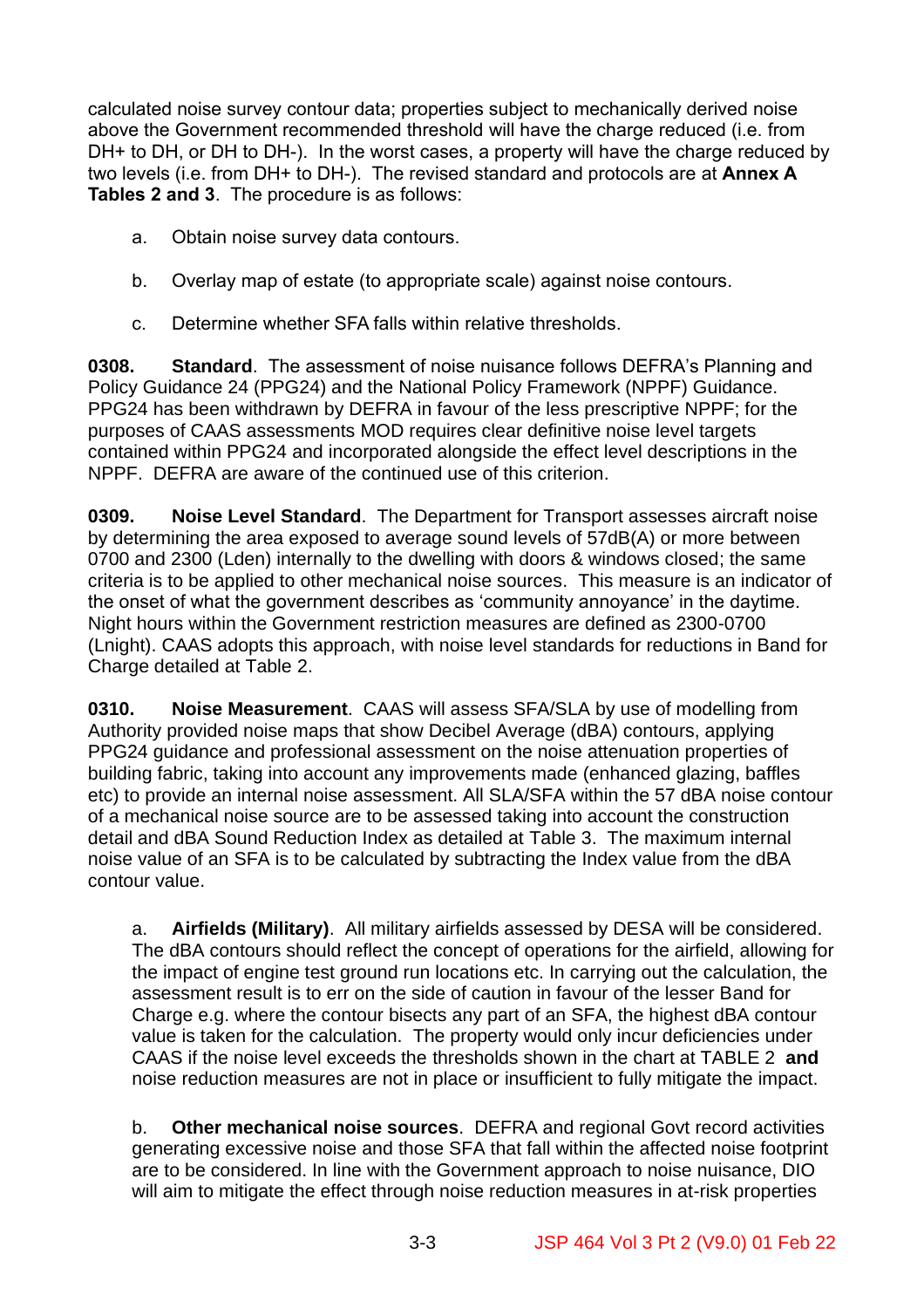to reduce the risk of noise exposure. The property would only incur deficiencies under CAAS if the noise level exceeds the thresholds in the chart at TABLE 2 **and** noise reduction measures are not in place or insufficient to fully mitigate the impact. In the event of a temporary occurrence of excessive noise (e.g. sustained demolition using heavy plant) DIO may institute a discretionary temporary downgrade for up to 3 months without recourse to formal noise impact modelling for the duration of the occurrence.

**0311. Data Sources**. The source data for reviewing noise impacts from non-military sources are provided at the following web locations:

- a. **England**. <http://services.defra.gov.uk/wps/portal/noise/>
- b. **Scotland**. <http://www.scottishnoisemapping.org/public/view-map.aspx>
- c. **Wales**. <http://data.wales.gov.uk/apps/noise/?lang=cy>

#### d. **Northern Ireland**.

[http://www.doeni.gov.uk/index/protect\\_the\\_environment/local\\_environmental\\_issues/](http://www.doeni.gov.uk/index/protect_the_environment/local_environmental_issues/noise/environmental_noise_directive-2/round_2_2012/maps-2.htm) [noise/environmental\\_noise\\_directive-2/round\\_2\\_2012/maps-2.htm](http://www.doeni.gov.uk/index/protect_the_environment/local_environmental_issues/noise/environmental_noise_directive-2/round_2_2012/maps-2.htm) (includes MOD movements at NIAL)

## **Thermal Comfort – Energy Efficiency Rating**

**0312.** CAAS adopts the Government's Standard Assessment Procedure (SAP) [\(https://www.gov.uk/guidance/standard-assessment-procedure\)](https://www.gov.uk/guidance/standard-assessment-procedure), by producing an Energy Performance Certificate (EPC) (100-0) and from this an Energy Efficiency Rating (EER) (A-G) or equivalent for each property to measure energy efficiency as part of DHS thermal comfort criteria. There is no statutory requirement to produce a SAP for Licenced dwellings (SFA); MOD have chosen to do so with an extrapolation of results where a CAAS survey has not yet been carried out in line with Vol 1 Chapter 7 (Transition Rules). All EPCs produced after September 2016 is available on the NES web page [\(https://www.epcregister.com/reportSearchAddressTerms.html?redirect=reportSearchAddr](https://www.epcregister.com/reportSearchAddressTerms.html?redirect=reportSearchAddressByPostcode) [essByPostcode\)](https://www.epcregister.com/reportSearchAddressTerms.html?redirect=reportSearchAddressByPostcode). Where Properties are assessed as failing the Government threshold, they will merit a reduction in accommodation charge to compensate for the additional energy cost. Properties below the minimum SAP threshold could remain fit for habitation if it is not assessed as representing a Category 1 hazard.

**0313.** The SAP rating will be used as a proxy to assess thermal comfort and will take into account factors including:

- o Primary energy source
- o Overall floor space
- o Insulation
- o Double glazing
- o Boiler performance

**0314.** The energy efficiency rating is presented in an A-G **Energy Efficiency Rating (EER)** banding system as part of an Energy Performance Certificate (EPC), where EER Band A rating represents low energy costs (i.e. the most efficient band) and EER Band G rating represents high energy costs (the least efficient band).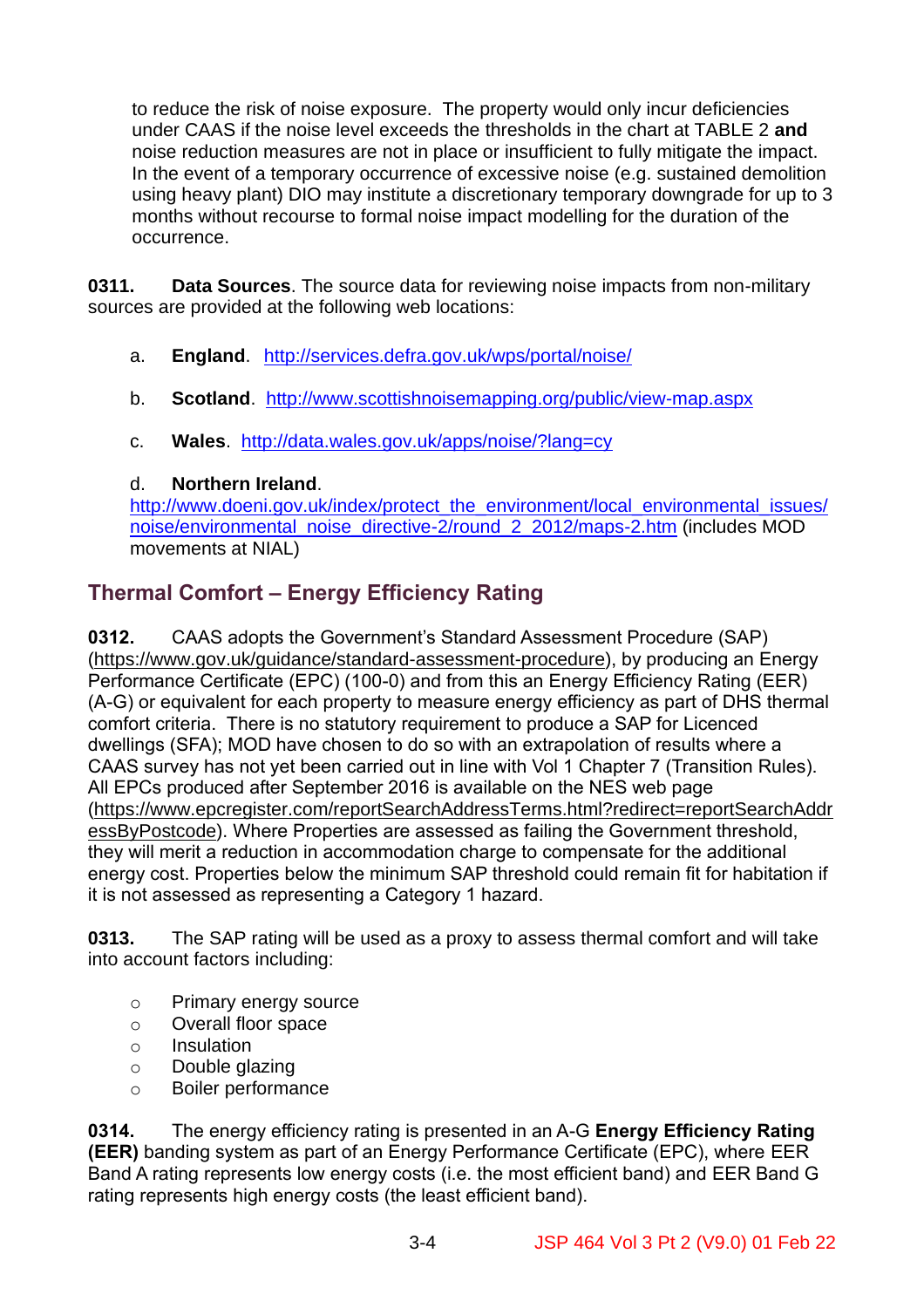**0315.** The CAAS energy efficiency rating under DHS is assessed against the thresholds in the **Table** below:

| <b>Standard</b> | <b>Class Name</b> | <b>SAP Level</b> | <b>EER Band</b> |
|-----------------|-------------------|------------------|-----------------|
| Target          | DH+               |                  | Band D and      |
|                 |                   |                  | above           |
| Acceptable      | DH                | SAP 54-39        | Band E          |
| <b>Below</b>    | DH-               | SAP 38 and below | Band F and      |
|                 |                   |                  | below           |

**0316.** Properties below SAP 38 could remain fit for habitation if it is not assessed as representing a Category 1 hazard in line with the guidance provided under the Decent Homes Standard. The standard will be adjusted for overseas to take into account the necessary differences due to climatic conditions.

**0317. Exceptional SFA Assessments**. Where 2 SFA have been 'knocked through' to create a larger dwelling, the assessment rules below to derive the condition score are to be followed. The elements  $(2^{nd}$  kitchen/bathroom/boiler) omitted from the score are to be reported on within the assessment for their condition:

a. **Kitchen**. If both kitchens retained, the principal kitchen in use by the occupant is assessed.

b. **Boiler**. If both boilers retained the lowest rated for energy efficiency is to be assessed for SAP.

c. **Bathroom**. The poorest condition family bathroom is to be assessed.

## **Thermal Comfort Overseas**

**0318.** Overseas locations will use the in-country SAP methodology or equivalent to assess Thermal Comfort in order to determine the local equivalent of DH+, DH, and DHratings. The use of a local methodology will take into account additional demands for heating/cooling driven by local climatic conditions. The Overseas Equivalent to SAP/EPC Energy ratings are at **Annex A Table 4**.

**Seismic Protection Overseas**

**0319. See JSP 464 Vol 3 Part 1.**

## **Compliance with UK Building and Fire Standards Overseas**

**0320. See JSP 464 Vol 3 Part 1.**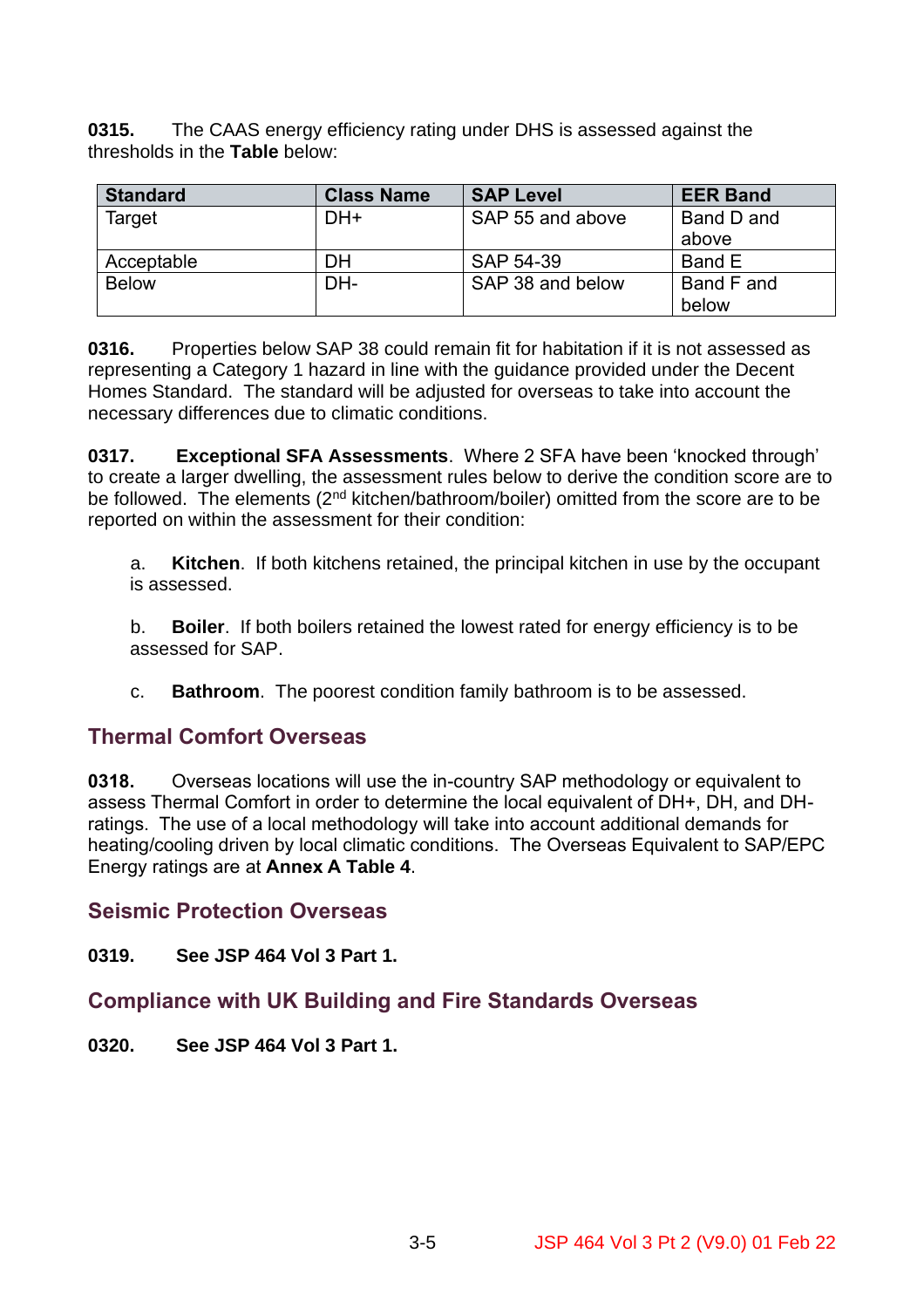## **TABLE 1 – DECENT HOMES STANDARD (DHS) AND MOD DECENT HOMES PLUS STANDARD (DH+)**

#### **Serial 1 – Statutory minimum standard**

| <b>Serial</b> | <b>Decent Homes Standard (DHS)</b>                                                                                                                                                                                                                                                                                                                                                          | <b>MOD DH+ Standard</b> | <b>Guidance &amp; Clarification</b>                                                                                                                                                                                                                                                                                                                                                                                                   |  |  |
|---------------|---------------------------------------------------------------------------------------------------------------------------------------------------------------------------------------------------------------------------------------------------------------------------------------------------------------------------------------------------------------------------------------------|-------------------------|---------------------------------------------------------------------------------------------------------------------------------------------------------------------------------------------------------------------------------------------------------------------------------------------------------------------------------------------------------------------------------------------------------------------------------------|--|--|
| $\mathbf 1$   | Meets the current statutory minimum<br>standard for housing.                                                                                                                                                                                                                                                                                                                                | Assessed as for DHS.    | Any SFA having a Category 1 Hazard would be<br>classed as unfit for occupation until the hazard is<br>addressed. Where the SFA is currently                                                                                                                                                                                                                                                                                           |  |  |
|               | <b>Statutory Minimum Standard: Housing Health</b><br>and Safety Rating System (HHSRS) is a risk<br>assessment procedure and does not set a<br>standard. HHSRS concentrates on threats to<br>health and safety and is generally not<br>concerned with matters of quality, comfort and<br>convenience.<br>A hazard rating is expressed though a<br>numerical score which falls within a band. |                         | occupied, it can continue to be occupied as long<br>as the hazard, or work to address the hazard,<br>does not present an immediate threat to health<br>and safety of the occupant - while sounding<br>equivocal, in practise it will be for the an SME to<br>advise if vacation is required or if works can take<br>place with the occupant remaining in situ.<br>Whichever is most practicable to manage the<br>risk to the occupant |  |  |
|               | There are 10 bands.<br>Scores in Bands A to C are Category 1<br>Hazards. Scores in Bands D to J are Category<br>2 Hazards.<br>As a minimum, the elements set out in the                                                                                                                                                                                                                     |                         | Any SFA having a Category 2 Hazard to be<br>classed as fit for occupation; either works to<br>address the hazard included in an improvement<br>programme (where it is identified as an estate or<br>street issue) or addressed via local work order<br>(where hazard affects a single dwelling) as                                                                                                                                    |  |  |
|               | Minimum Requirements as being measured by<br>HHSRS must be free from HHSRS Category 1<br>Hazard. Any element categorised with a<br><b>HHSRS Category 1 Hazard would</b><br>automatically result in the dwelling 'Failing'<br>the Standard.                                                                                                                                                  |                         | funding is available<br>a. Electrical Hazards: note that age does not<br>mandate replacement, system must fail a test<br>(currently 17th Ed IEE)                                                                                                                                                                                                                                                                                      |  |  |
|               | <b>Hazard Groups and Sub-Groups:</b><br>There are 29 hazards. These are arranged in<br>four main groups reflecting the basic health<br>requirements. The four groups are sub-divided<br>according to the nature of the hazards.                                                                                                                                                             |                         | b. Fire Hazards: note that communal areas<br>(flats) will be assessed by DFRMO who will<br>provide report with categorized work<br>requirements to meet obligations under the<br><b>Regulatory Reform</b><br>(Fire Safety) Order 2005                                                                                                                                                                                                 |  |  |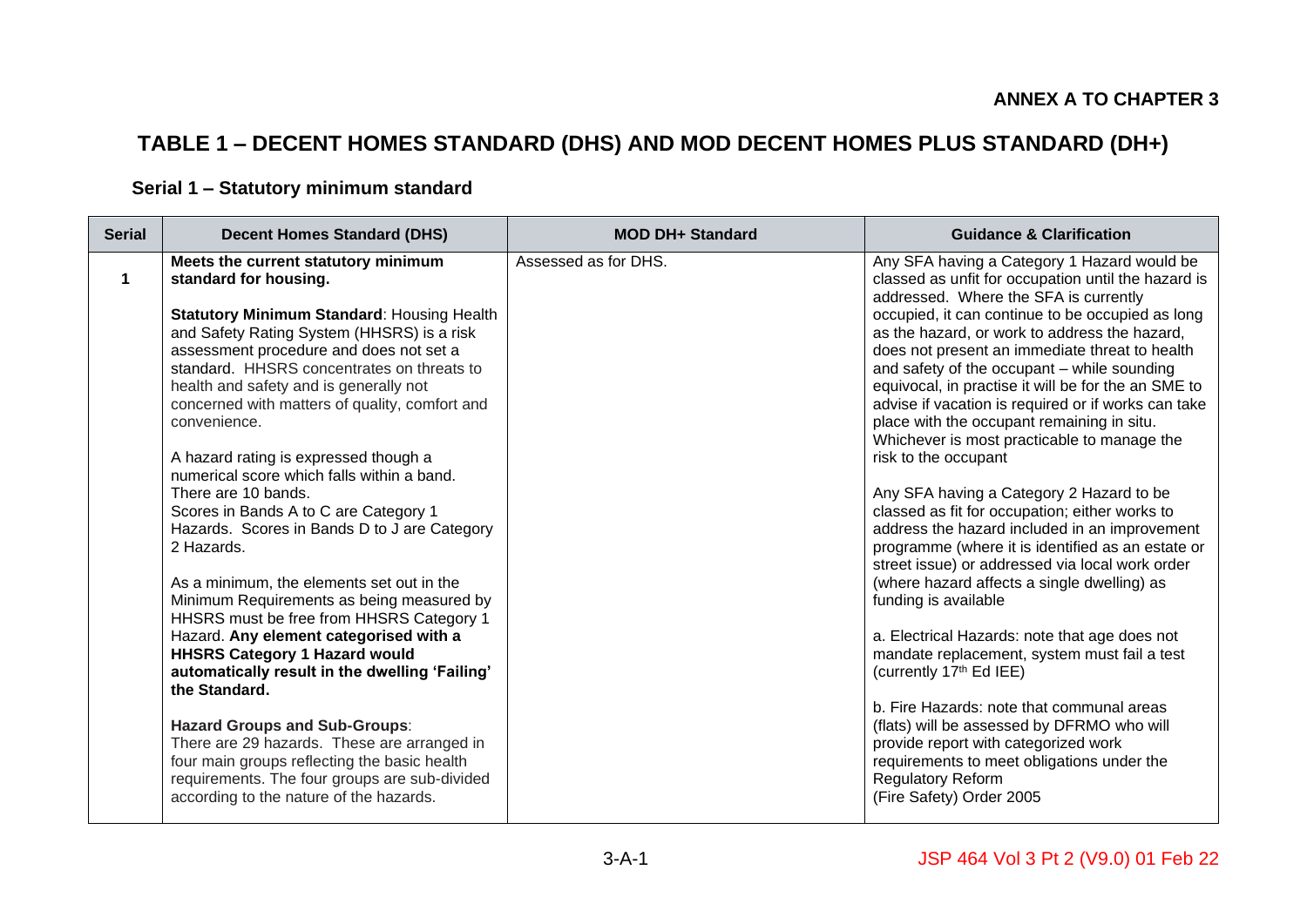|        | A. Physiological Requirements including -       |                                                         |
|--------|-------------------------------------------------|---------------------------------------------------------|
| (cont) | Hygrothermal conditions and Pollutants (non-    | c. Noise $-$ Refer to Tables 2 and 3 noting that        |
|        | microbial).                                     | infrastructure solutions to mitigate internal noise     |
|        | B. Psychological Requirements including -       | are available - enhanced glazing, baffled vents<br>etc. |
|        | Space, Security, Light, and Noise.              |                                                         |
|        |                                                 |                                                         |
|        | C. Protection against Infection including -     |                                                         |
|        | Hygiene, Sanitation, and Water supply.          |                                                         |
|        | D. Protection against Accidents including -     |                                                         |
|        | Falls, Electric shock, Burns and Scalds, and    |                                                         |
|        | <b>Building related Collisions</b>              |                                                         |
|        | Dwellings which fail to meet this criterion are |                                                         |
|        | those containing one or more hazards            |                                                         |
|        | assessed as serious ('Category 1') under the    |                                                         |
|        | HHSRS <sup>3</sup> .                            |                                                         |

<sup>&</sup>lt;sup>3</sup> Housing Health and Safety Rating System Operating Guidance dated Feb 06.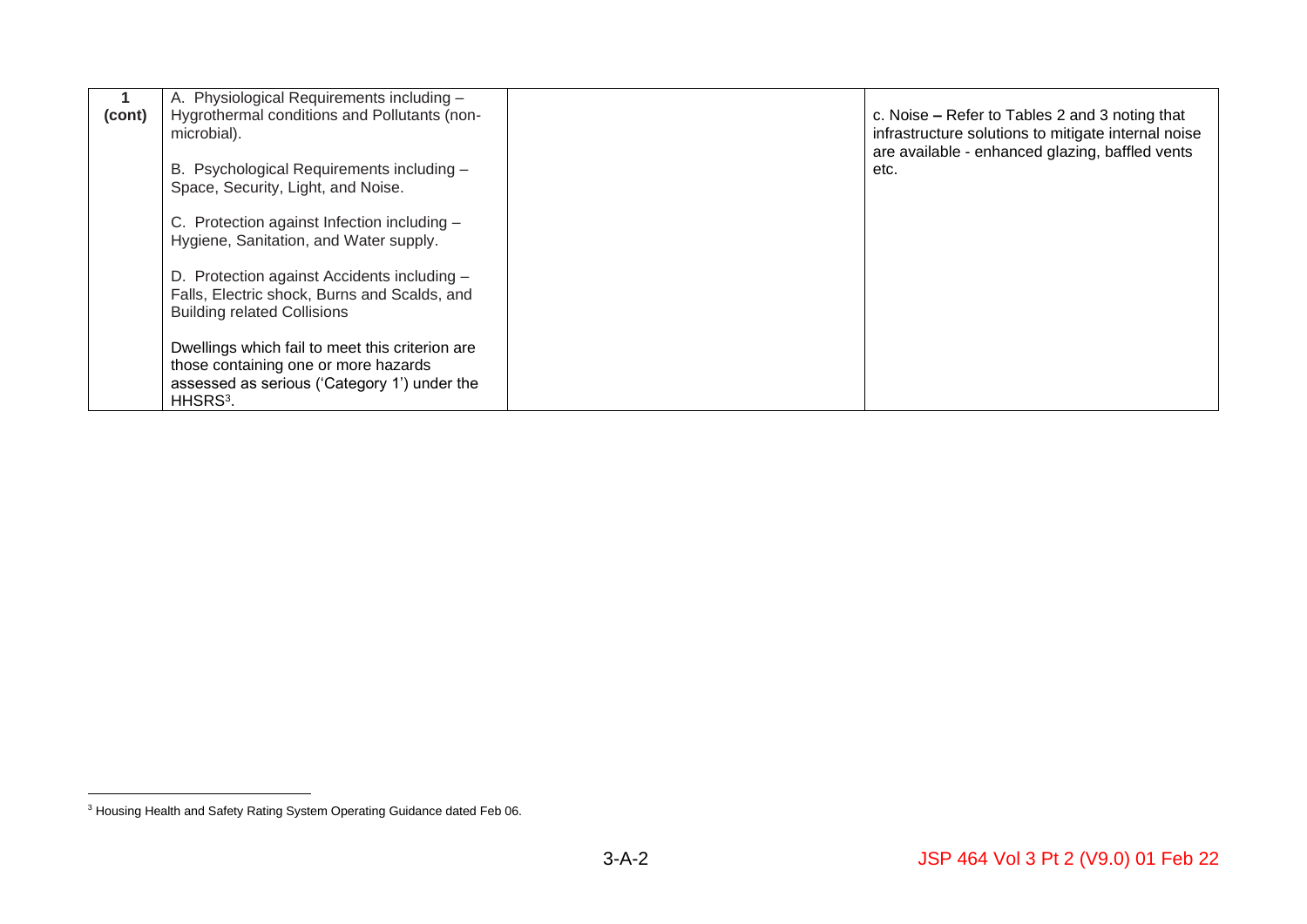## **Serial 2 – Reasonable state of repair**

| <b>Serial</b>  | <b>Decent Homes Standard (DHS)</b>                                                                                                                                                                                                                                                                          | <b>MOD DH+ Standard</b>                                                | <b>Guidance &amp; Clarification</b>                                                                                                                                                                                   |
|----------------|-------------------------------------------------------------------------------------------------------------------------------------------------------------------------------------------------------------------------------------------------------------------------------------------------------------|------------------------------------------------------------------------|-----------------------------------------------------------------------------------------------------------------------------------------------------------------------------------------------------------------------|
| $\overline{2}$ | It is in a reasonable state of repair                                                                                                                                                                                                                                                                       | Criteria for assessment/failure as for DHS.                            | A major repair is work of a non-routine<br>nature where building or engineering                                                                                                                                       |
|                | Dwellings which fail to meet this criterion are<br>those where either:                                                                                                                                                                                                                                      | Improvements to the base level DHS are shown<br>below in <b>Bold</b> . | elements have failed and are beyond<br>economical repair by routine maintenance<br>or do not comply with legal requirements.                                                                                          |
|                | one or more of the key building components are<br>old and, because of their condition, need<br>replacing or major repair; or                                                                                                                                                                                |                                                                        | Where a component requires some work,<br>repair should be prescribed rather than<br>replacement unless:                                                                                                               |
|                | two or more of the other building components<br>are old and, because of their condition, need<br>replacing or major repair.                                                                                                                                                                                 |                                                                        | the component is sufficiently damaged<br>that it is impossible to repair;                                                                                                                                             |
|                | Key building components are those which, if in<br>poor condition, could have an immediate impact<br>on the integrity of the building and cause further<br>deterioration in other components. They are the<br>external components plus internal components<br>that have potential safety implications. Under |                                                                        | the component is unsuitable, and would<br>be even if it were repaired, either<br>because the material has deteriorated<br>or because the component was never<br>suitable;                                             |
|                | DHS dwelling cannot fail on age alone, but must<br>also be in poor state of repair. Assessment sets<br>age and condition criteria depending on<br>component.                                                                                                                                                |                                                                        | for external components even if the<br>component were repaired now, it would<br>still need to be replaced within 5 years.                                                                                             |
|                | Key components are annotated (k)                                                                                                                                                                                                                                                                            |                                                                        | Variations in age criteria for flats are listed<br>by exception. External door to flats are<br>those that are exposed to the elements; flat<br>doors off an enclosed common area should<br>be assessed as for houses. |

| <b>Serial</b> | (DHS)<br>: Homes Standard<br>Decent |     | DH.<br>MOL<br><b>Standard</b> |           |     | <b>Guidance &amp; Clarification</b> |  |
|---------------|-------------------------------------|-----|-------------------------------|-----------|-----|-------------------------------------|--|
|               | Component                           | Aae | Condition                     | Component | Age | Condition                           |  |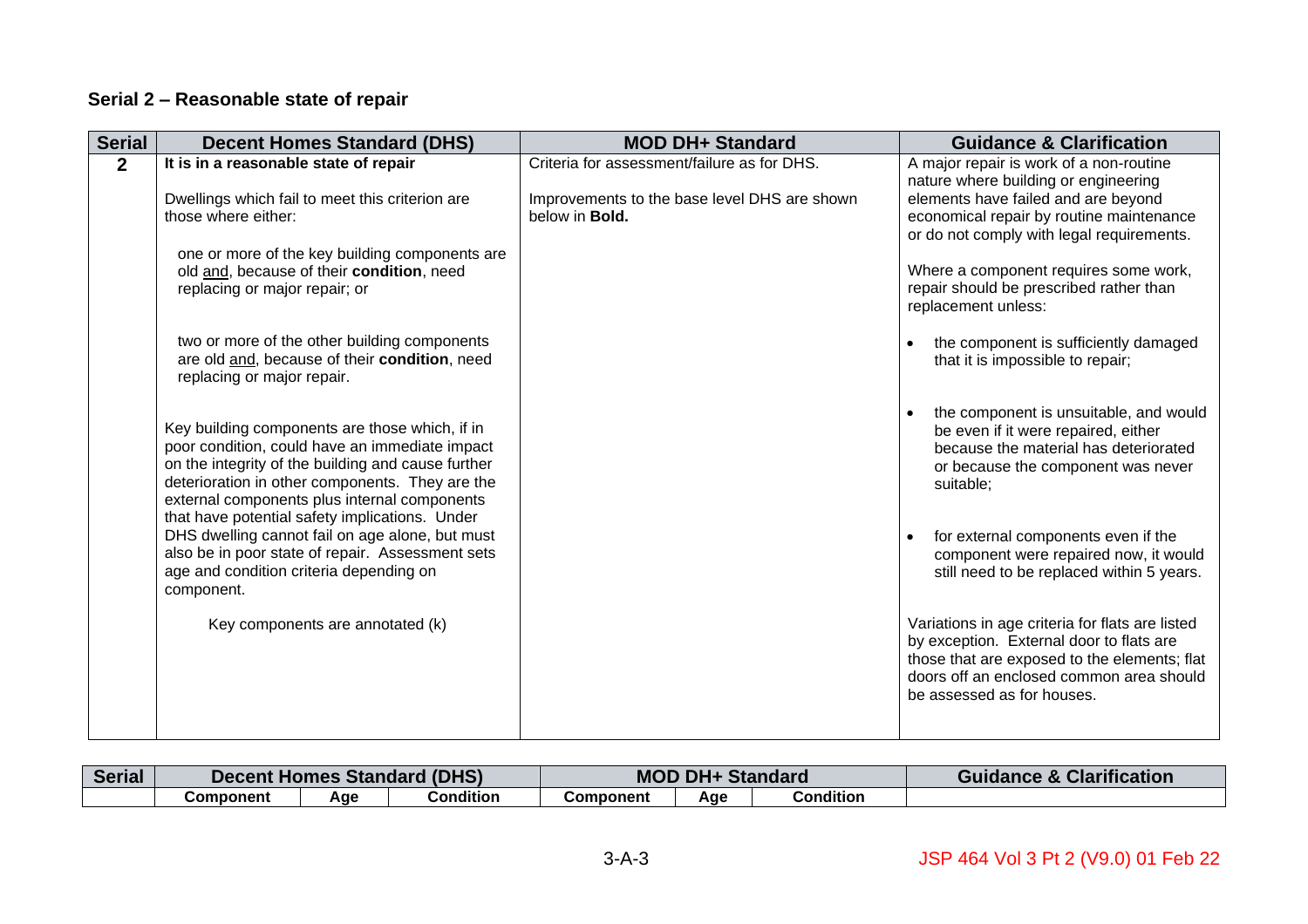| $\mathbf{2}$  | Wall structure (k)     | Fail if   | Fail if more than                  | Wall structure (k)     | Fail if                 | Fail if more than     |                                               |
|---------------|------------------------|-----------|------------------------------------|------------------------|-------------------------|-----------------------|-----------------------------------------------|
| (cont)        |                        | more than | 30% requires                       |                        | more                    | 30% requires repair   |                                               |
|               |                        | 80 Yrs.   | repair or if more                  |                        | than 80                 | or if more than 10%   |                                               |
|               |                        |           | than 10% requires                  |                        | Yrs.                    | requires              |                                               |
|               |                        |           | replacement                        |                        |                         | replacement.          |                                               |
|               | Lintels (k)            | Fail if   | Fail if not present /              | Lintels (k)            | Fail if                 | Fail if not present / | Evidence for example by deflection/bowing     |
|               |                        | more than | inadequate by                      |                        | more                    | inadequate by         | of window units, cracking at window head.     |
|               |                        | 60 Yrs.   | visual inspection.                 |                        | than 60                 | visual inspection.    |                                               |
|               |                        |           |                                    |                        | Yrs.                    |                       |                                               |
|               | Brickwork &            | Fail if   | Fail if more than                  | Brickwork &            | Fail if                 | Failure if more than  | Brick Work – the surface is peeling or        |
|               | <b>External Wall</b>   | more than | 50% requires                       | <b>External Wall</b>   | more                    | 30% requires          | flaking off                                   |
|               | Render (spalling)      | 30 Yrs    | replacement/renew                  | Render (spalling)      | than 30<br>Yrs          | replacement/renew     | Render - cement or similar 'skin' is falling  |
|               | (k)<br>Wall Finish (k) | Fail if   | Fail if more than                  | (k)<br>Wall Finish (k) | Fail if                 | Fail if more than     | away or sounds hollow (blown) when<br>knocked |
|               |                        | more than | 50% requires                       |                        | more                    | 50% requires          |                                               |
|               |                        | 60 Yrs.   | replacement/re-                    |                        | than 60                 | replacement/re-       |                                               |
|               |                        |           | point/renew                        |                        | Yrs.                    | point/renew           |                                               |
|               |                        |           |                                    |                        |                         |                       |                                               |
|               |                        | Fail if   | Fail if more than                  |                        |                         |                       |                                               |
|               | Flats $\geq 6$ storeys | more than | 50% requires                       | Flats $\geq 6$ storeys | Fail if                 | Fail if more than     |                                               |
|               |                        | 30 Yrs.   | replacement/re-                    |                        | more                    | 50% requires          |                                               |
|               |                        |           | point/renew                        |                        | than 30                 | replacement/re-       |                                               |
|               |                        |           |                                    |                        | Yrs.                    | point/renew           |                                               |
|               | <b>Chimney Stacks</b>  | Fail if   | Fail if partial                    | <b>Chimney Stacks</b>  | Fail if                 | Fail if partial       |                                               |
|               | (k)                    | more than | rebuild required                   | (k)                    | more                    | rebuild/re-point      |                                               |
|               |                        | 50 Yrs.   |                                    |                        | than 50                 | required              |                                               |
|               |                        |           |                                    |                        | Yrs.                    |                       |                                               |
|               | Roof Structure (k)     | Fail if   | Fail if replace more               | Roof Structure         | Fail if                 | Fail if replace more  |                                               |
|               |                        | more than | than 10% or                        | (k)                    | more                    | than 10% or           |                                               |
|               |                        | 50 Yrs.   | strengthen more                    |                        | than 50                 | strengthen if more    |                                               |
|               |                        |           | than 30%                           |                        | Yrs.                    | than 20%              |                                               |
|               |                        |           |                                    |                        |                         |                       |                                               |
|               |                        |           |                                    |                        |                         |                       |                                               |
|               |                        |           |                                    |                        |                         |                       |                                               |
|               |                        |           |                                    |                        |                         |                       |                                               |
|               |                        |           |                                    |                        |                         |                       |                                               |
| <b>Serial</b> |                        |           | <b>Decent Homes Standard (DHS)</b> |                        | <b>MOD DH+ Standard</b> |                       | <b>Guidance &amp; Clarification</b>           |
|               | <b>Component</b>       | Age       | <b>Condition</b>                   | <b>Component</b>       | Age                     | <b>Condition</b>      |                                               |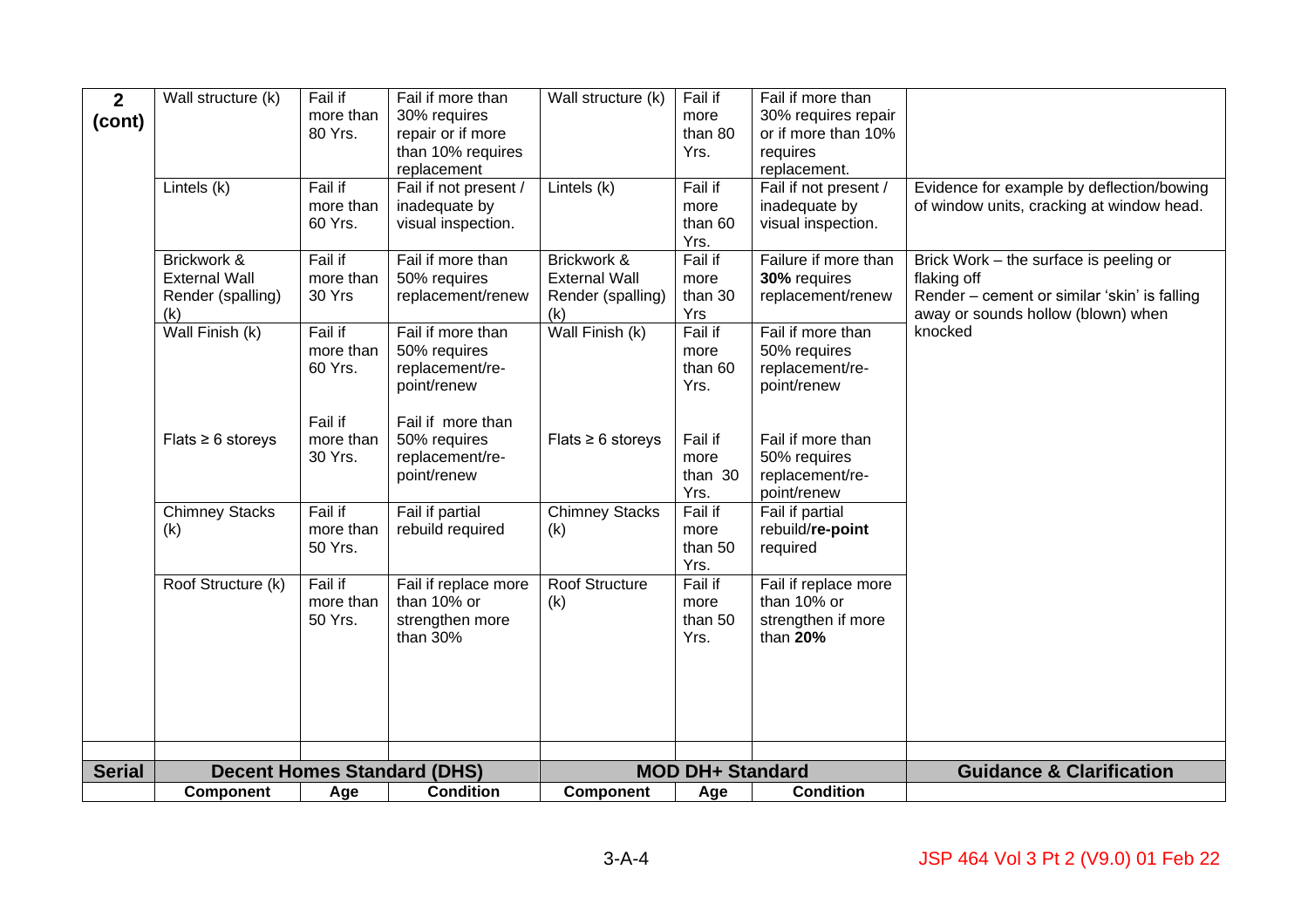| $\overline{2}$ | Roof Structure (k)       | Fail if   | Fail if replace more               | Flats (all)           | Fail if                 |                      |                                                                                 |
|----------------|--------------------------|-----------|------------------------------------|-----------------------|-------------------------|----------------------|---------------------------------------------------------------------------------|
| (cont)         |                          | more than | than 10% or                        |                       | more                    |                      |                                                                                 |
|                | Flats (all)              | 30 Yrs.   | strengthen more                    |                       | than 30                 |                      |                                                                                 |
|                |                          |           | than 30%                           |                       | Yrs.                    |                      |                                                                                 |
|                | Roof                     | Fail if   | Fail if replace or                 | Roof                  | Fail if                 | Fail if replace or   |                                                                                 |
|                | covering/Finish (k)      | more than | isolated repairs to                | covering/Finish       | more                    | isolated repairs to  |                                                                                 |
|                |                          | 50 Yrs.   | 50% or more                        | (k)                   | than 50                 | 25% or more.         |                                                                                 |
|                |                          |           |                                    |                       | Yrs.                    |                      |                                                                                 |
|                | Flats (all)              | Fail if   |                                    |                       |                         |                      |                                                                                 |
|                |                          | more than |                                    |                       | Fail if                 |                      |                                                                                 |
|                |                          | 30 Yrs.   |                                    | Flats (all)           | more                    |                      |                                                                                 |
|                |                          |           |                                    |                       | than                    |                      |                                                                                 |
|                |                          |           |                                    |                       | 30 Yrs.                 |                      |                                                                                 |
|                | Windows (k)              | Fail if   | Fail if replacement                | Windows (k)           | <b>Fail if</b>          | Fail if replacement  | Where replacing consider all windows for                                        |
|                |                          | more than | of any or repair                   |                       | more                    | of any or repair     | replacement based on condition. All                                             |
|                |                          | 40 Yrs.   | parts of two or                    |                       | than 30                 | parts of two or      | windows to meet child safety, SBD24,                                            |
|                |                          | Fail if   | more                               |                       | Yrs.                    | more                 | Counter Terrorism Measures (CTM), child                                         |
|                | Flats (all)              | more than |                                    |                       | <b>Fail if</b>          |                      | security and energy efficiency criteria.<br>Listed/Conservation Areas secondary |
|                |                          | 30 Yrs.   |                                    | Flats (all)           | more                    |                      | glazing is acceptable                                                           |
|                |                          |           |                                    |                       | than 25                 |                      |                                                                                 |
|                |                          |           |                                    |                       | Yrs.                    |                      |                                                                                 |
|                | External Doors (k)       | Fail if   | Fail if required to                | <b>External Doors</b> | <b>Fail if</b>          | Fail if required to  | Where replacing consider all external doors                                     |
|                |                          | more than | replace at least                   | (k)                   | more                    | replace at least one | for replacement based on condition. All                                         |
|                |                          | 40 Yrs.   | one                                |                       | than 30                 |                      | doors to meet SBD2 <sup>5</sup> , CTM, security and                             |
|                |                          |           |                                    |                       | Yrs.                    |                      | energy efficiency criteria. Design to pay                                       |
|                |                          | Fail if   |                                    |                       |                         |                      | cognisance to Listed/Conservation Areas.                                        |
|                | Flats (all)              | more than |                                    | Flats (all)           | <b>Fail if</b>          |                      |                                                                                 |
|                |                          | 30 Yrs.   |                                    |                       | more                    |                      |                                                                                 |
|                |                          |           |                                    |                       | than 25                 |                      |                                                                                 |
|                |                          |           |                                    |                       | Yrs.                    |                      |                                                                                 |
|                | <b>Electrical System</b> | Fail if   | Fail if replacement                | Electrical            | Fail if                 | Fail if replacement  | Failure based on IEE 17th Ed testing (or                                        |
|                | (k)                      | more than | or major repair                    | System (k)            | more                    | or major repair      | later standard if superseded). Survey is a                                      |
|                |                          | 30 Yrs.   | required                           |                       | than 30                 | required             | visual assessment and is subservient to                                         |
|                |                          |           |                                    |                       | Yrs.                    |                      | SME testing. IEE certificate will state                                         |
|                |                          |           |                                    |                       |                         |                      | pass/fail.                                                                      |
| <b>Serial</b>  |                          |           | <b>Decent Homes Standard (DHS)</b> |                       | <b>MOD DH+ Standard</b> |                      | <b>Guidance &amp; Clarification</b>                                             |
|                | <b>Component</b>         | Age       | <b>Condition</b>                   | <b>Component</b>      | Age                     | <b>Condition</b>     |                                                                                 |

<sup>4</sup> SBD2 – ACPO Secure By Design, a minimum standard of security through design of the window installation to BS 7950.

<sup>&</sup>lt;sup>5</sup> SBD2 – ACPO Secure By Design, a minimum standard of security through design of the door installation to PAS 24-1.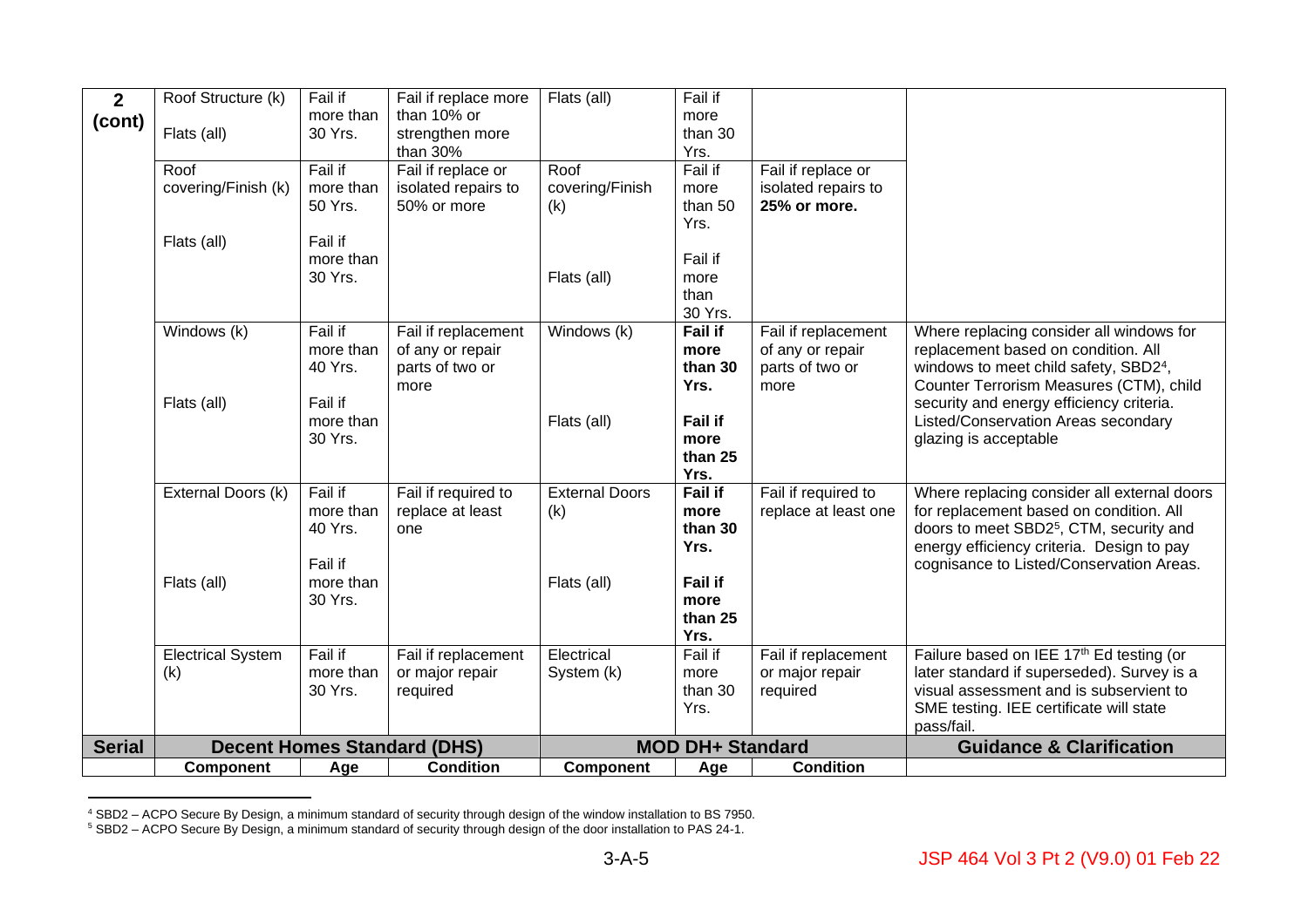| $2^{\circ}$<br>(cont) | Heating Boiler (k)                                  | Fail if<br>more than<br>15 Yrs.<br>Fail if | Fail if replacement<br>or major repair<br>required                                                                                                                                                             | <b>Heating Boiler</b><br>(k)                        | <b>Fail if</b><br>more<br>than 12<br>Yrs. | Fail if replacement<br>or major repair<br>required                                                                                                                                                              | Failure based on IEE 17th Ed testing (or<br>later standard if superseded).                              |
|-----------------------|-----------------------------------------------------|--------------------------------------------|----------------------------------------------------------------------------------------------------------------------------------------------------------------------------------------------------------------|-----------------------------------------------------|-------------------------------------------|-----------------------------------------------------------------------------------------------------------------------------------------------------------------------------------------------------------------|---------------------------------------------------------------------------------------------------------|
|                       | <b>Heating System</b><br>/ Distribution             | more than<br>40 Yrs.                       | Fail if replacement<br>or major repair<br>required                                                                                                                                                             | Heating<br>System/Distributi<br>on.                 | Fail if<br>more<br>than 40<br>Yrs.        | Fail if replacement<br>or major repair<br>required                                                                                                                                                              | Primary heat source, not focal point fire.<br>Includes Communal Heating Plant (CHP)<br>where installed. |
|                       | Heating other<br>(Storage Heaters<br>$etc.$ ) $(k)$ | Fail if<br>more than<br>30 Yrs.            | Fail if replacement<br>or major repair<br>required                                                                                                                                                             | Heating other<br>(Storage Heaters<br>$etc.$ ) $(k)$ | Fail if<br>more<br>than 20<br>Yrs.        | Fail if replacement<br>or major repair<br>required                                                                                                                                                              |                                                                                                         |
|                       | Kitchens                                            | Fail if<br>more than<br>30 Yrs.            | Fail if condition<br>warrants<br>replacement (Major<br>repair or replace 3<br>or more items out<br>of the 6 cold water<br>drinking supply, hot<br>water, sink,<br>cooking provision,<br>cupboards,<br>worktop) | Kitchens                                            | <b>Fail if</b><br>more<br>than 20<br>Yrs. | Fail if condition<br>warrants<br>replacement (Major<br>repair or replace 3<br>or more items out<br>of the 6 (cold water<br>drinking supply, hot<br>water, sink, cooking<br>provision,<br>cupboards,<br>worktop) |                                                                                                         |
|                       | <b>Bathrooms</b>                                    | Fail if<br>more than<br>40 Yrs.            | Fail if condition<br>warrants<br>replacement.<br>(Major repairs or<br>replace 2 or more<br>items (bath, wash<br>hand basin, WC)                                                                                | <b>Bathrooms</b>                                    | <b>Fail if</b><br>more<br>than 30<br>Yrs. | Fail if condition<br>warrants<br>replacement.<br>(Major repairs or<br>replace 2 or more<br>items (bath, wash<br>hand basin, WC)                                                                                 |                                                                                                         |

**Serial 3 – Reasonably modern facilities and services**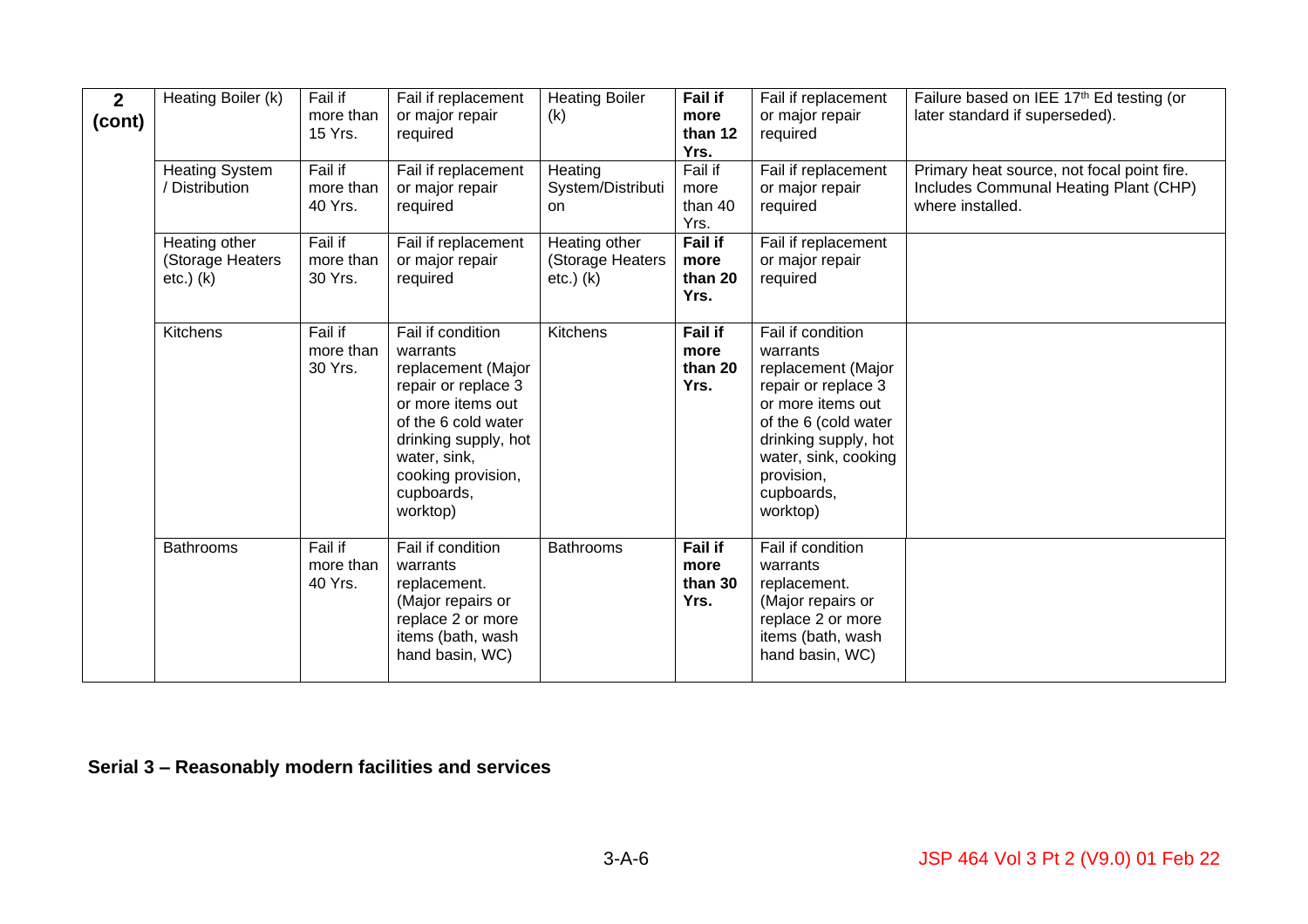| <b>Serial</b> | <b>Decent Homes Standard (DHS)</b>                                                                                                                                                                                                                          | <b>MOD DH+ Standard</b>                                                                                                                                                                                                                                                                                                                                                                                                      | <b>Guidance &amp; Clarification</b>                                                                                                                                                                                                                                                                                     |
|---------------|-------------------------------------------------------------------------------------------------------------------------------------------------------------------------------------------------------------------------------------------------------------|------------------------------------------------------------------------------------------------------------------------------------------------------------------------------------------------------------------------------------------------------------------------------------------------------------------------------------------------------------------------------------------------------------------------------|-------------------------------------------------------------------------------------------------------------------------------------------------------------------------------------------------------------------------------------------------------------------------------------------------------------------------|
| 3             | Dwellings which fail to meet this criterion are those<br>which lack three or more of the following:<br>a reasonably modern kitchen (20 years old<br>or less);<br>a kitchen with adequate space and layout;<br>a reasonably modern bathroom (30 years old    | Standards for modern facilities and services mirror<br>as where provided S1fC as a minimum for internal<br>elements. Standards for communal and external<br>elements are included as additions based on the<br>aspiration that all estates should be secure,<br>aesthetically pleasing and engender a community<br>spirit as a 'good place to live'. Guidance where<br>available is provided as to the standards that should | <b>Department for Communities and Local</b><br>Government (DCLG) Guidance.<br>Landlords may work to different detailed<br>standards than those set out above. In<br>some instances there may be factors which<br>may make the improvements required to<br>meet the Decent Homes standards'                              |
|               | or less);<br>an appropriately located bathroom and WC;<br>adequate insulation against external noise<br>(where external noise is a problem);                                                                                                                | be met.<br>Criteria for assessment/failure as for DHS.<br>Improvements to the base level DHS are shown<br>below in <b>Bold.</b>                                                                                                                                                                                                                                                                                              | challenging, or impossible, factors such as<br>physical or planning restrictions. Where<br>such limiting factors occur the property<br>should be assessed to determine the most<br>satisfactory course of action in consultation<br>with the relevant body or agency (DIO) so<br>as to determine the best solution. The |
|               | adequate size and layout of common areas<br>for blocks of flats.<br>A home lacking two or fewer of the above is still<br>classed as decent, therefore it is not necessary to<br>modernise kitchens and bathrooms if a home<br>meets the remaining criteria. | Components fail if age or condition does not meet<br>the enhanced standard.                                                                                                                                                                                                                                                                                                                                                  | outcome may determine that some<br>improvements may be possible even if all<br>are not. A dwelling would not fail this<br>criterion, where it is impossible to make<br>the required improvements to<br>components for physical or planning<br>reasons.                                                                  |

| <b>Serial</b> | Decent Homes Standard (DHS) |     |                  | <b>MOD DH+ Standard</b> |     |           | <b>Guidance &amp; Clarification</b> |
|---------------|-----------------------------|-----|------------------|-------------------------|-----|-----------|-------------------------------------|
|               | Component                   | Aae | <b>Condition</b> | Component               | Aae | Condition | Move-In standards can be found at   |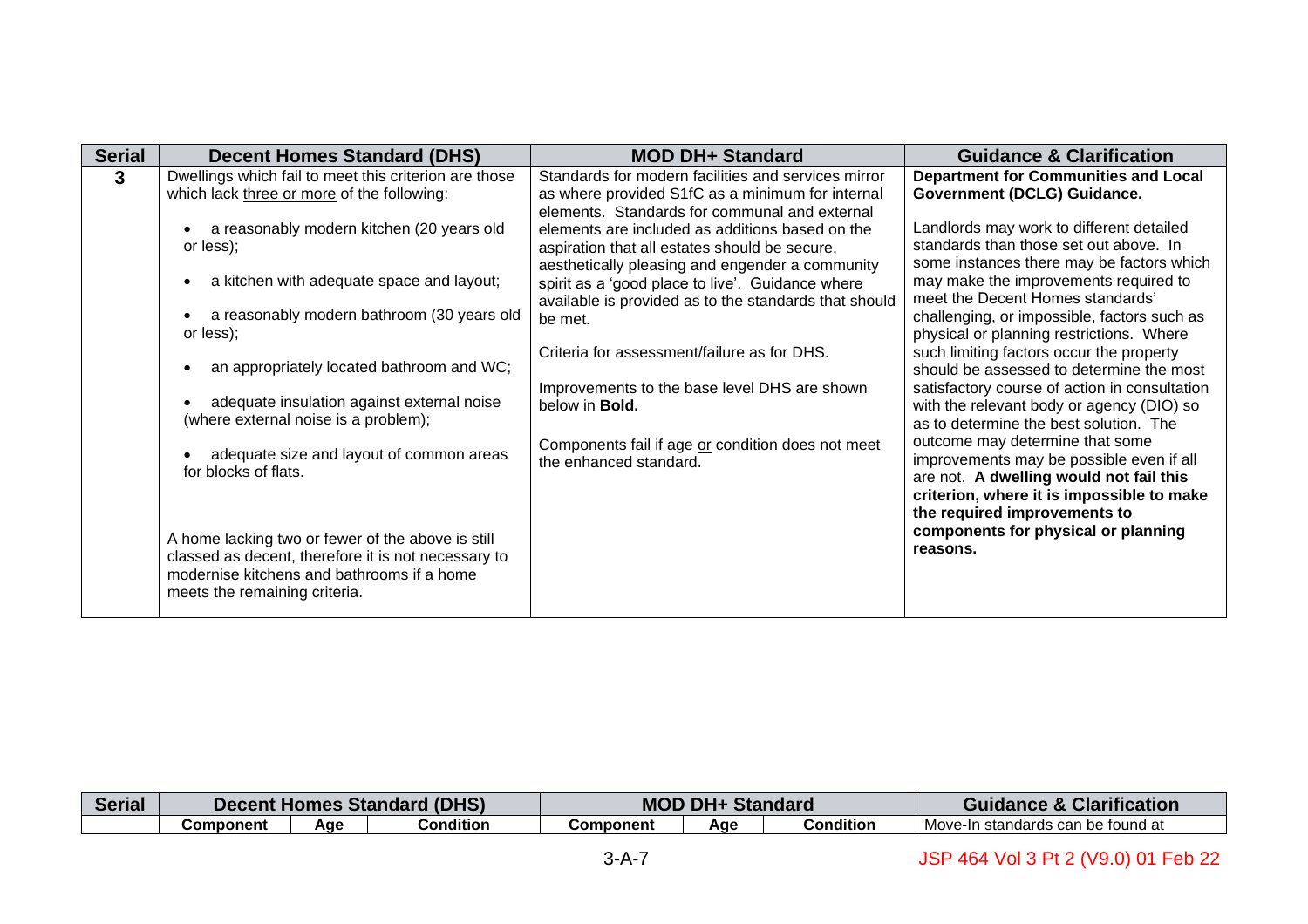| 3<br>(cont) | Modern Kitchen<br>Kitchen $-$                                                      | Fail if<br>more<br>than 20<br>Yrs. | Fail if too small to                                                                                                                             | Modern Kitchen<br>Kitchen $-$                                                            | Fail if<br>more<br>than 20<br>Yrs. | Does not include<br>externally vented<br>extract fan.<br>Assessed as per                                                              | http://housing.carillionamey.co.uk/moving-<br>in/move-in-standards/<br><b>Constrained by existing stock design;</b>                                                                                                                                                      |
|-------------|------------------------------------------------------------------------------------|------------------------------------|--------------------------------------------------------------------------------------------------------------------------------------------------|------------------------------------------------------------------------------------------|------------------------------------|---------------------------------------------------------------------------------------------------------------------------------------|--------------------------------------------------------------------------------------------------------------------------------------------------------------------------------------------------------------------------------------------------------------------------|
|             | adequate space<br>& layout                                                         |                                    | contain all the<br>required items (sink,<br>cupboards cooker<br>space, worktops etc)<br>appropriate to the size<br>of the dwelling. <sup>6</sup> | adequate space &<br>layout                                                               |                                    | DHS.                                                                                                                                  | on upgrade must meet current Building<br><b>Regulations.</b>                                                                                                                                                                                                             |
|             | Modern<br>Bathroom                                                                 | Fail if<br>more<br>than 30<br>Yrs. |                                                                                                                                                  | Modern Bathroom                                                                          | Fail if<br>more<br>than 30<br>Yrs. | Does not have a<br>shower and/or<br>does not meet Bld<br>Regs (e.g.<br>externally vented<br>extract fan &<br>thermostatic<br>shower). |                                                                                                                                                                                                                                                                          |
|             | Bathroom & WC<br>- appropriately<br>located<br>Noise-<br>assessed under            |                                    | Fail if the main<br>bathroom or<br>WC is located in a<br>bedroom or accessed<br>through a bedroom. <sup>7</sup>                                  | Bathroom & WC -<br>appropriately<br>located<br>Noise - assessed                          |                                    | Assessed as per<br>DHS.                                                                                                               | A dwelling would also fail if the main WC<br>is external or located on a different floor to<br>the nearest wash hand basin, or if a WC<br>without a wash hand basin opens on to a<br>kitchen in an inappropriate area, for<br>example next to the food preparation area. |
|             | Serial 1.<br>Common areas<br>for blocks of<br>flats - adequate<br>size and layout. |                                    | Insufficient room to<br>manoeuvre easily. <sup>8</sup>                                                                                           | under Serial 1.<br>Common areas<br>for blocks of flats<br>- adequate size<br>and layout. |                                    | Assessed as per<br>DHS.                                                                                                               | Examples include where there are narrow<br>access ways with awkward corners and<br>turnings, steep staircases, inadequate<br>landings, absence of handrails, low<br>headroom etc.                                                                                        |

| <b>Serial</b> |           | <b>Decent Homes Standard (DHS)</b> |                  |           | $MODDH+$ | <b>Standard</b> | <b>Guidance &amp; Clarification</b> |
|---------------|-----------|------------------------------------|------------------|-----------|----------|-----------------|-------------------------------------|
|               | Component | Aae                                | <b>Condition</b> | Component | Age      | Condition       |                                     |

<sup>&</sup>lt;sup>6</sup> As defined in DCLG - A Decent Home: Definition and guidance for implementation June 2006 Update (Page 16).

<sup>7</sup> As defined in DCLG - A Decent Home: Definition and guidance for implementation June 2006 Update (Page 17).

<sup>&</sup>lt;sup>8</sup> As defined in DCLG - A Decent Home: Definition and guidance for implementation June 2006 Update (Page 17).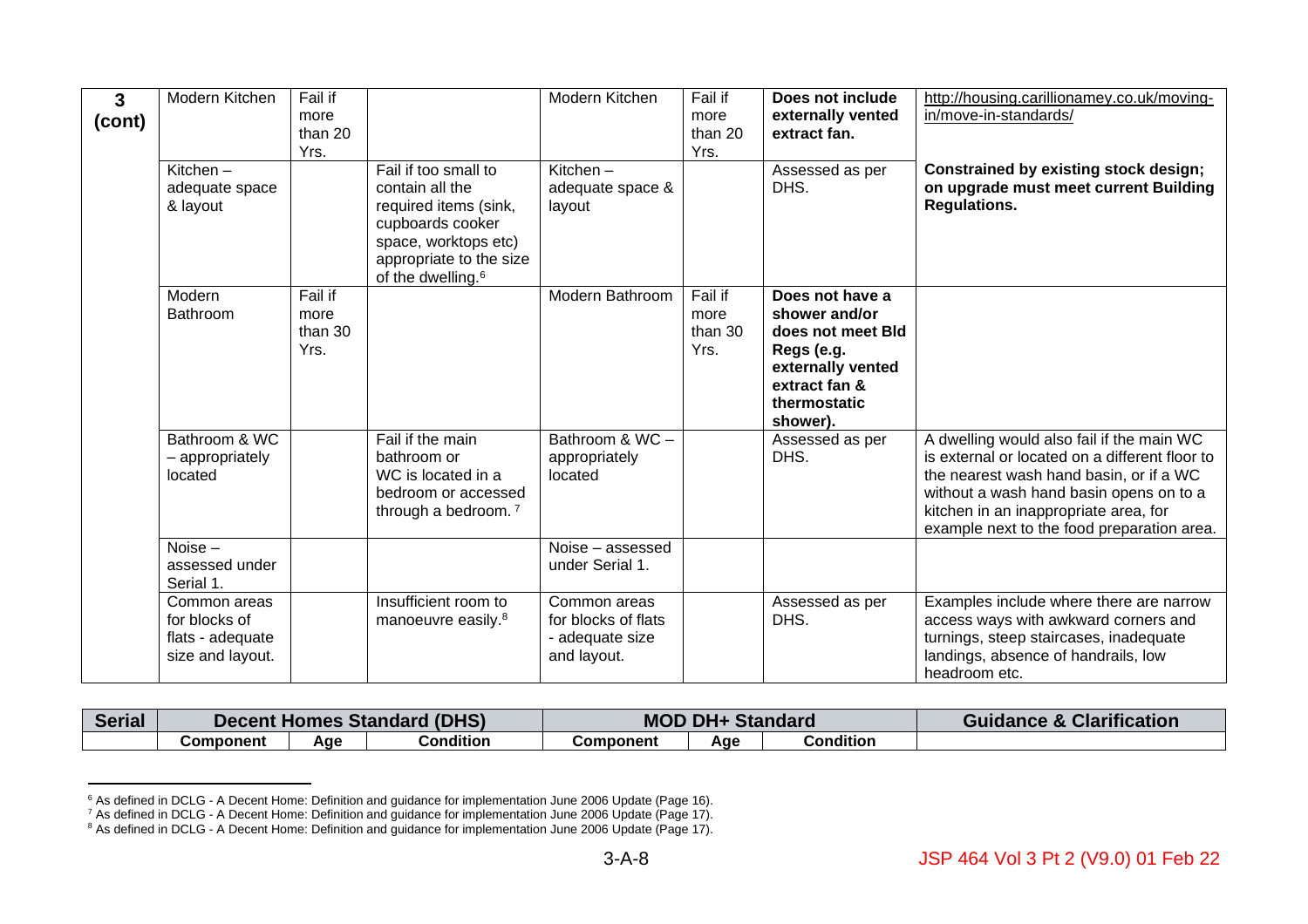| 3             | <b>Garden Fencing</b><br>- not measured.  |     | Garden fencing where<br>present is secure, in              | Garden Fencing -<br>not measured.      |                         |                  | Applies to SFA where there is currently a<br>clearly demarked garden boundary with                                                                                                                                                                                                                                                                                                                                                                                  |
|---------------|-------------------------------------------|-----|------------------------------------------------------------|----------------------------------------|-------------------------|------------------|---------------------------------------------------------------------------------------------------------------------------------------------------------------------------------------------------------------------------------------------------------------------------------------------------------------------------------------------------------------------------------------------------------------------------------------------------------------------|
| (cont)        |                                           |     | good condition and                                         |                                        |                         |                  | existing fence or hedge line. Flats at 1 <sup>st</sup>                                                                                                                                                                                                                                                                                                                                                                                                              |
|               | Reporting                                 |     | prevents irresolute                                        | Reporting                              |                         |                  | floor and above excluded, maisonettes                                                                                                                                                                                                                                                                                                                                                                                                                               |
|               | standard only.                            |     | egress by minors and                                       | standard only.                         |                         |                  | included where individual garden is                                                                                                                                                                                                                                                                                                                                                                                                                                 |
|               |                                           |     | canines.                                                   |                                        |                         |                  | provided. This is a reporting standard<br>only; not meeting the standard does not<br>qualify as a 'Fail'. All fence repairs should<br>be reported and fixed or a replacement<br>task should be entered in the Service<br>register with the appropriate priority<br>considering, planning, age range of family<br>and presence of environmental hazards if<br>egress achieved (major roads, rail etc.).<br>Refer to JSP 850 for technical guidance<br>and standards. |
|               | Environment-<br>not formally<br>measured. |     | The immediate<br>environment (MOD<br>SFA estate) should be | Environment - not<br>formally measured |                         |                  | (Lead Ref: BRE Eco homes 06 Hea 3) -<br>The 'Immediate Environment' refers to<br>any area outside of individual fenced                                                                                                                                                                                                                                                                                                                                              |
|               |                                           |     | well maintained, have                                      | Reporting                              |                         |                  | gardens under management by DIO for                                                                                                                                                                                                                                                                                                                                                                                                                                 |
|               | Reporting                                 |     | adequate play                                              | standard only.                         |                         |                  | maintenance. This is a reporting standard                                                                                                                                                                                                                                                                                                                                                                                                                           |
|               | standard only.                            |     | resources in good<br>condition, be free of                 |                                        |                         |                  | only; not meeting the standard does not<br>qualify as a 'Fail'.                                                                                                                                                                                                                                                                                                                                                                                                     |
|               |                                           |     | graffiti and contribute                                    |                                        |                         |                  |                                                                                                                                                                                                                                                                                                                                                                                                                                                                     |
|               |                                           |     | to the overall                                             |                                        |                         |                  |                                                                                                                                                                                                                                                                                                                                                                                                                                                                     |
|               |                                           |     | community living<br>experience. Hazards                    |                                        |                         |                  |                                                                                                                                                                                                                                                                                                                                                                                                                                                                     |
|               |                                           |     | should be managed or                                       |                                        |                         |                  |                                                                                                                                                                                                                                                                                                                                                                                                                                                                     |
|               |                                           |     | removed (e.g. tree                                         |                                        |                         |                  |                                                                                                                                                                                                                                                                                                                                                                                                                                                                     |
|               |                                           |     | stumps, damaged<br>railings & planters etc).               |                                        |                         |                  |                                                                                                                                                                                                                                                                                                                                                                                                                                                                     |
|               |                                           |     |                                                            |                                        |                         |                  |                                                                                                                                                                                                                                                                                                                                                                                                                                                                     |
| <b>Serial</b> |                                           |     | <b>Decent Homes Standard (DHS)</b>                         |                                        | <b>MOD DH+ Standard</b> |                  | <b>Guidance &amp; Clarification</b>                                                                                                                                                                                                                                                                                                                                                                                                                                 |
|               | <b>Component</b>                          | Age | <b>Condition</b>                                           | <b>Component</b>                       | Age                     | <b>Condition</b> |                                                                                                                                                                                                                                                                                                                                                                                                                                                                     |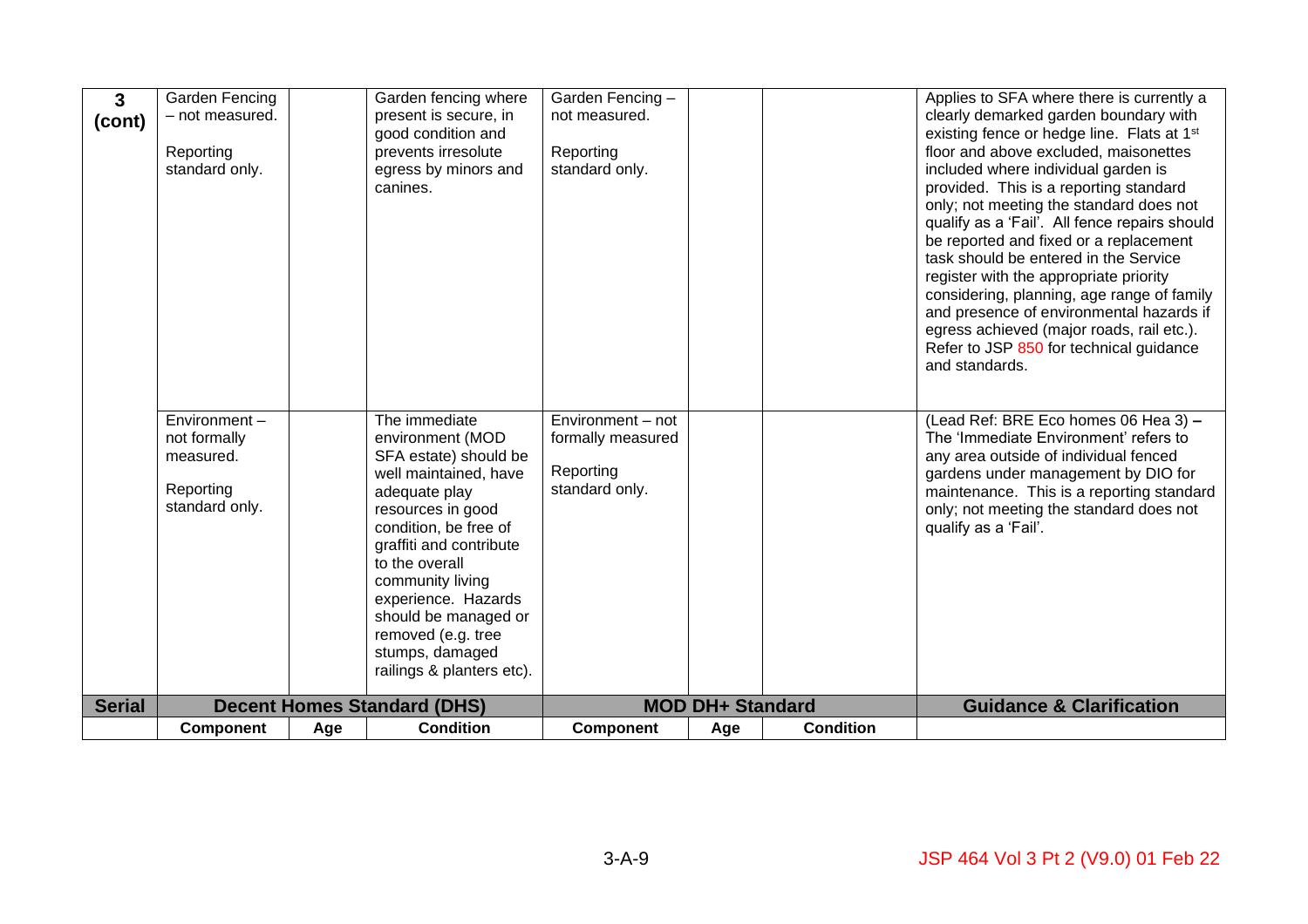| (cont) | Security – not<br>formally<br>measured.<br>Reporting<br>standard only. | The immediate<br>environment (MOD<br>SFA estate) should<br>provide a secure<br>environment in which<br>to live. | Security – not<br>formally measured<br>Reporting<br>standard only. | (Lead Ref: ACPO Secure By Design) -<br>Assess for adequate street lights, and<br>against ACPO guidance. This is a<br>reporting standard only; not meeting the<br>standard does not qualify as a 'Fail'. |
|--------|------------------------------------------------------------------------|-----------------------------------------------------------------------------------------------------------------|--------------------------------------------------------------------|---------------------------------------------------------------------------------------------------------------------------------------------------------------------------------------------------------|
|        |                                                                        |                                                                                                                 |                                                                    |                                                                                                                                                                                                         |

#### **Serial 4 – Thermal comfort**

| <b>Serial</b> |                                                                                                    | <b>Decent Homes Standard (DHS)</b>                                                                                                                                                                                                                                                                                                                                                                                                                                                                                                                                       | <b>MOD DH+ Standard</b>                                                                           | <b>Guidance &amp; Clarification</b>                                                                                                                                                                                                                          |
|---------------|----------------------------------------------------------------------------------------------------|--------------------------------------------------------------------------------------------------------------------------------------------------------------------------------------------------------------------------------------------------------------------------------------------------------------------------------------------------------------------------------------------------------------------------------------------------------------------------------------------------------------------------------------------------------------------------|---------------------------------------------------------------------------------------------------|--------------------------------------------------------------------------------------------------------------------------------------------------------------------------------------------------------------------------------------------------------------|
| 4             | minimum score of <b>SAP 39.</b><br>or cold hazard.<br>$\bullet$<br>for let and licensed dwellings. | It provides a reasonable degree of thermal comfort measured as a<br>This criterion requires dwellings to have both effective insulation and<br>efficient heating. It should be noted that, whilst dwellings meeting<br>Serials 2, 3, and 4 are likely also to meet Serial 1 criterion, some<br>Category 1 hazards may remain to be addressed. For example, a<br>dwelling meeting Serial 4 criterion may still contain a Category 1 damp<br>DH considers SAP score of 35 or less to be a potential Cat 1<br>hazard. Legislative change in 2018 sets SAP 39 as the minimum | It provides a good degree of<br>thermal comfort measured as<br>a minimum score of <b>SAP 55</b> . | <b>Contributing Components</b> – not assessed<br>within Pass/Fail as efficiency rating of<br>appliances will be included in the overall SAP<br>calculation. Report on primary heat source<br>(Boiler) with standard for lifecycle planning<br>purposes only. |
|               | $\bullet$<br>system.<br>efficiency are covered in full as follows:                                 | DCLG guidance suggests minimum 50mm loft insulation with<br>efficient heating system, and minimum 200mm with inefficient<br>Thermal comfort encompasses several components included at Serial<br>2 above. Contributing components to thermal comfort and energy                                                                                                                                                                                                                                                                                                          |                                                                                                   |                                                                                                                                                                                                                                                              |
|               | Component                                                                                          | <b>Criteria</b><br><b>Description</b>                                                                                                                                                                                                                                                                                                                                                                                                                                                                                                                                    |                                                                                                   |                                                                                                                                                                                                                                                              |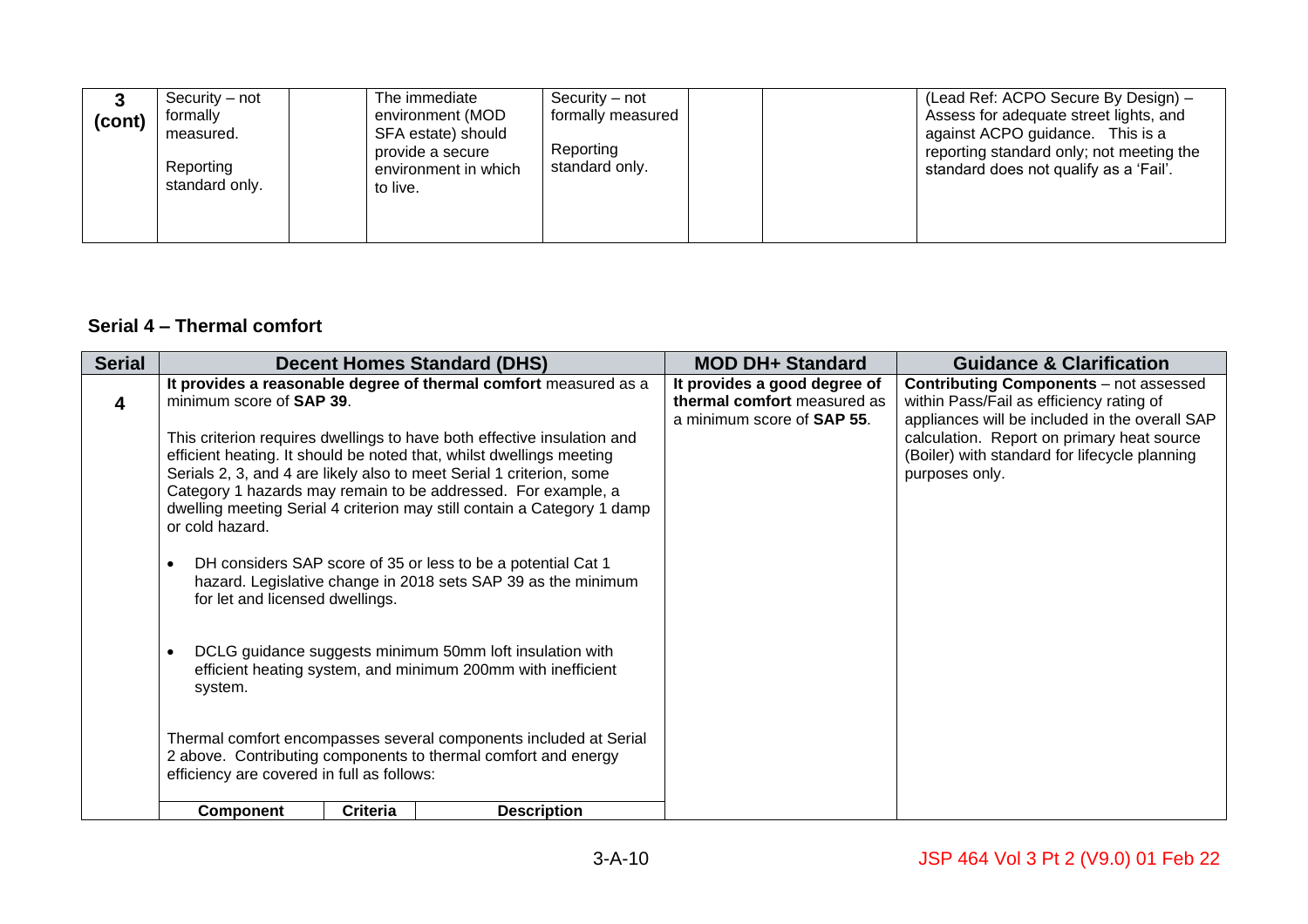|                         | Loft Insulation<br>(where it can be<br>fitted, excludes flats<br>and ground floor<br>maisonettes etc.)<br>Cavity Insulation<br>(where building has<br>suitable cavity) | 270mm<br>(non<br>scoring)<br>Present<br>(non<br>scoring) | Loft insulation level must be a<br>minimum of 270mm<br>Cavity insulation installed |                         |                                                                                            |
|-------------------------|------------------------------------------------------------------------------------------------------------------------------------------------------------------------|----------------------------------------------------------|------------------------------------------------------------------------------------|-------------------------|--------------------------------------------------------------------------------------------|
| <b>Serial</b>           |                                                                                                                                                                        | <b>Decent Homes Standard (DHS)</b>                       |                                                                                    | <b>MOD DH+ Standard</b> | <b>Guidance &amp; Clarification</b>                                                        |
|                         | Component                                                                                                                                                              | <b>Criteria</b>                                          | <b>Description</b>                                                                 |                         |                                                                                            |
|                         | <b>External Wall</b>                                                                                                                                                   | Present                                                  | Insulated render system                                                            |                         |                                                                                            |
| $\overline{\mathbf{4}}$ | Insulation ('hard to                                                                                                                                                   | (non scoring)                                            | installed to external                                                              |                         |                                                                                            |
| (cont)                  | treat' houses as                                                                                                                                                       |                                                          | walls at all elevations                                                            |                         |                                                                                            |
|                         | defined by DECC e.g.                                                                                                                                                   |                                                          |                                                                                    |                         |                                                                                            |
|                         | REEMA, Wimpey,                                                                                                                                                         |                                                          |                                                                                    |                         |                                                                                            |
|                         | English/Flemish bond                                                                                                                                                   |                                                          |                                                                                    |                         |                                                                                            |
|                         | brick)                                                                                                                                                                 |                                                          |                                                                                    |                         |                                                                                            |
|                         | Heat Source (Stand-                                                                                                                                                    | Class A or                                               | Primary heat source                                                                |                         |                                                                                            |
|                         | alone fossil fuel)                                                                                                                                                     | equivalent                                               | (Boiler) to be SEEBUK                                                              |                         |                                                                                            |
|                         |                                                                                                                                                                        | (non scoring)                                            | Class A (Energy<br>Efficiency) or equivalent                                       |                         |                                                                                            |
|                         | Heat Source (electric)                                                                                                                                                 | SAP Band A                                               | Primary heat appliances                                                            |                         |                                                                                            |
|                         | (Excludes secondary                                                                                                                                                    | (non scoring)                                            | to have efficiency rating                                                          |                         |                                                                                            |
|                         | heat sources - focal                                                                                                                                                   |                                                          | SAP Band A                                                                         |                         |                                                                                            |
|                         | fires)                                                                                                                                                                 |                                                          |                                                                                    |                         | PV and Solar thermal provide a 'free' benefit                                              |
|                         | <b>Heat Source</b>                                                                                                                                                     | Plant - Class B or                                       | Plant System - delivers                                                            |                         | to SFA where installed and are included in                                                 |
|                         | (communal heating)                                                                                                                                                     | equivalent.                                              | constant heating to 21°C                                                           |                         | the SAP calculation. Not all SFA are suitable                                              |
|                         |                                                                                                                                                                        | System-                                                  | principal rooms and hot                                                            |                         | for such installation, and DIO is not in a<br>position to fund across all suitable SFA. PV |
|                         |                                                                                                                                                                        | insulated &<br>efficient                                 | water to 42 <sup>o</sup> C with                                                    |                         | provides free day time electric however the                                                |
|                         |                                                                                                                                                                        | (non scoring)                                            | insulation to industry<br>standards                                                |                         | FIT payment is collected in full by DIO. Solar                                             |
|                         | Glazing (to windows                                                                                                                                                    | Double glazed                                            | All windows to be uPVC                                                             |                         | thermal provides free hot water to                                                         |
|                         | and doors)                                                                                                                                                             | (non scoring)                                            | double glazed with                                                                 |                         | supplement main hot water heat source,                                                     |
|                         |                                                                                                                                                                        |                                                          | trickle vents bar                                                                  |                         | however RHI is paid in full to DIO for both                                                |
|                         |                                                                                                                                                                        |                                                          | Listed/Conservation                                                                |                         | Solar thermal and ASHP/GSHP where                                                          |
|                         |                                                                                                                                                                        |                                                          | Areas where secondary                                                              |                         | installed. Neither FIT nor RHI is attributable                                             |
|                         |                                                                                                                                                                        |                                                          | glazing is acceptable.                                                             |                         | to the occupant, and any collection by the                                                 |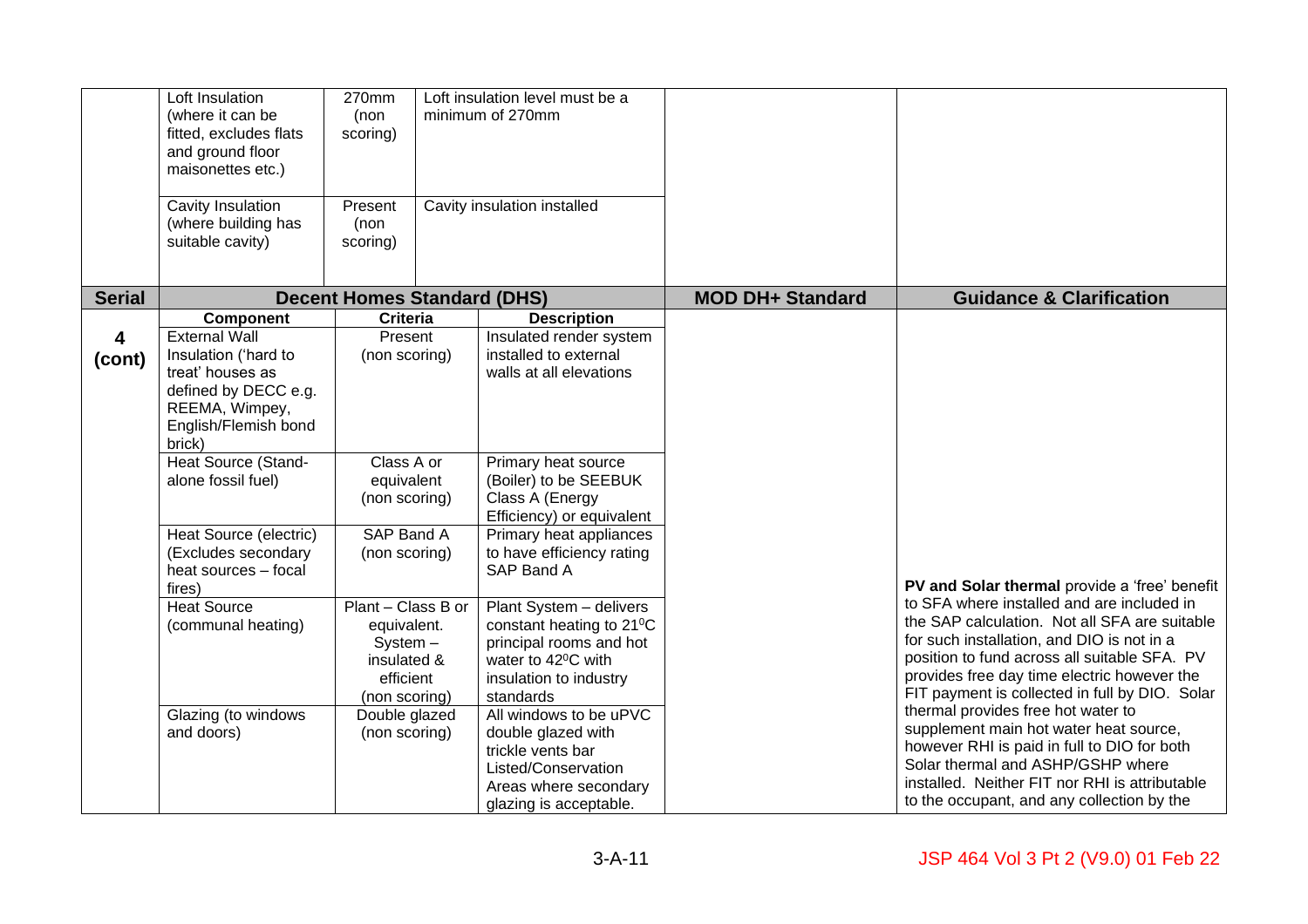| Present<br>technology<br>Renewable |                           | D\/<br>∈or Solar⊹<br>™hermal |  | actior<br>′ result ır<br>occupant<br>disciplinary<br>. mav |  |
|------------------------------------|---------------------------|------------------------------|--|------------------------------------------------------------|--|
|                                    | ı scoring)<br>non)<br>. . | panel installed              |  | being taken.                                               |  |

#### **Notes to Table:**

1. The standards set for MOD DH+ above are the entry level standard; the aspiration is to review and improve the standard at a minimum of approximately 5 yearly intervals especially in respect of Serial 4 where it is proposed that the SAP score criteria target should increase by 5 points in 2020 and 2025 respectively.

| <b>Standard</b>                    | <b>Effect Level (EL)</b>                                                                                                    | <b>Categories Description</b>                                                                                                                                                                                                                                                                                                               | <b>Noise</b><br><b>Exposure</b> | <b>Action</b>                | <b>Noise</b><br><b>Parameters</b> |                               |
|------------------------------------|-----------------------------------------------------------------------------------------------------------------------------|---------------------------------------------------------------------------------------------------------------------------------------------------------------------------------------------------------------------------------------------------------------------------------------------------------------------------------------------|---------------------------------|------------------------------|-----------------------------------|-------------------------------|
|                                    |                                                                                                                             |                                                                                                                                                                                                                                                                                                                                             | Category<br>(NEC)               |                              | <b>Times</b>                      | <b>Noise</b><br><b>Levels</b> |
| <b>Decent Homes</b><br>Plus (DH+)  | <b>Observed Adverse</b><br><b>Effect</b><br>This is the level                                                               | Noise can be heard and causes small changes in behaviour<br>and/or attitude, e.g. turning up volume of television; speaking more<br>loudly; where there is no alternative ventilation, having to close                                                                                                                                      | B                               | Mitigate<br>and<br>reduce to | 07:00-<br>23.00                   | 57-66<br><b>dBA</b>           |
|                                    | above which adverse<br>effects on health and<br>quality of life can be<br>detected.                                         | windows for some of the time because of the noise. Potential for<br>some reported sleep disturbance. Affects the acoustic character<br>of the area such that there is a perceived change in the quality of<br>life.                                                                                                                         |                                 | a<br>minimum                 | 23.00-<br>07.00                   | 48-57<br>dBA                  |
| <b>Decent Homes</b><br>(DH)        | Significant<br><b>Observed Adverse</b>                                                                                      | The noise causes a material change in behaviour and/or attitude,<br>e.g. avoiding certain activities during periods of intrusion; where                                                                                                                                                                                                     | C                               | Avoid                        | $07.00 -$<br>23.00                | 66-72<br>dBA                  |
|                                    | <b>Effect</b><br>This is the level<br>above which<br>significant adverse<br>effects on health and<br>quality of life occur. | there is no alternative ventilation, having to keep windows closed<br>most of the time because of the noise. Potential for sleep<br>disturbance resulting in difficulty in getting to sleep, premature<br>awakening and difficulty in getting back to sleep. Quality of life<br>diminished due to change in acoustic character of the area. |                                 |                              | 23.00-<br>07.00                   | 57-66<br><b>dBA</b>           |
| <b>Decent Homes</b><br>Minus (DH-) | Unacceptable<br><b>Adverse Effect</b>                                                                                       | Extensive and regular changes in behaviour and/or an inability to<br>mitigate effect of noise leading to psychological stress or                                                                                                                                                                                                            | D                               | Prevent                      | 07.00-<br>23.00                   | $>72$<br>dBA                  |
|                                    |                                                                                                                             | physiological effects, e.g. regular sleep deprivation/awakening;<br>loss of appetite, significant, medically definable harm, e.g. auditory<br>and non-auditory.                                                                                                                                                                             |                                 |                              | 23.00-<br>07.00                   | >66<br>dBA                    |

## **TABLE 2 – NOISE NUISANCE CRITERIA FOR ASSESSING SFA**

Extracted from National Planning Policy Framework and Planning and Policy Guidance 24 (Noise Exposure Categories-NEC)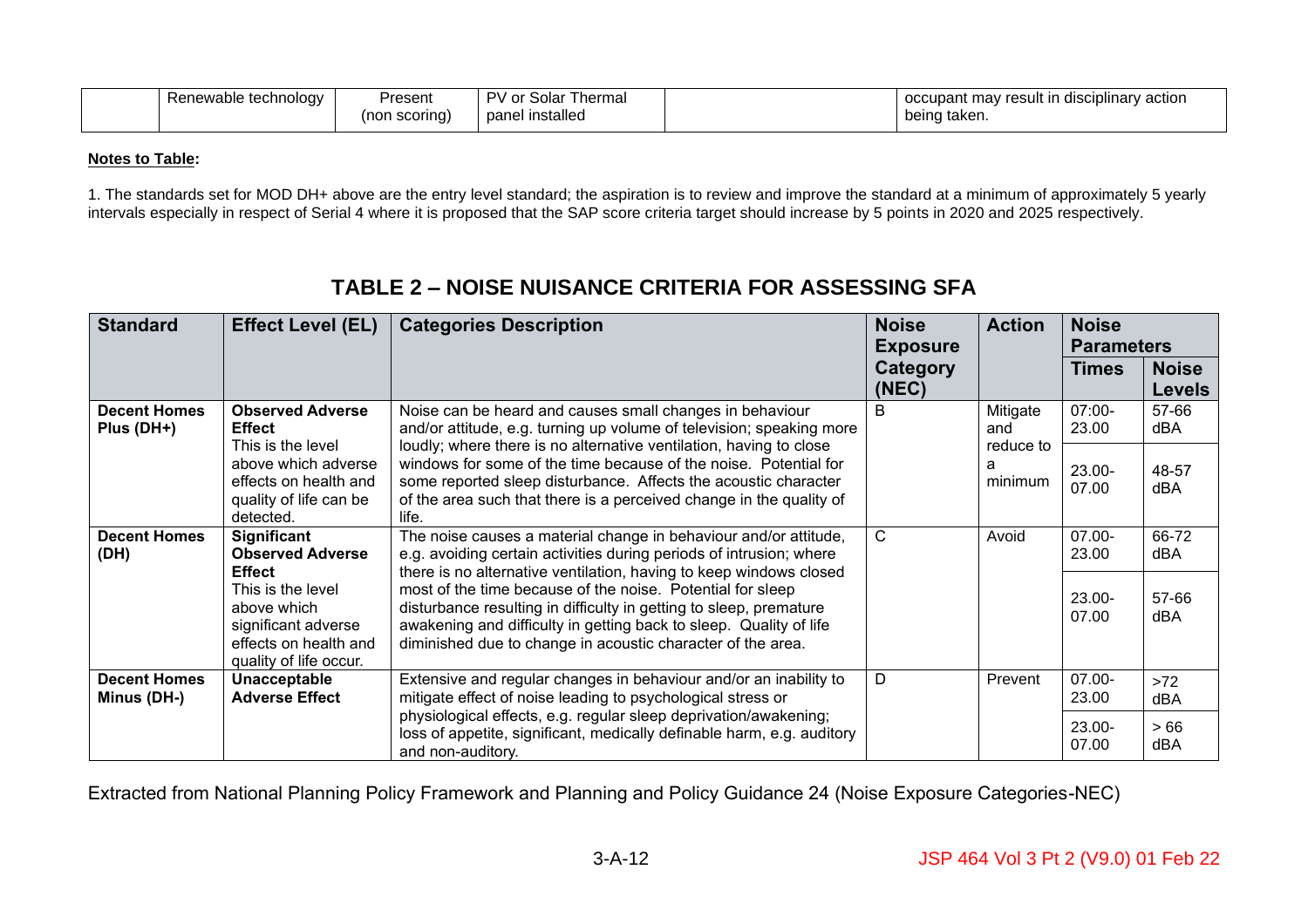## **TABLE 3 – CONSTRUCTION DETAIL SOUND REDUCTION INDEX**

| <b>Construction</b><br><b>Type</b><br>(Building<br>Envelope) |             |                |              |                         | Sound Reduction Index - $R_w$ (Ctr) dB<br>(BS EN ISO 717-1:1997 - Spectrum 2) |    |                |    |    |
|--------------------------------------------------------------|-------------|----------------|--------------|-------------------------|-------------------------------------------------------------------------------|----|----------------|----|----|
|                                                              |             |                |              |                         | <b>Class</b>                                                                  |    |                |    |    |
|                                                              | $\mathbf 1$ | $\overline{2}$ | $\mathbf{3}$ | $\overline{\mathbf{4}}$ | 5                                                                             | 6  | $\overline{7}$ | 8  | 9  |
| REEMA <sup>9</sup> (unclad)                                  | 34          | 34             | 34           | 36                      | 37                                                                            | 34 | 34             | 34 | 34 |
| REEMA (90mm                                                  |             |                |              |                         |                                                                               |    |                |    |    |
| EWI & render)                                                | 34          | 34             | 34           | 37                      | 37                                                                            | 34 | 34             | 35 | 34 |
| REEMA (40mm                                                  |             |                |              |                         |                                                                               |    |                |    |    |
| EWI & render)                                                | 34          | 34             | 34           | 37                      | 37                                                                            | 34 | 34             | 35 | 34 |
| Traditional (1950 -                                          |             |                |              |                         |                                                                               |    |                |    |    |
| present)                                                     | 34          | 34             | 34           | 37                      | 37                                                                            | 34 | 34             | 35 | 34 |
| Traditional (1930 -                                          |             |                |              |                         |                                                                               |    |                |    |    |
| 1949)                                                        | 34          | 34             | 34           | 37                      | 37                                                                            | 34 | 34             | 35 | 34 |
| Solid Wall (Brick &                                          |             |                |              |                         |                                                                               |    |                |    |    |
| brick 1920 - 1929)                                           | 34          | 34             | 34           | 37                      | 37                                                                            | 34 | 34             | 35 | 34 |
| Solid Wall (Brick &                                          |             |                |              |                         |                                                                               |    |                |    |    |
| brick 1920 - 1929,                                           |             |                |              |                         |                                                                               |    |                |    |    |
| 40mm EWI &                                                   |             |                |              |                         |                                                                               |    |                |    |    |
| render)                                                      | 34          | 34             | 34           | 37                      | 37                                                                            | 34 | 34             | 35 | 34 |
| Solid Wall (Brick &                                          |             |                |              |                         |                                                                               |    |                |    |    |
| brick 1920 - 1929,                                           |             |                |              |                         |                                                                               |    |                |    |    |
| 90mm EWI &                                                   |             |                |              |                         |                                                                               |    |                |    |    |
| render)                                                      | 34          | 34             | 34           | 37                      | 37                                                                            | 34 | 34             | 35 | 34 |
| Solid Wall (Pre-                                             |             |                |              |                         |                                                                               |    |                |    |    |
| 1920)                                                        | 343         | 34             | 34           | 36                      | 37                                                                            | 34 | 34             | 34 | 34 |
| Solid Wall (Pre-                                             |             |                |              |                         |                                                                               |    |                |    |    |
| 1920, 40mm EWI                                               |             |                |              |                         |                                                                               |    |                |    |    |
| & render)                                                    | 34          | 34             | 34           | 37                      | 37                                                                            | 34 | 34             | 35 | 34 |
| Solid Wall (Pre-                                             |             |                |              |                         |                                                                               |    |                |    |    |
| 1920, 90mm EWI                                               |             |                |              |                         |                                                                               |    |                |    |    |
| & render)                                                    | 34          | 34             | 34           | 37                      | 37                                                                            | 34 | 34             | 35 | 34 |

The following assumptions are to be made as to the construction detail of the building envelopes:

Proportion of glazing to wall area is 30%

Glazing to be assessed as standard – no enhancement – unless specified, under the following classes:

> Class 1 - wood frame single glazed Class 2 - pre-1980 upvc double glazed (19mm) Class 3 - post 1980 upvc double glazed (22mm) Class 4 - single glazed with secondary glazing Class 5 - Enhanced upvc double glazing ('DIO Hounslow specification' for improved sound attenuation) Class 6 - Aluminium framed double glazed (19mm) Class 7 - Aluminium framed double glazed (22mm) Class 8 - Aluminium triple glazed

Class 9 - Wood framed double glazed units

<sup>9</sup> Or similar system build concrete frame SFA designs – Cornish, Wimpey No Fines, Airey, Unity, Waites etc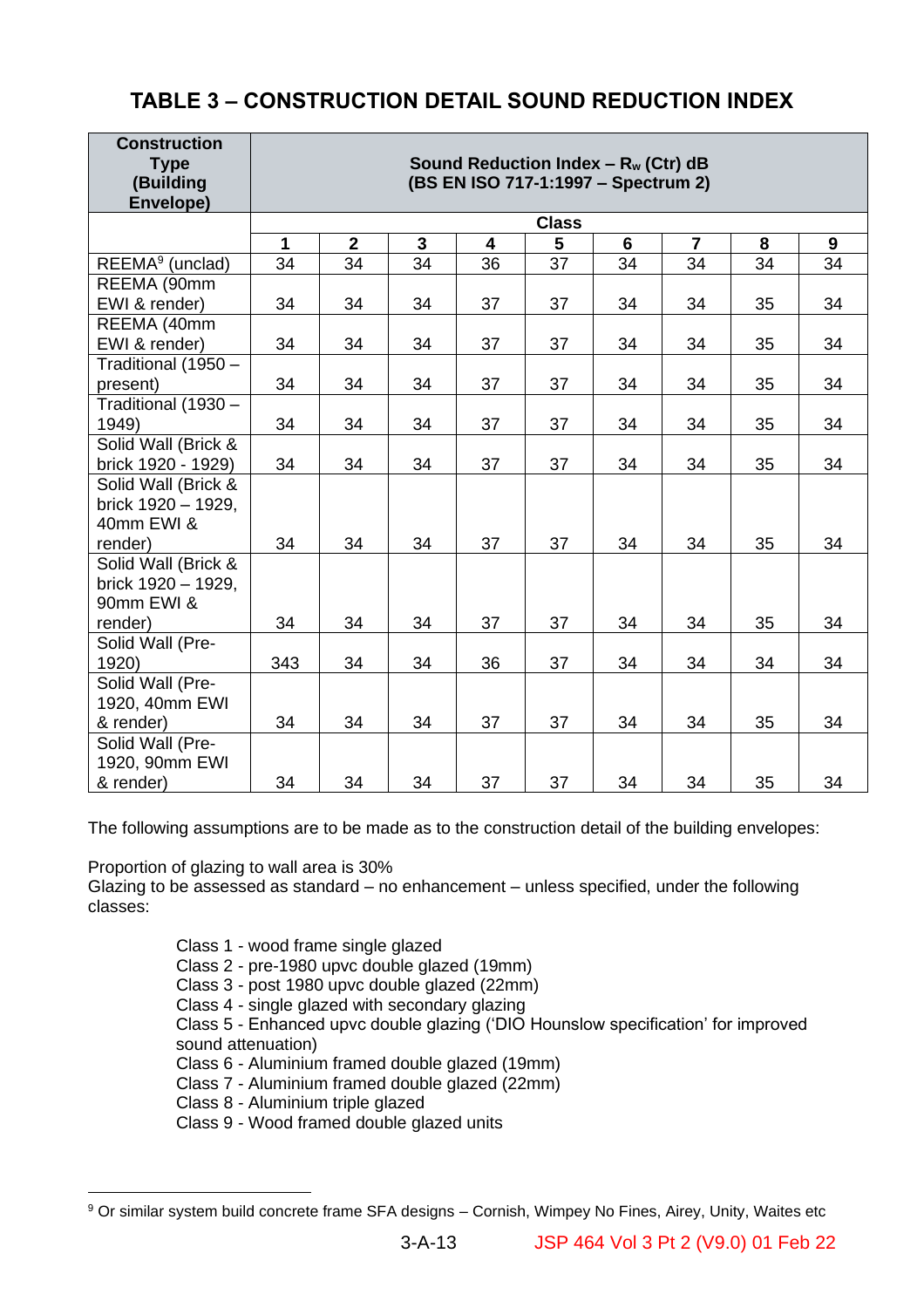## **TABLE 4 – OVERSEAS EQUIVALENT TO SAP/EPC ENERGY RATINGS**

**Europe**

| - u i v pv         |                        |                 |                                                      |                                                                    |                                  |                                                                    |                                                   |
|--------------------|------------------------|-----------------|------------------------------------------------------|--------------------------------------------------------------------|----------------------------------|--------------------------------------------------------------------|---------------------------------------------------|
| <b>UK EPC Band</b> | <b>UK SAP</b><br>Range | Decent<br>Homes | <b>CAAS</b><br>Thermal<br>Comfort<br><b>Discount</b> | Belgium - Brussels<br>$\blacksquare$ &                             | Belgium - Flanders<br><b>TEX</b> | Belgium - Walloon<br>Ш                                             | France                                            |
| Methodology        |                        |                 |                                                      | Certificat de<br>performance<br>énergétique des<br>bâtiments (PEB) | Energieprestatiecertificaten     | Certificat de<br>performance<br>énergétique des<br>bâtiments (PEB) | Diagnostic de<br>Performance<br>énergétique (DPE) |
| Α                  | 92-100                 |                 |                                                      | $A++/A+/A/A-$                                                      | $<$ 45kWh/m <sup>2</sup>         |                                                                    |                                                   |
| B                  | 81-91                  | DH+             | 0%                                                   | $B+/B/B-$                                                          | 46-95 kWh/m <sup>2</sup>         | B                                                                  | B                                                 |
| $\mathsf{C}$       | 69-80                  |                 |                                                      | $C+$ / $C$ / $C-$                                                  | 96-150 kWh/m <sup>2</sup>        | $\mathsf{C}$                                                       | ⌒<br>U                                            |
| D                  | 55-68                  |                 |                                                      | $D+/D/D-$                                                          | 151-210 kWh/m <sup>2</sup>       | D                                                                  | D                                                 |
| E                  | 39-54                  | <b>DH</b>       | 20%<br>(one-band)                                    | $E+/E/E-$                                                          | 211-275 kWh/m <sup>2</sup>       | E                                                                  |                                                   |
| F                  | $21 - 38$              |                 | 40%                                                  |                                                                    | 276-345 kWh/m <sup>2</sup>       |                                                                    |                                                   |
| G                  | $0 - 20$               | DH-             | (two-<br>bands)                                      | G                                                                  | $>345$ kWh/m <sup>2</sup>        | G                                                                  | G                                                 |

| UK EPC<br><b>Band</b> | <b>UK SAP</b><br>Range | Decent<br>Homes | <b>CAAS</b><br>Thermal<br>Comfort<br><b>Discount</b> | Germany        | Italy                                     | Netherlands           | Norway<br>҉   |
|-----------------------|------------------------|-----------------|------------------------------------------------------|----------------|-------------------------------------------|-----------------------|---------------|
| Methodology           |                        |                 |                                                      | Energieausweis | Attestato Prestazione<br>Energetica (APE) | Energielabel woningen | Energimerking |
|                       | 92-100                 |                 |                                                      |                |                                           |                       |               |
| B                     | 81-91                  | DH+             | 0%                                                   | B              | B.                                        | n.                    | n.            |
| $\mathsf{C}$          | 69-80                  |                 |                                                      | C              |                                           |                       |               |
|                       | 55-68                  |                 |                                                      | D              | D                                         |                       |               |
|                       | 39-54                  | DH              | 20%<br>(one-band)                                    |                |                                           |                       |               |
|                       | $21 - 38$              | DH-             | 40%                                                  |                |                                           |                       |               |
| G                     | $0 - 20$               |                 | (two-bands)                                          | G              | G                                         | G                     | G             |

Note: European certification is largely based on the requirements of the EU Energy Performance of Buildings Directive Note: Denmark, Spain, Portugal and Turkey are classified as Small Station LOA (SSLOA)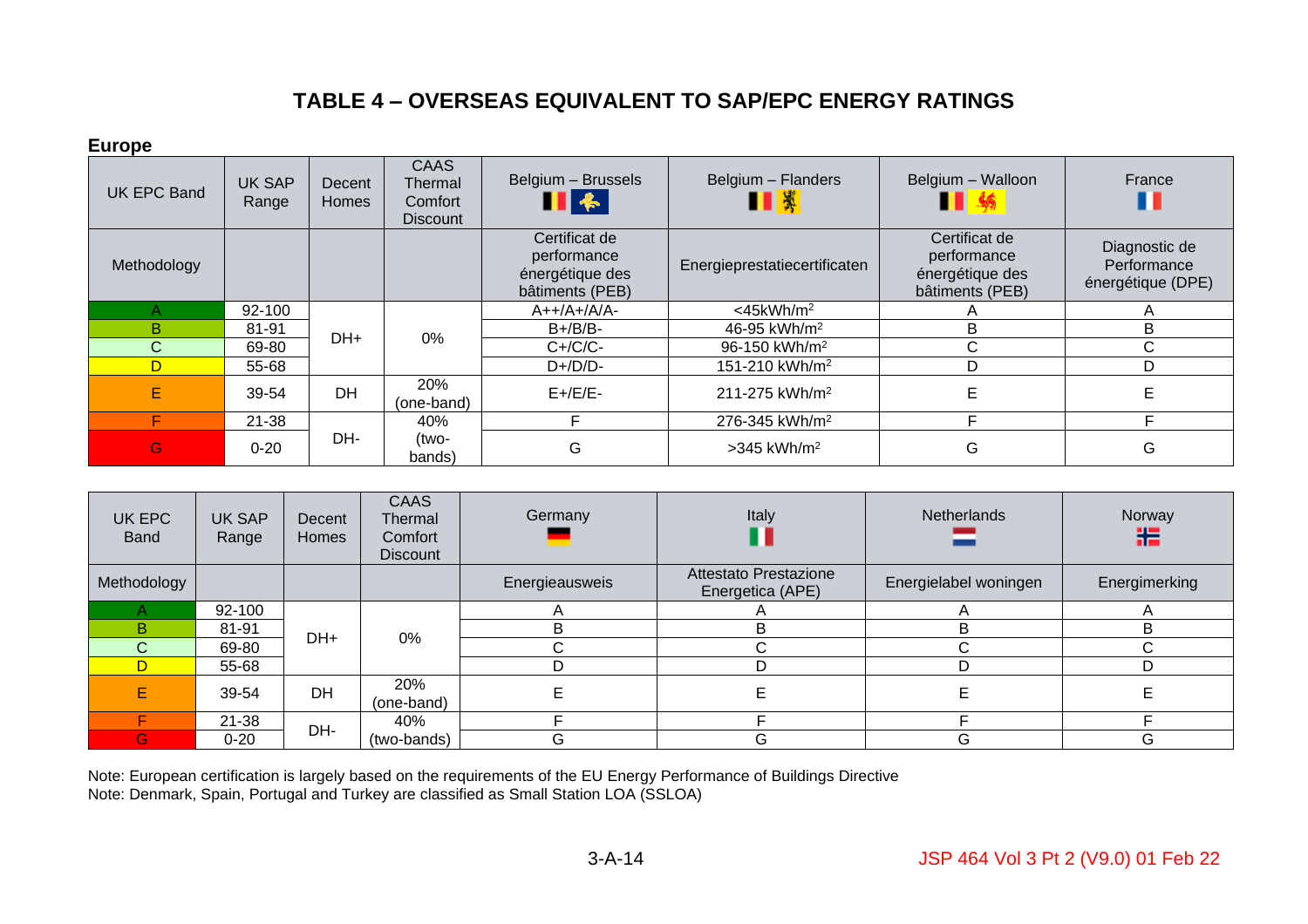## **PJOBS**

| <b>UK EPC Band</b> | UK SAP Range | Decent Homes | <b>CAAS Thermal</b><br><b>Comfort Discount</b> | Cyprus<br>€ | Gibraltar                                  | <b>Falkland Islands</b> |
|--------------------|--------------|--------------|------------------------------------------------|-------------|--------------------------------------------|-------------------------|
| Methodology        |              |              |                                                |             | Energy Performance Certificate (Gibraltar) | UK EPC or equivalent    |
|                    | 92-100       | DH+          |                                                |             |                                            |                         |
| B.                 | 81-91        |              | 0%                                             | в           |                                            |                         |
|                    | 69-80        |              |                                                | ⌒<br>U      |                                            |                         |
| D                  | 55-68        |              |                                                | D           |                                            |                         |
|                    | 39-54        | <b>DH</b>    | 20%<br>(one-band)                              |             |                                            |                         |
|                    | $21 - 38$    | DH-          | 40%                                            |             |                                            |                         |
| G.                 | $0 - 20$     |              | (two-bands)                                    | G           |                                            | G                       |

Note: Ascension Island is classified as Small Station LOA (SSLOA)

#### **Rest of the World**

| UK EPC<br><b>Band</b> | UK SAP<br>Range | Decent<br><b>Homes</b> | <b>CAAS</b><br>Thermal<br>Comfort<br><b>Discount</b> | Australia | <b>Brunei</b><br>÷                                               | Canada                                                                                                        | Kenya<br>ᆴ | Nepal<br>в        | <b>USA</b><br>≝                           |
|-----------------------|-----------------|------------------------|------------------------------------------------------|-----------|------------------------------------------------------------------|---------------------------------------------------------------------------------------------------------------|------------|-------------------|-------------------------------------------|
| Methodology           |                 |                        |                                                      |           |                                                                  | <b>EnerGuide Rating System</b>                                                                                |            |                   | Home Energy Rating<br>System (HERS) Index |
| $\mathsf{A}$          | $92 - 100$      |                        |                                                      |           |                                                                  | House requiring little or no purchased<br>energy (91 - 100)                                                   |            |                   | <b>HERS 0-12</b>                          |
| B.                    | 81-91           |                        |                                                      |           |                                                                  | Energy-efficient new house (80 - 90)                                                                          |            |                   | <b>HERS 13-29</b>                         |
| $\mathcal{C}$         | 69-80           | DH+<br>$0\%$           |                                                      |           | New house with some energy-<br>efficiency improvements (73 - 79) |                                                                                                               |            | <b>HERS 30-46</b> |                                           |
| D                     | 55-68           |                        |                                                      |           |                                                                  | New House build to building code<br>standards $(65 - 72)$<br>Energy-efficient upgraded older house<br>$(66+)$ |            |                   | <b>HERS 47-68</b>                         |
| Е                     | 39-54           | <b>DH</b>              | 20%<br>(one-band)                                    |           |                                                                  | Upgraded older house (51 - 65)                                                                                |            |                   | <b>HERS 69-92</b>                         |
| F                     | 21-38           | DH-                    | 40%                                                  |           |                                                                  | Older house not upgraded (0 - 50)                                                                             |            |                   | <b>HERS 93-118</b>                        |
| G.                    | $0 - 20$        |                        | (two-bands)                                          |           |                                                                  |                                                                                                               |            |                   | <b>HERS 119-150</b>                       |

Note: Singapore and Belize are classified as Small Station LOA (SSLOA)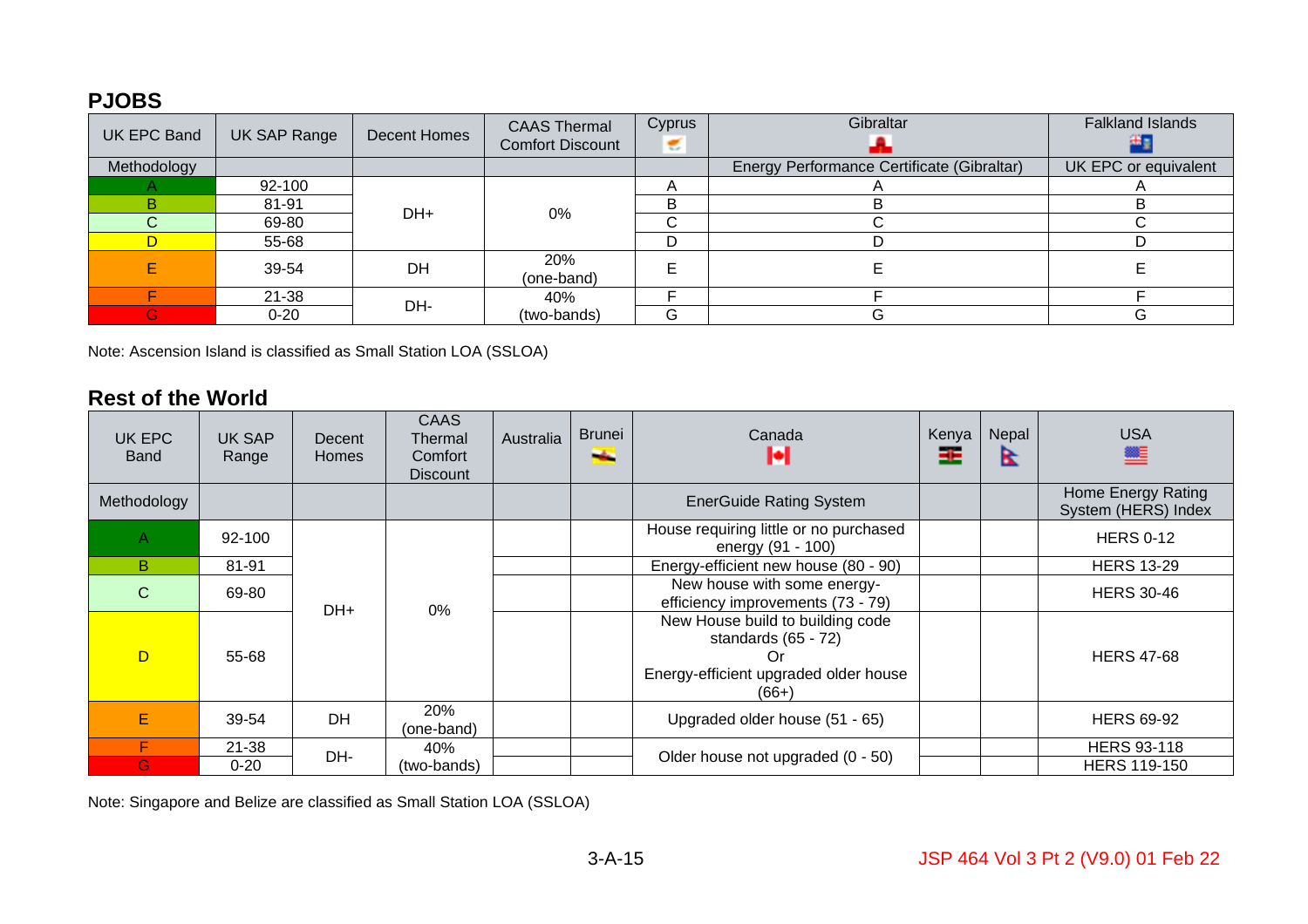# **4 CAAS SFA Assessment Criteria - Scale**

**0401. Overall Methodology**. The scale element of CAAS is based on two factors: size and features (functional amenity and physical characteristics).

a. **Size**. Properties will be assessed based on **either one** of the following size criteria:

(1) A measure of the overall size – the Gross Internal Area (GIA) (measured in accordance with Royal Institute of Chartered Surveyors Code of Measuring Practice 6th Edition); in accordance with the thresholds in **Annex A, Table 1**, with reduction applicable where floor area is more than 10% (reduction by one band) and more than 25% (reduction by two bands) below scale; **or**

(2) A measure of the habitable space – the Effective Floor Area (EFA) (measured in accordance with Royal Institute of Chartered Surveyors Code of Measuring Practice  $6<sup>th</sup>$  Edition); a cumulative floor area of the kitchen, sitting, dining, bedrooms, dressing room and study, in accordance with the thresholds in **Annex A, Table 2**, with reduction applicable where floor area is more than 10% (reduction by one band) below scale.

The measurable of habitable space (EFA) does not apply if the overall size (GIA) has been applied.

b. **Features**. CAAS will provide a discount if a property lacks certain functional amenities; as defined in **Annex A Table 3**.

**0402.** The combination of measures of size and features will produce an aggregate assessment for Scale as Upper, Middle or Lower scale based on the criteria in the **Table**  below:

| <b>Category Name</b> | <b>Standard</b>                                                                                     |
|----------------------|-----------------------------------------------------------------------------------------------------|
| Upper                | To scale                                                                                            |
|                      | Floor space >10% below scale (but <25%); or                                                         |
| Middle               | Effective Floor Area >10% below scale; or                                                           |
|                      | Net total of feature deficiency points more than 5 (but less<br>than $10$                           |
|                      | Floor space >25% below scale; or                                                                    |
| Lower                | Net total of feature deficiency points more than 10; or                                             |
|                      | <b>Both</b> floor space >10% below scale and net total of feature<br>deficiency points more than 5. |

This will identify properties that are affected by one or more of the scale factors to produce an overall CAAS Scale classification (Upper, Middle or Lower). A rental discount will be applied to properties by adjusting the property to a reduced Scale category, with the starting level set at the Upper category (no discount), and the lowest rent level capped at the Lower category.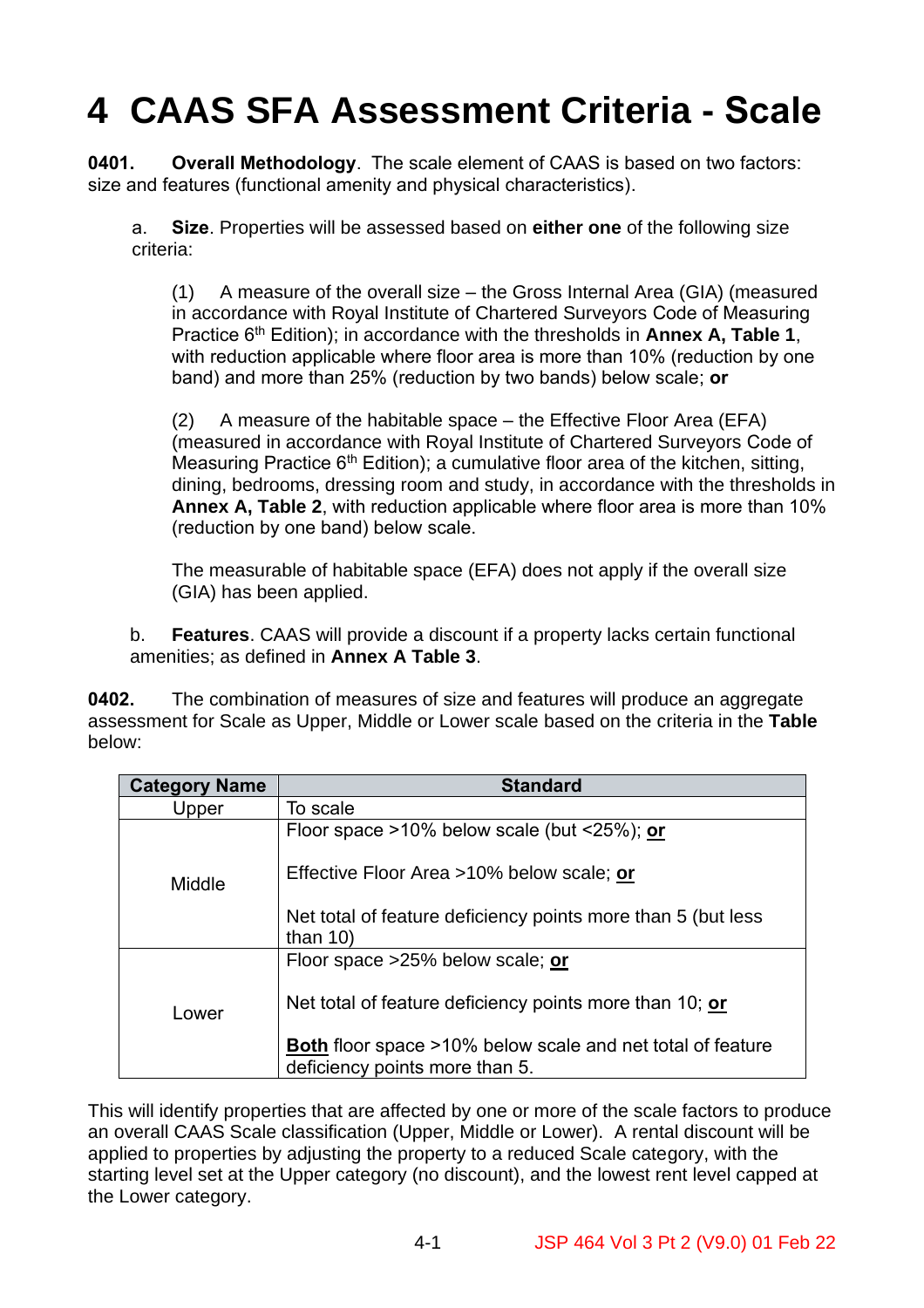#### **0403. Operation of Limits**.

a. **Size**. The measure of habitable space (EFA) does not apply if the overall size (GIA) has been applied.

b. **Features**. CAAS combines and integrates deficiency and positive into a single category as overall assessment of functional amenities, with pass/fail criteria. The list of items have been ranked and weighted with individual deficiency points allocated for each item. Additional features attract positive points and act as an offset against other Scale deficiency, with the top rate capped at CAAS Band A (i.e. no premium charged for additional features). The combined score of deficiency points (deficiency minus positive points) will produce an aggregate assessment that will reduce the rental charge at 2 incremental levels (Upper to Middle or Middle to Lower).

c. **Overall Cap**. The combination of scale factors (based on the size of the property and property amenities) will produce an aggregate assessment at 3 incremental levels (Upper, Middle, Lower), within an overall cap so that Scale can only reduce overall rent by up to two rental bands. The combined operation of the limits is set out in the **Table** below: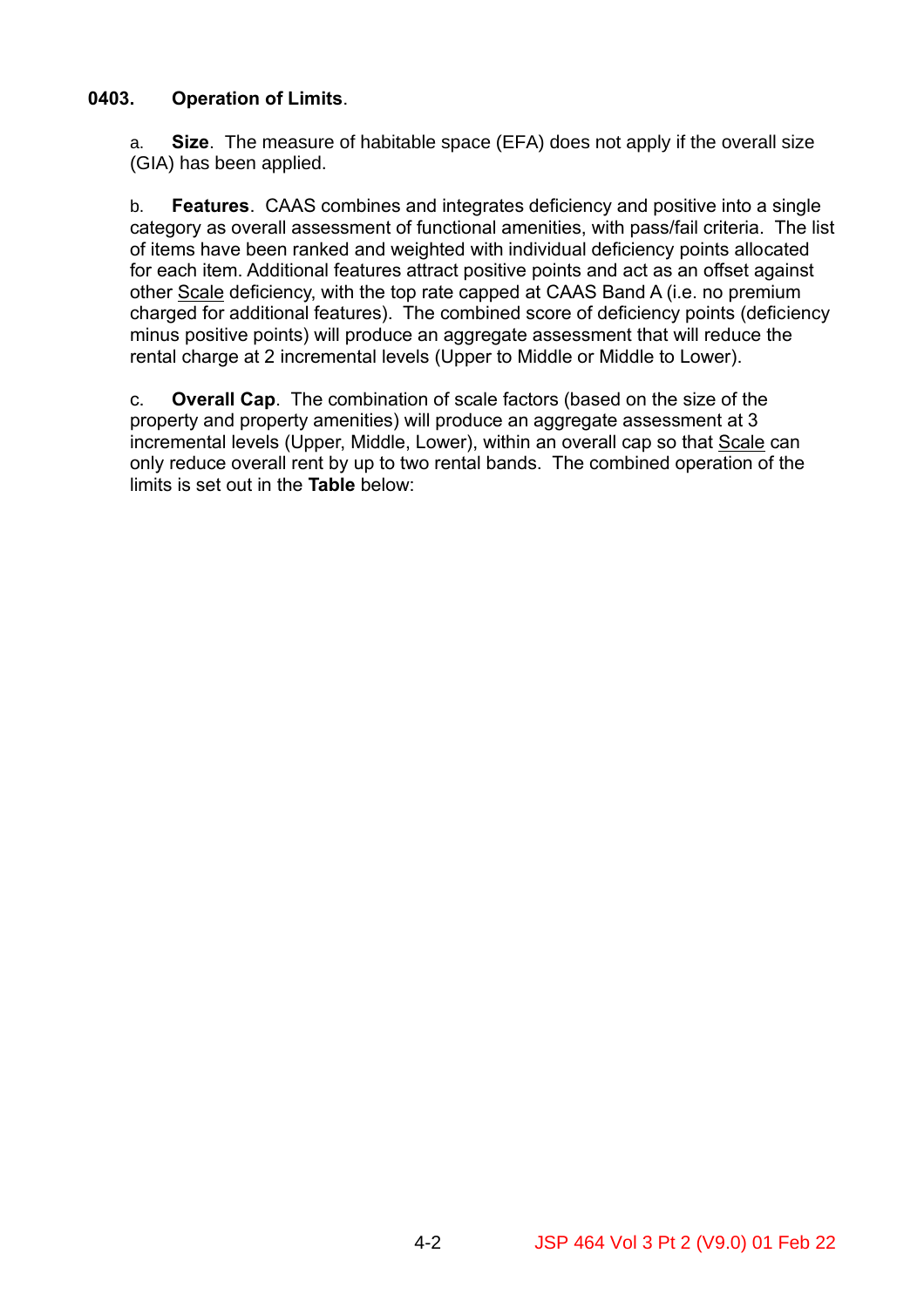|                                                    |                                                     | <b>Operation of Scale Thresholds</b>                                             |                                   |
|----------------------------------------------------|-----------------------------------------------------|----------------------------------------------------------------------------------|-----------------------------------|
| Step 1                                             | Step 2                                              | Step 3                                                                           | <b>Result</b>                     |
| <b>Size</b><br><b>Gross Internal</b><br>Area (GIA) | <b>Size</b><br><b>Effective Floor Area</b><br>(EFA) | <b>Features</b><br><b>Combined total of</b><br>positive and deficiency<br>points | <b>Final</b><br><b>CAAS class</b> |
|                                                    |                                                     | 5 points or less                                                                 | Upper                             |
|                                                    | To scale                                            | Greater than 5 points                                                            | Middle                            |
|                                                    |                                                     | Greater than 10 points                                                           | Lower                             |
| To scale                                           |                                                     | 5 points or less                                                                 | Middle                            |
|                                                    | <b>Below scale</b>                                  | Greater than 5 points                                                            | Lower                             |
|                                                    |                                                     | Greater than 10 points                                                           | Lower                             |
|                                                    | To scale                                            | 5 points or less                                                                 | Middle                            |
|                                                    | EFA does not apply if                               | Greater than 5 points                                                            | Lower                             |
| >10% below                                         | GIA has been<br>applied                             | Greater than 10 points                                                           | Lower                             |
| floor space                                        | <b>Below scale</b>                                  | 5 points or less                                                                 | Middle                            |
|                                                    | EFA does not apply if                               | Greater than 5 points                                                            | Lower                             |
|                                                    | GIA has been<br>applied                             | Greater than 10 points                                                           | Lower                             |
|                                                    | To scale                                            | 5 points or less                                                                 | Lower                             |
|                                                    | EFA does not apply if                               | Greater than 5 points                                                            | Lower                             |
| >25% below                                         | GIA has been<br>applied                             | Greater than 10 points                                                           | Lower                             |
| floor space                                        | <b>Below scale</b>                                  | 5 points or less                                                                 | Lower                             |
|                                                    | EFA does not apply if                               | Greater than 5 points                                                            | Lower                             |
|                                                    | GIA has been<br>applied                             | Greater than 10 points                                                           | Lower                             |

**0404. Extra bedrooms**. An additional bedroom charge is applied where two properties have been combined to accommodate large families (for example, semidetached 3-bedroom Type C combined to create a 6-bedroom property), with a daily rate set by type.

**0405. Frequency of Scale Assessment**. The Scale assessment of individual properties is required on change of occupant.

**0406. Re-Typing of SFA**. Where there is a need to change the use of an SFA within the rank/entitlement structure (e.g. Officer to OR SFA) to meet a change in requirement, Types 4 & 5 may be re-typed as Type D & C respectively. Where an SFA was previously Type 4 or 5, is currently classed and allocated as Type D or C, it may be re-typed to Type 4 or 5 respectively. Where designed and built as Types D & C, SFA cannot be re-typed to Types 4 & 5. (i.e. SFA can be re-typed down and/or subsequently up, but not re-typed up in isolation).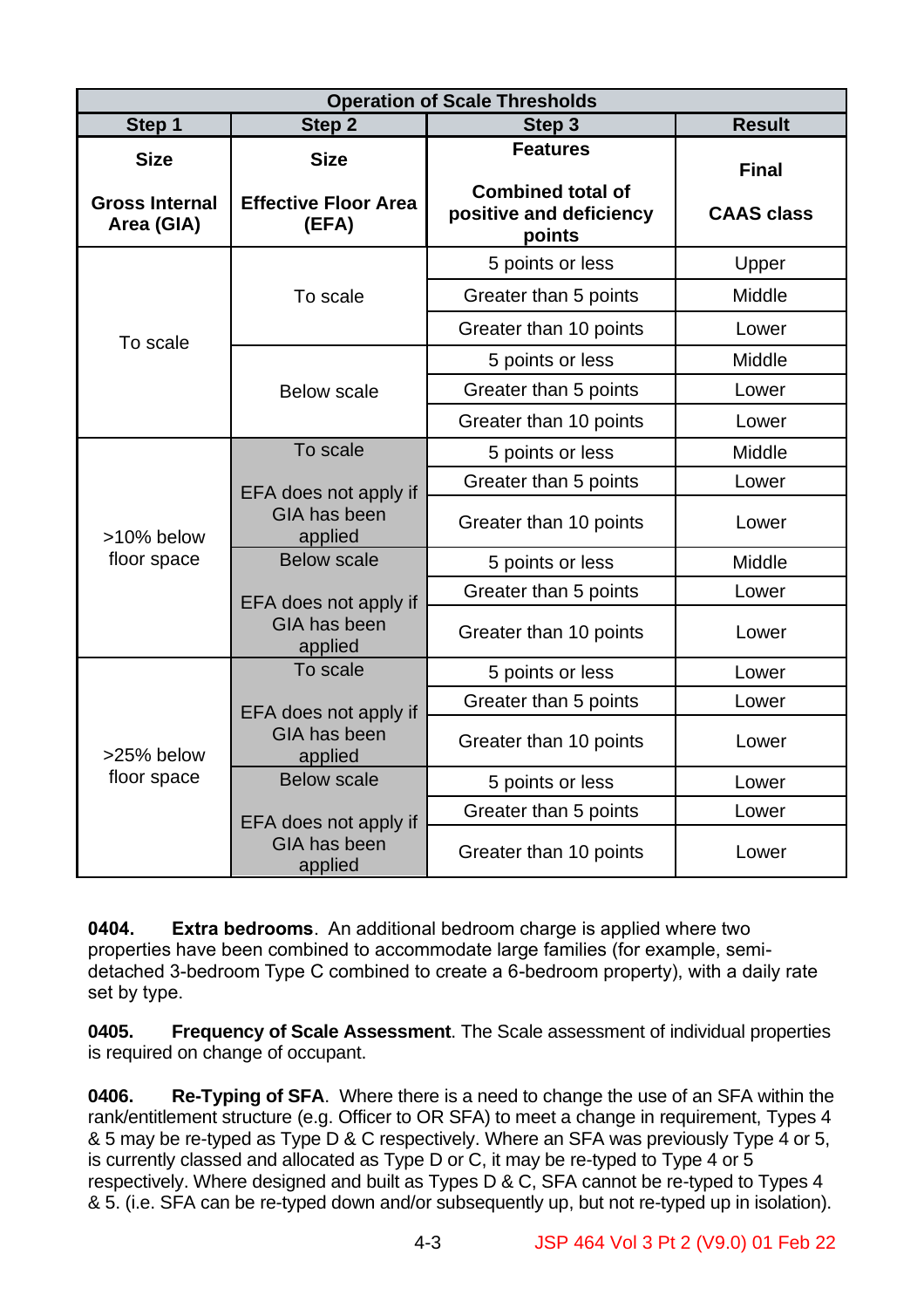Where a re-type is carried out, a CAAS assessment is to be carried out against the criteria for the proposed use.

**0407. Assessment of Type VS**. Type VS are to be assessed against Type 5 criteria for Scale and Condition.

**0408. Assessment of Type DS**. Type DS (OR SFA of 5 bedrooms or more) are to be assessed against the Type D criteria for Scale and Condition, and a bedroom charge added for each additional bedroom.

**0409. Assessment of Type A**. Type A SFA are to be assessed as Type B for Scale.

**0410. Attached Stores**. Where an external store is directly attached or formed on the main house foundation, and accessed directly from the SFA, it is only to be assessed within GIA/EFA if all criteria described below apply:

a. The construction envelope of the store comprises either external and internal 'leaf' with cavity insulation or single leaf with external insulation and render, and insulated roof system.

b. The outside access doors are assessed as SFA principle doors. Where principle rear/front access door is between store and other SFA rooms, the area is not included in GIA/EFA.

c. The store contains at least one double electrical socket.

**0411**. **Assessment on Allocation above Entitlement**. Refer to **JSP 464 Vol 3, Part 1.**

**0412**. **Assessment on Allocation below Entitlement**. SFA may only be allocated below entitlement on request of the occupant, if there is sufficient management margin by Type. Assessment is against the Type of SFA occupied, not the entitlement.

**0413**. **Assessment of Garage**. Inclusion of a garage charge in line with **JSP 464 Vol 3, Part 1** is to be waived where the hard standing access (drive) is obstructed by a permanent obstacle that reduces the access width to less than 1.8M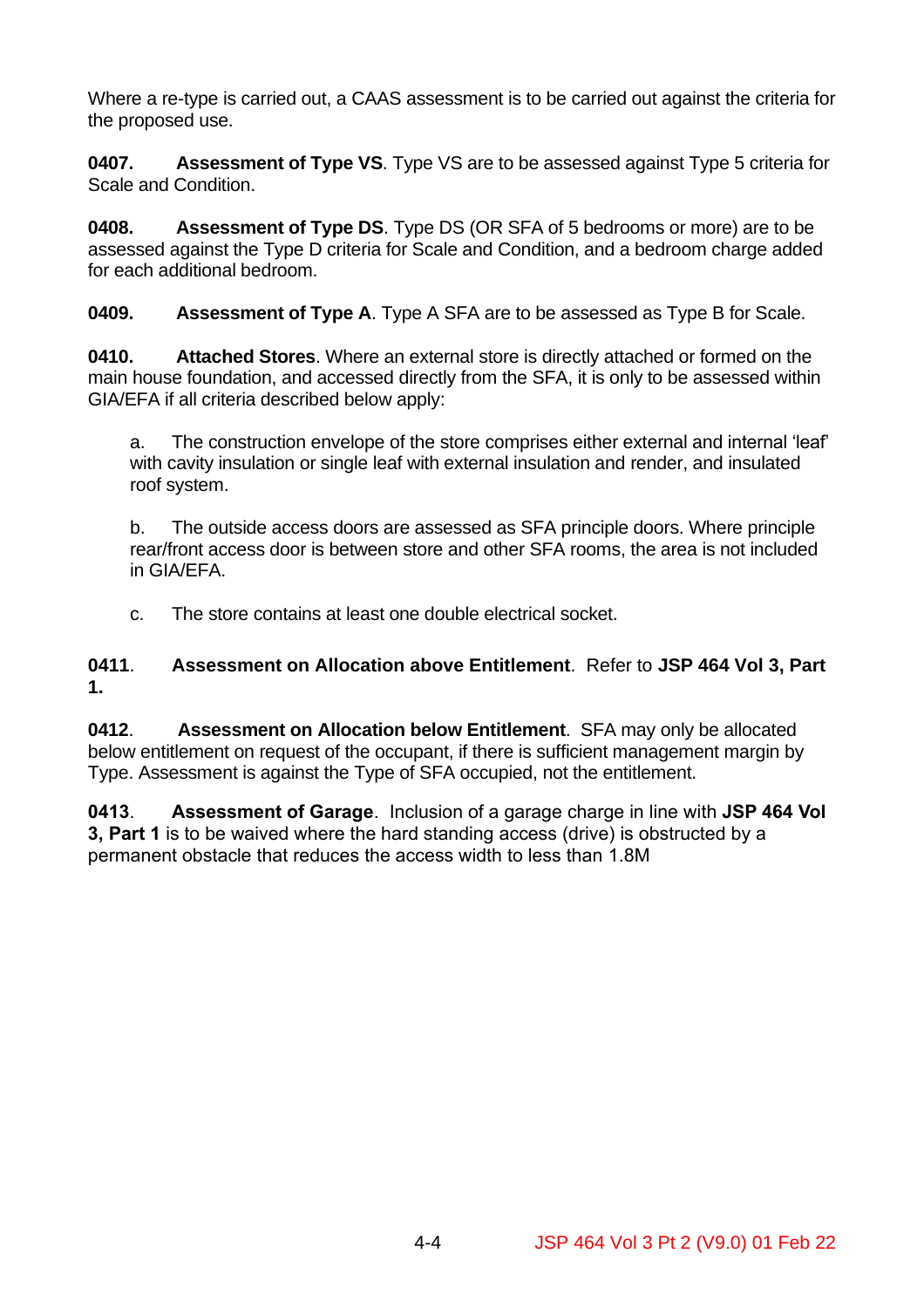#### **TABLES 1 & 2**

|                                                                                        | TABLE 1 – GROSS INTERNAL AREA (GIA) FOR ASSESSING SCALE - ALL DIMENSIONS m <sup>2</sup> |                   |               |               |              |              |              |              |  |
|----------------------------------------------------------------------------------------|-----------------------------------------------------------------------------------------|-------------------|---------------|---------------|--------------|--------------|--------------|--------------|--|
|                                                                                        |                                                                                         | <b>Type</b>       |               |               |              |              |              |              |  |
|                                                                                        |                                                                                         | Ш                 | III           | IV            | V            | D            | C            | В            |  |
| <b>Upper Level</b><br><b>Scaled Gross Internal</b><br>Area                             | Above 211.5                                                                             | Above 174.6       | Above 128.3   | Above 112.1   | Above 95     | Above 97.2   | Above 76.3   | Above 68.2   |  |
| <b>Middle Level</b><br>Reduced Floor Area<br>Scale Threshold<br>Below scale >10%       | 211.5 to 176.4                                                                          | 174.6 to<br>145.6 | 128.3 to 107  | 112.1 to 93.5 | 95 to 79.2   | 97.2 to 81.1 | 76.3 to 63.7 | 68.2 to 57   |  |
| <b>Lower Level</b><br>Reduced Floor Area<br><b>Scale Threshold</b><br>Below scale >25% | 176.3 & below                                                                           | 145.5 &<br>below  | 106.9 & below | 93.4 & below  | 79.1 & below | 81 & below   | 63.6 & below | 56.9 & below |  |

GIA as per 4TG "**Table 3 – Standard and Reduced Floor Area Recognised for Grading SFA" 4TG in Part 1.**

|  | TABLE 2 – EFFECTIVE FLOOR AREA (EFA) FOR ASSESSING SCALE - ALL DIMENSIONS $m^2$ |
|--|---------------------------------------------------------------------------------|
|--|---------------------------------------------------------------------------------|

|                     |                |           |            | <b>Type</b> |            |             |            |             |  |
|---------------------|----------------|-----------|------------|-------------|------------|-------------|------------|-------------|--|
|                     |                | П.        | III        | IV          |            |             |            | в           |  |
| <b>Upper Level</b>  | Above 157      | Above 139 | Above 93.6 | Above 81.9  | Above 70.2 | Above 73.35 | Above 55.8 | Above 47.25 |  |
| <b>Middle Level</b> | 157            | 139       | 93.6       | 81.9        | 70.2       | 73.35       | 55.8       | 47.25       |  |
| Below scale >10%    | & below        | & below   | & below    | below       | & below    | & below     | & below    | & below     |  |
| <b>Lower Level</b>  | Not applicable |           |            |             |            |             |            |             |  |

#### Cumulative Effective Floor Area

The combination of effective floor area not individual rooms for the following rooms kitchen, sitting, dining, bedrooms, dressing room, study, utility rooms, against the above thresholds.

The measurable of habitable space (EFA) does not apply if the overall size (GIA) has been applied.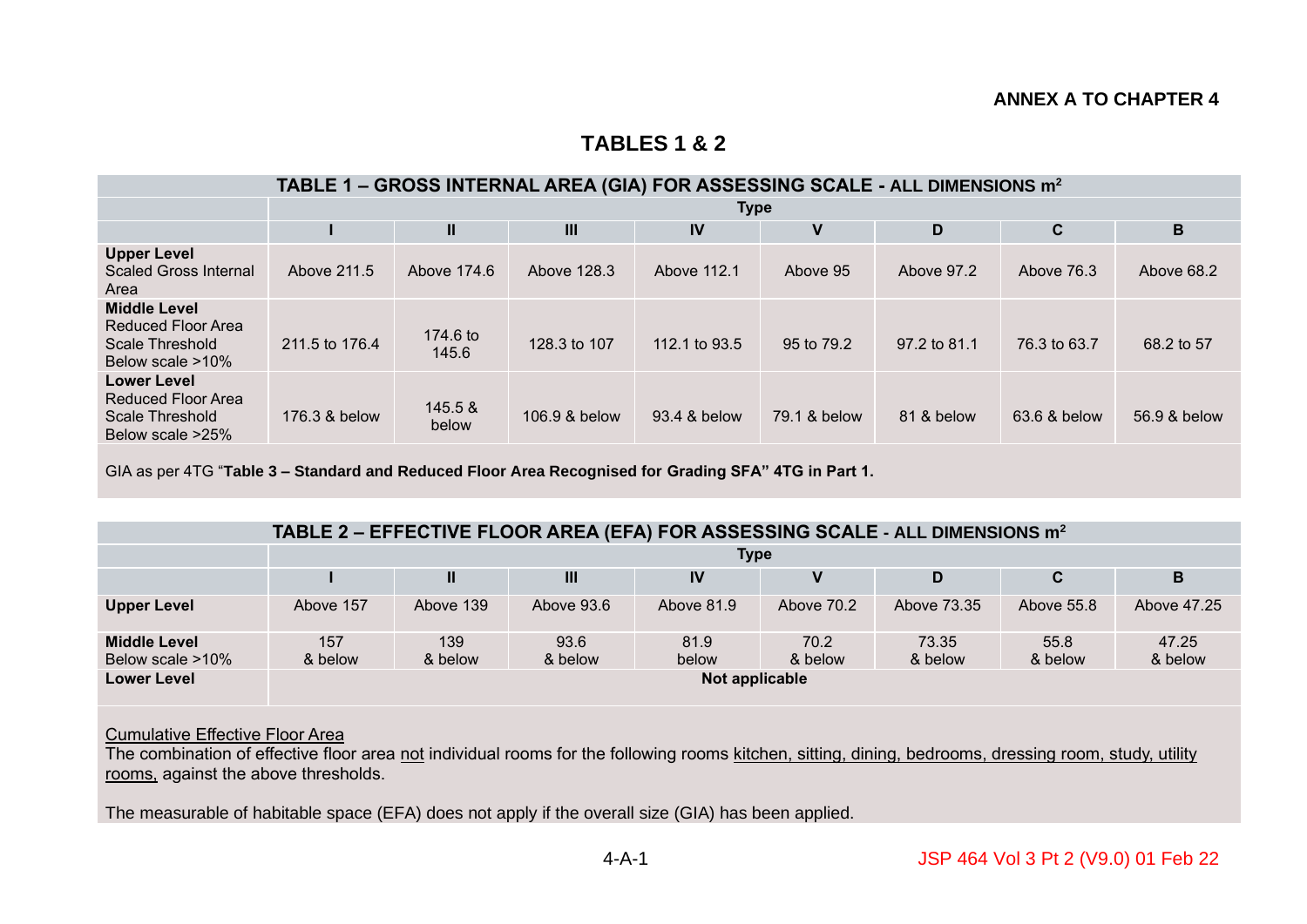## **TABLES 3 AND 4**

## **TABLE 3 – CAAS FEATURES (SCALE) SFA**

| <b>Ser</b>     | <b>Item</b>                                                        | <b>Points</b><br><b>Allowed</b> | <b>Comments</b>                                                                                                                                                                                                                                                                                                         | <b>Applies</b><br>(Yes/No) | <b>Points</b><br><b>Scored</b> |
|----------------|--------------------------------------------------------------------|---------------------------------|-------------------------------------------------------------------------------------------------------------------------------------------------------------------------------------------------------------------------------------------------------------------------------------------------------------------------|----------------------------|--------------------------------|
| P <sub>1</sub> | Provision of En-suite                                              | $-2$ (Max $-2$ )                | Where en-suite (defined as a minimum of a shower, WC and basin)<br>provided in an adjoining room to a bedroom.                                                                                                                                                                                                          |                            |                                |
| P <sub>2</sub> | Provision of Utility area                                          | $-2$                            | Where utility area or room is provided. Defined as an area with plumbing<br>and electricity either within or separate to the kitchen within the curtilage<br>of the building (excluding communal utility area).                                                                                                         |                            |                                |
| P <sub>3</sub> | Provision of Additional WC (not En-<br>suite)                      | $-1$ (Max $-1$ )                | Where more than two WC provided per property.                                                                                                                                                                                                                                                                           |                            |                                |
|                |                                                                    |                                 | Sub total positive points                                                                                                                                                                                                                                                                                               |                            |                                |
| D <sub>1</sub> | Lack of Study                                                      | $\overline{2}$                  | Applicable where non provision of a Study in Type III SFA.                                                                                                                                                                                                                                                              |                            |                                |
| D <sub>2</sub> | Lack of Cloakroom                                                  | $\overline{2}$                  | Applicable where non provision of second WC and basin in all SFA (in<br>addition to main bathroom or WC).                                                                                                                                                                                                               |                            |                                |
| D <sub>3</sub> | Lack of Power sockets [Refer to Table<br>4]                        | $2$ (Max 2)                     | Applicable where total number of single power sockets is below the<br>threshold in accordance with Table 4. Double power sockets are counted<br>as two sockets. Includes fixed fused spur for white goods / appliances.<br>Award 0.25 points for deficiency of each single power socket up to a<br>maximum of 2 points. |                            |                                |
| D <sub>4</sub> | Lack of shower                                                     | $\overline{2}$                  | Either cubicle or fitted shower (including mixer taps) over bath.                                                                                                                                                                                                                                                       |                            |                                |
| D <sub>5</sub> | Lack of Privately enclosed external<br>space                       | $\overline{2}$                  | Applicable where no exclusive use of external area per property excluding<br>balcony. Only applies to flats and maisonettes Minimum space<br>requirements: Private space - 1.5m2 per bedroom. Shared space:<br>minimum 1m2 per bedroom. An outdoor space could be a private garden,<br>a communal garden or courtyard.  |                            |                                |
| D <sub>6</sub> | Lack of Lift                                                       | $\overline{2}$                  | Only applies to flats and maisonettes. Applicable where main entrance to<br>property not on ground floor.                                                                                                                                                                                                               |                            |                                |
| D <sub>7</sub> | Lack of Door/window locks                                          | $2$ (Max 2)                     | Where following not supplied: external front door fitted with twin cylinder<br>automatic dead latch (or equivalent); external door fitted with 5 level<br>mortice latch (or equivalent). Award 0.25 points for each door and<br>window. Maximum of 2 points.                                                            |                            |                                |
| D <sub>8</sub> | Lack of Plumbing for Washing Machine                               | $\overline{2}$                  | No plumbing for Washing Machine.                                                                                                                                                                                                                                                                                        |                            |                                |
| D <sub>9</sub> | Lack of Space for fridge/freezer within<br>kitchen or utility area | $\overline{2}$                  | No suitable place for standard upright fridge.<br>No suitable place for freezer (unless space available elsewhere).<br>Minimum area dimension of w600mm x d600mm x h870mm.                                                                                                                                              |                            |                                |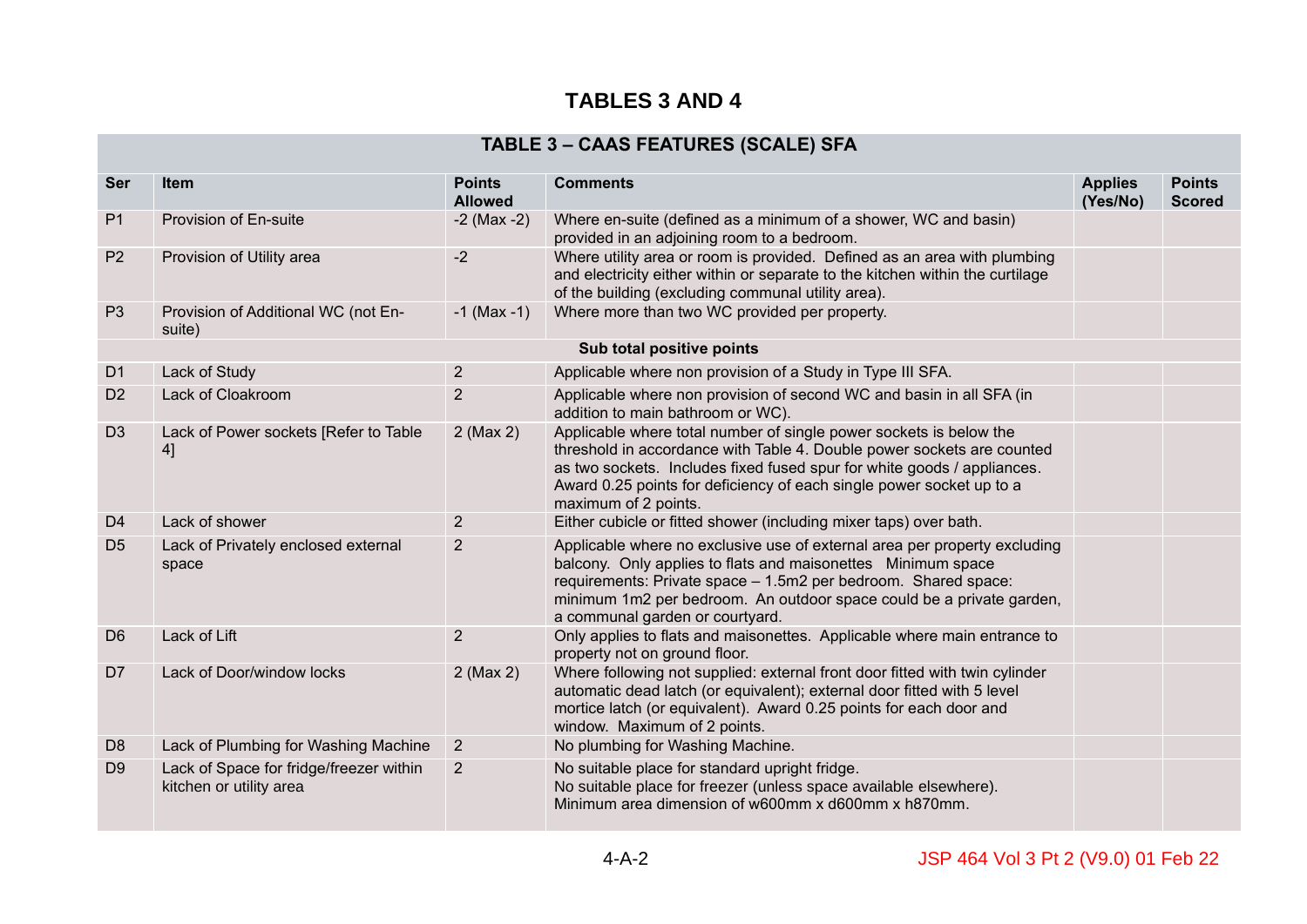| D <sub>10</sub>                                                                                                                                                                                           |                                   | Lack of Heated airing cupboard                                       |     | No heated linen/airing cupboard                                                                          |  |
|-----------------------------------------------------------------------------------------------------------------------------------------------------------------------------------------------------------|-----------------------------------|----------------------------------------------------------------------|-----|----------------------------------------------------------------------------------------------------------|--|
| D <sub>12</sub>                                                                                                                                                                                           |                                   | Lack of Outdoor drying                                               |     | No outdoor drying area.                                                                                  |  |
| D <sub>13</sub>                                                                                                                                                                                           | Lack of Extractor fan for cooker  |                                                                      |     | No mechanical extractor fan for cooker (hood type or wall/window<br>mounted).                            |  |
| D <sub>14</sub>                                                                                                                                                                                           | Lack of Extractor fan in bathroom |                                                                      |     | No mechanical extractor fan for bathroom (ceiling, wall or window<br>mounted).                           |  |
| D <sub>15</sub>                                                                                                                                                                                           | Lack of Plumbing for dishwasher   |                                                                      |     | No plumbing for dishwasher.                                                                              |  |
| D <sub>16</sub>                                                                                                                                                                                           | Lack of Telephone socket          |                                                                      | 0.5 | Where not supplied.                                                                                      |  |
| D <sub>17</sub>                                                                                                                                                                                           | Lack of TV aerial                 |                                                                      | 0.5 | Where TV socket not supplied, or where if supplied, free to air TV<br>channels cannot be received.       |  |
| D <sub>18</sub>                                                                                                                                                                                           | Lack of Outside tap               |                                                                      | 0.5 | Where not supplied.                                                                                      |  |
|                                                                                                                                                                                                           |                                   |                                                                      |     | Subtotal deficiency points (Maximum points) (Where sub-total ends in 0.5, round up to next whole number) |  |
|                                                                                                                                                                                                           |                                   | <b>Total Points Scored (Deficiency points MINUS Positive points)</b> |     |                                                                                                          |  |
| <b>UPPER</b><br>To Scale - 5 points or less<br>Combined total of positive and deficiency points >5 points<br><b>MIDDLE</b><br>Combined total of positive and deficiency points >10 points<br><b>LOWER</b> |                                   |                                                                      |     |                                                                                                          |  |

#### **TABLE 4 – SCALING OF SFA POWER SOCKETS RECOGNISED FOR GRADING SCALE**

| (Cross refer to Table 3, Serial D3)                                                                                                                                                     |    |    |                |           |              |    |    |  |
|-----------------------------------------------------------------------------------------------------------------------------------------------------------------------------------------|----|----|----------------|-----------|--------------|----|----|--|
| <b>Type</b>                                                                                                                                                                             |    | Ш  | $\mathbf{III}$ | <b>IV</b> | $\mathbf{V}$ |    |    |  |
| Number of single power sockets<br>(note: double sockets are counted as two single sockets) Award 0.25 points for deficiency of each single<br>power socket up to a maximum of 2 points. | 38 | 38 | 38             | 38        | 33           | 38 | 33 |  |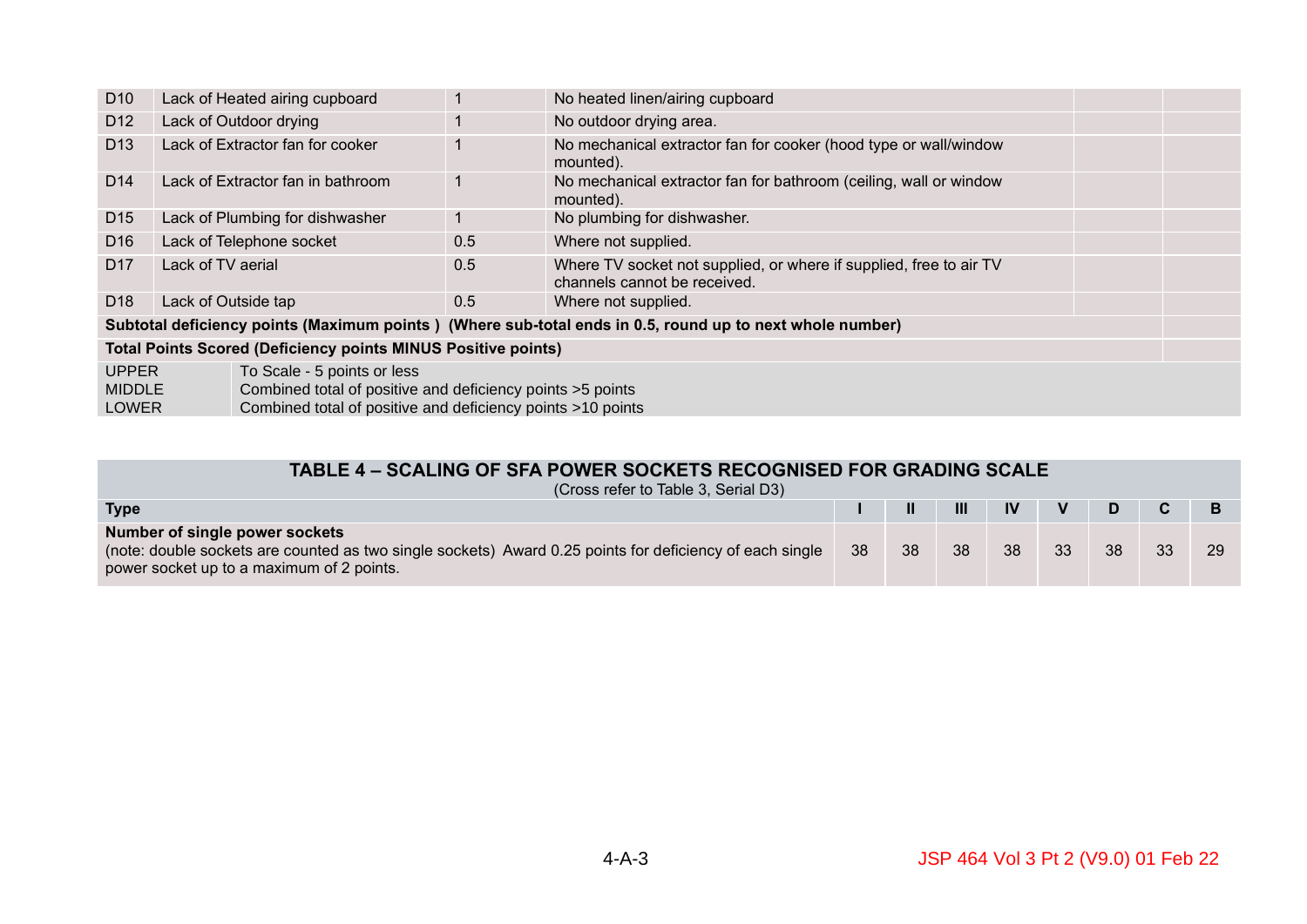## **5 CAAS SFA Assessment Criteria – Location**

**0501.** This chapter sets out the methodology used to establish each SFA location assessment category and detail of openly available, third party data sources the information is drawn from to assess location under CAAS.

## **Methodology**

**0502.** The CAAS location assessment methodology was developed for MOD by the Centre for Housing Policy to provide a rational and consistent approach to classify individual properties, by postcode and has been used in England since 2016. Location assessment applies Governmental published standards and methods relating to four location factors and means that CAAS is measured in the same way for all SFA across the UK and is based on using individual property postcodes. The location discount is determined by an assessment of four location-related factors described below:

a. **Initial Pan UK Geographical Classification.** Based on the UK Census which is undertaken every 10 years<sup>10</sup> and occurs simultaneously in all parts of the UK. In England and Wales, the Office for National Statistics (ONS) is the responsible body in Scotland, it is National Records of Scotland (NRS), and in Northern Ireland, the Northern Ireland Statistics and Research Agency (NISRA). These Government rural-urban area classification systems (England and Wales, Scotland and Northern Ireland) are used to place an SFA into an initial geographical classification of Urban, Intermediate or Remote.

b. **Accessibility to Key Services.** Application of journey time specifics to a number of Key Services from the SFA using methodology and criteria set by the Department for Transport (DfT). Accessibility is based on a measure of the average travel time to key amenities either using public transport or by walking; focused on the nearest specific amenity rather than the one of choice. For England this data is published by the DfT; for Scotland, Wales and Northern Ireland the data can be accessed through a landing platform on MODNet (see JSP 464 Vol 3, Part 2, Sect 5, para 0510 for details on how to access) .The following thresholds are applied:

- (1) Urban (less than 20 minutes travel); or
- (2) Intermediate (between 20 and 40 minutes); or
- (3) Remote (more than 40 minutes).

The total number of Key Services categorised for assessment is  $8^{11}$ ; due to geographical data availability and parameters Northern Ireland is assessed against 7 Key Services<sup>12</sup>. This is further explained in JSP 464 Vol 3, Part 2, paras 0506 and 0507.

c. **Broadband Accessibility**. Assessment of the broadband accessibility and speed for the SFA using Ofcom data for average broadband download speed. The

<sup>11</sup> Food store, GP, employment centre, primary school, secondary school, further education institution, hospital, town centre

<sup>10</sup> with the most recent conducted in 2021 but with data not yet published.

<sup>12</sup> Employment centres are not assessed.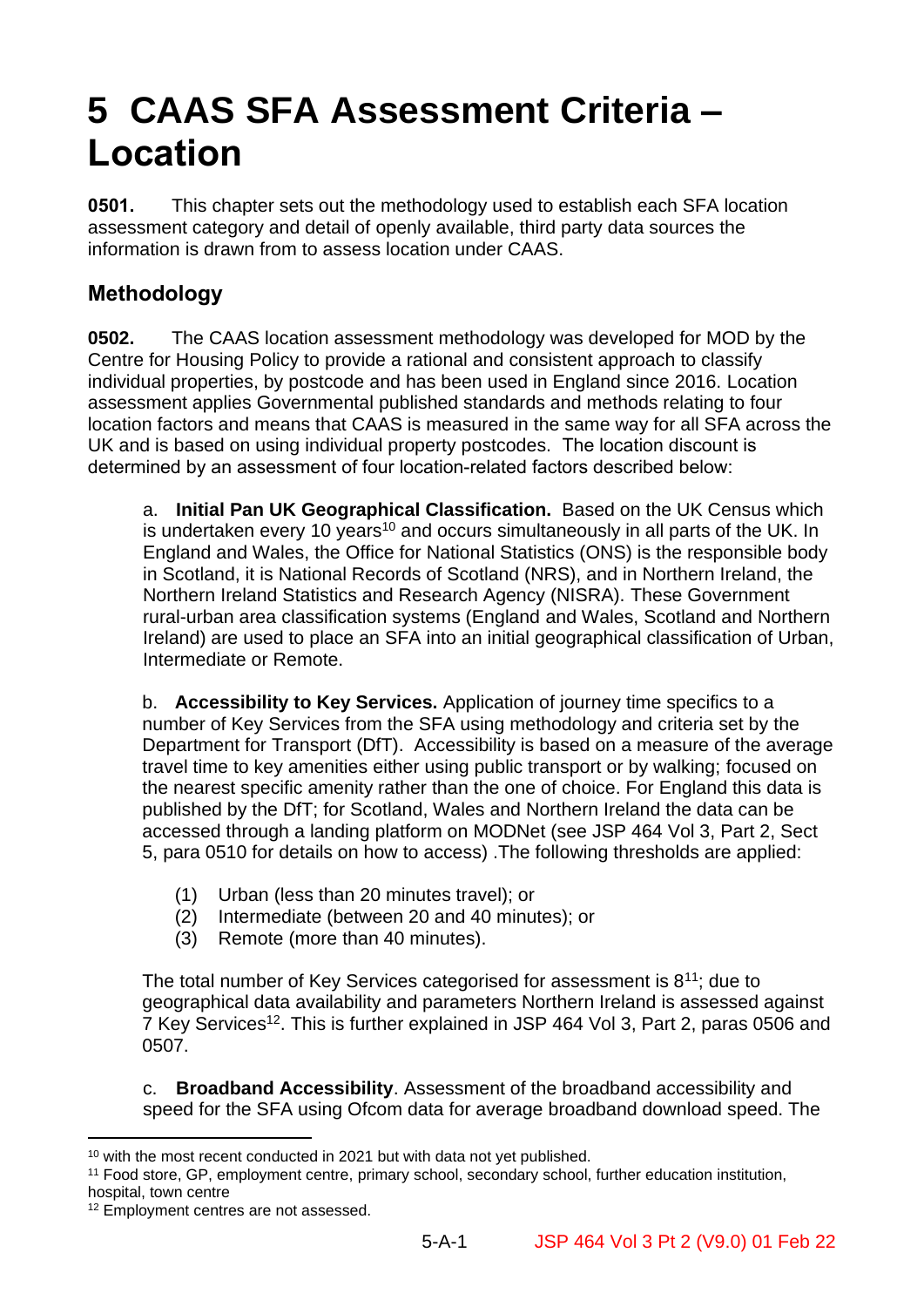threshold that must be met to pass this criterion is set against the UK Government's national minimum superfast broadband speed<sup>13</sup>. This assessment will be based on the fastest available broadband that is available at the postcode and not the available speeds linked to providers.

d. **Deprivation.** Applies the Governments Indices of Multiple Deprivation (IMD) mechanism, which score, and rank locations based on a number of deprivation factors<sup>14</sup> against the SFA post code.

**0503. Final CAAS Location Classification Procedure.** The classification procedure consists of 4 key stages based on individual SFA post codes pan UK:

**Stage 1**: The pan-UK classification (National Geographic Census data).

**Stage 2**: The average accessibility to Key Services.

**Stage 3**: Apply the minimum for the Government superfast broadband speed plan of 24 Mbit/s or more coverage for over 96% of UK premises and the programme is committed to run until 2026.

**Stage 4**: Whether the SFA is located in the bottom decile of the IMD.

A summary of the open and available Data sources used for the CAAS location factor assessment is at **Annex A Table 1**. Noting that for England, only, the accessibility data can be sourced from Gov.uk, the DfT Journey time Statistics page accessed from Table 1 Annex A. A summary of the classification process carried out by Data Analytics and Insight (DA&I) is at **Annex A Table 2.**

**0504.** In 2016, when CAAS charging was implemented, Stage 2 was only applied for England as the Government only published this data for England. DA&I have now been able to produce data for Wales, Scotland and Northern Ireland using the methodology for England.

**0505.** The next series of paragraphs provides further clarity on Step 2: **Accessibility to Key Services** which is the travel time specifics to a number of key services from the SFA, using methodology and criteria set by the DfT.

**0506. Definitions of Key Services**. The following eight key services are used for England, Scotland (KS 8 metrics defined separately) and Wales only:

a. **Employment centres**. Data used are the number of jobs in a Lower Super Output Area (LSOA). The data tables include results for employment centres of 3 different sizes (100-499 jobs, 500-4,999 jobs and at least 5,000 jobs). For the key services average, the 500-4,999 jobs definition is used for employment.

b. **Education**. Locations of all open education facilities subdivided between Primary schools, Secondary schools, and Further Education institutions.

c. **General Practice (GP) surgeries**. Based on the Patients Registered at a GP Practice dataset as released by NHS Digital.

<sup>&</sup>lt;sup>13</sup> As at 20 Mar 20 The government has ensured superfast broadband (speeds of 24Mbps or more) coverage for over 96% of UK premises. The Superfast programme is committed to run until 2026.

<sup>14</sup> Indices of Multiple Deprivation consider factors such as income, employment, health, education, skills and training, crime and living environment.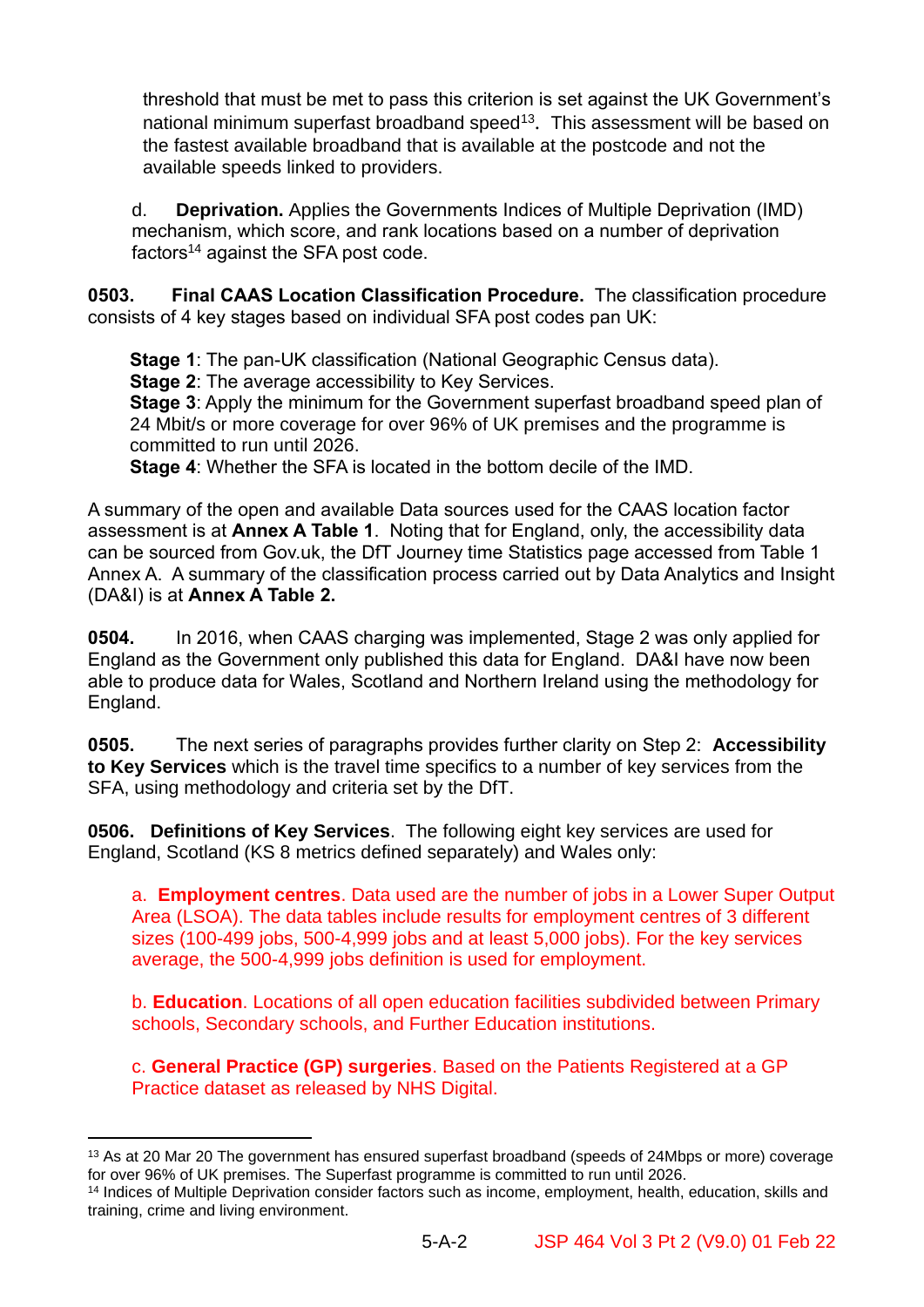d. **Hospitals**. Based on hospitals that are registered with the Care Quality Commission (CQC) and are managed by Acute Trusts.

e. **Food stores**. Locations of grocery, supermarkets or convenience stores.

f. **Town centres**. Locations of Town centres using a central focal point for the town mapped to the nearest road.

**0507. Accessibility to Key Services.** Assessment of Northern Ireland SFA is based on 7 Key Services due to lack of data for Employment Centres. Accessibility data to Employment Centres is not available due to differing statistical geography that does not align to the Lower Super Output Areas, making the locality of a suitable Employment Centre too broad; in addition, Northern Ireland does not produce a Business Employment Register Survey. When the next Pan UK Census is issued in 2021 this will be reviewed.

**0508**. Journey times are worked out using Public transport/walking travel times, assessed at varying times throughout the day to reflect normal patterns of life should the SP need to use the key services defined above. Several routes, times and scenarios are analysed, and an overall average is then applied.

a. To assess walking journey times from SFA to each Key Service, ESRI ArcGIS<sup>15</sup> (Network Analysis Extension) is applied. Full details are at Annex B to this chapter.

b. To assess public transport journey times from SFA to each Key Service, Google maps (an online web mapping service) is applied. Full details are at Annex B to this chapter.

**0509. CAAS Location Factor Frequency.** Every 4 years a complete review of the location factor (UK only) within charging methodology policy will be done by DIO's Data Analytics and Insight (DA&I) team. The 4-year cycle has commenced formally with year one being taken as 1 Apr 21, this data remains extant until subsequent review.

**0510. Data Interrogation.** A tool has been produced by the DIO Data, Analytics & Insight team that ensures accessibility to key services is factored in, alongside refreshing all aspects of the location classification. SP are able to interrogate specifics relating to their SFA by using the data source links displayed in Table 1 of Annex A to this chapter, or by inputting their postcode into a landing page accessible through MODNET at the following link:

[https://modgovuk.sharepoint.com/sites/defnet/DIO/Pages/SFA-Location-Classification-](https://modgovuk.sharepoint.com/sites/defnet/DIO/Pages/SFA-Location-Classification-Tool.aspx)[Tool.aspx](https://modgovuk.sharepoint.com/sites/defnet/DIO/Pages/SFA-Location-Classification-Tool.aspx)

**0511. Operation of Limits**. The CAAS location criteria are combined to determine the classification of SFA as Urban, Intermediate or Remote, which will determine the charge level for the location component. A discount will be made to SFA that is affected by one or more of the thresholds that can move a property from its initial classification to a lower category, with the lowest level being capped for property in the Remote category.

<sup>15</sup> Environmental Systems Research Institute, **ESRI** is a company. It's by far the world's leading builder and supplier of commercial Geographical Information Systems (GIS) software. **ArcGIS** is a geographic information system (GIS) for working with maps and geographic information.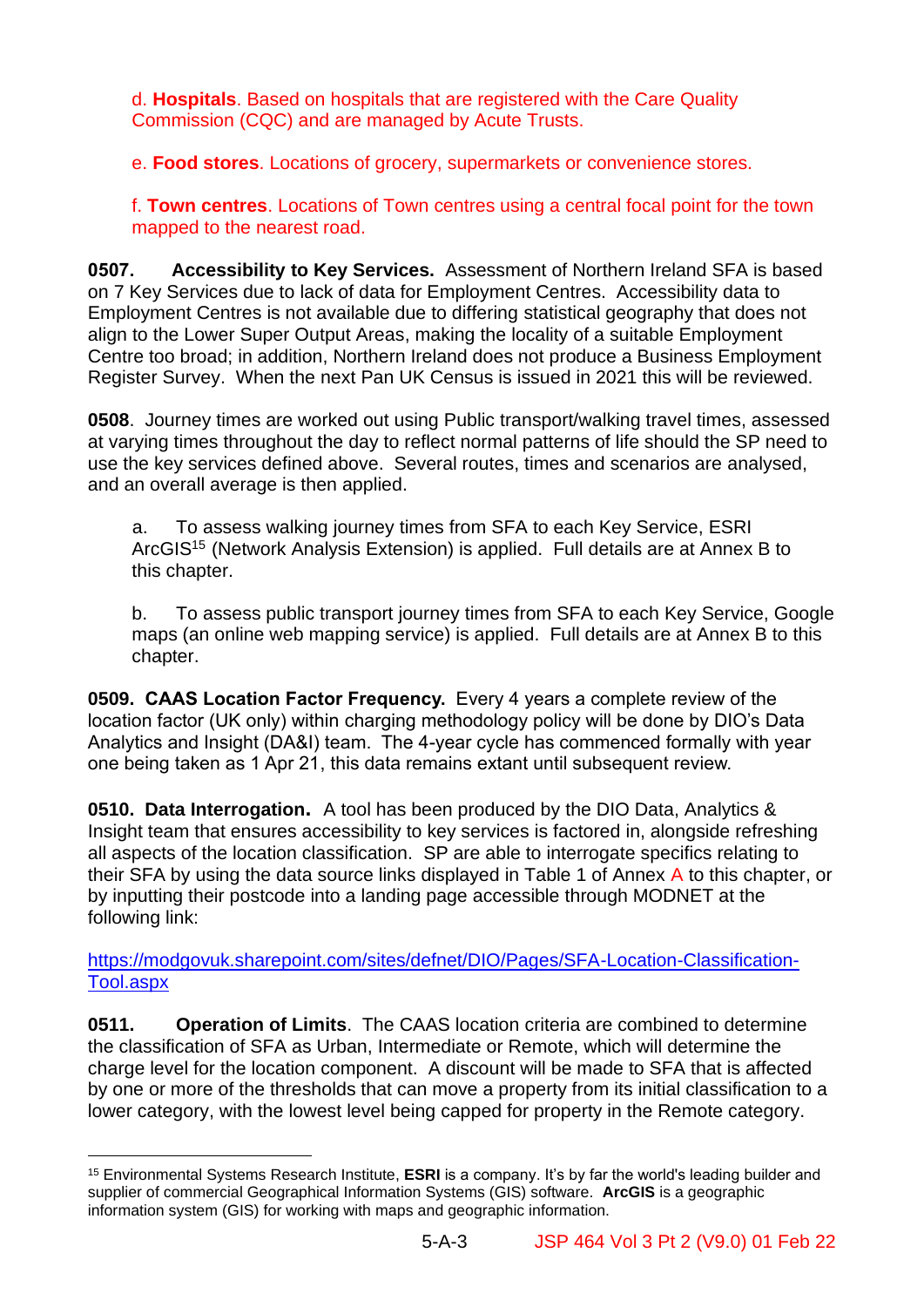#### **Assessment Overseas**

0512. See JSP 464 Vol 3 Part 1 Chap 5 para. 0518.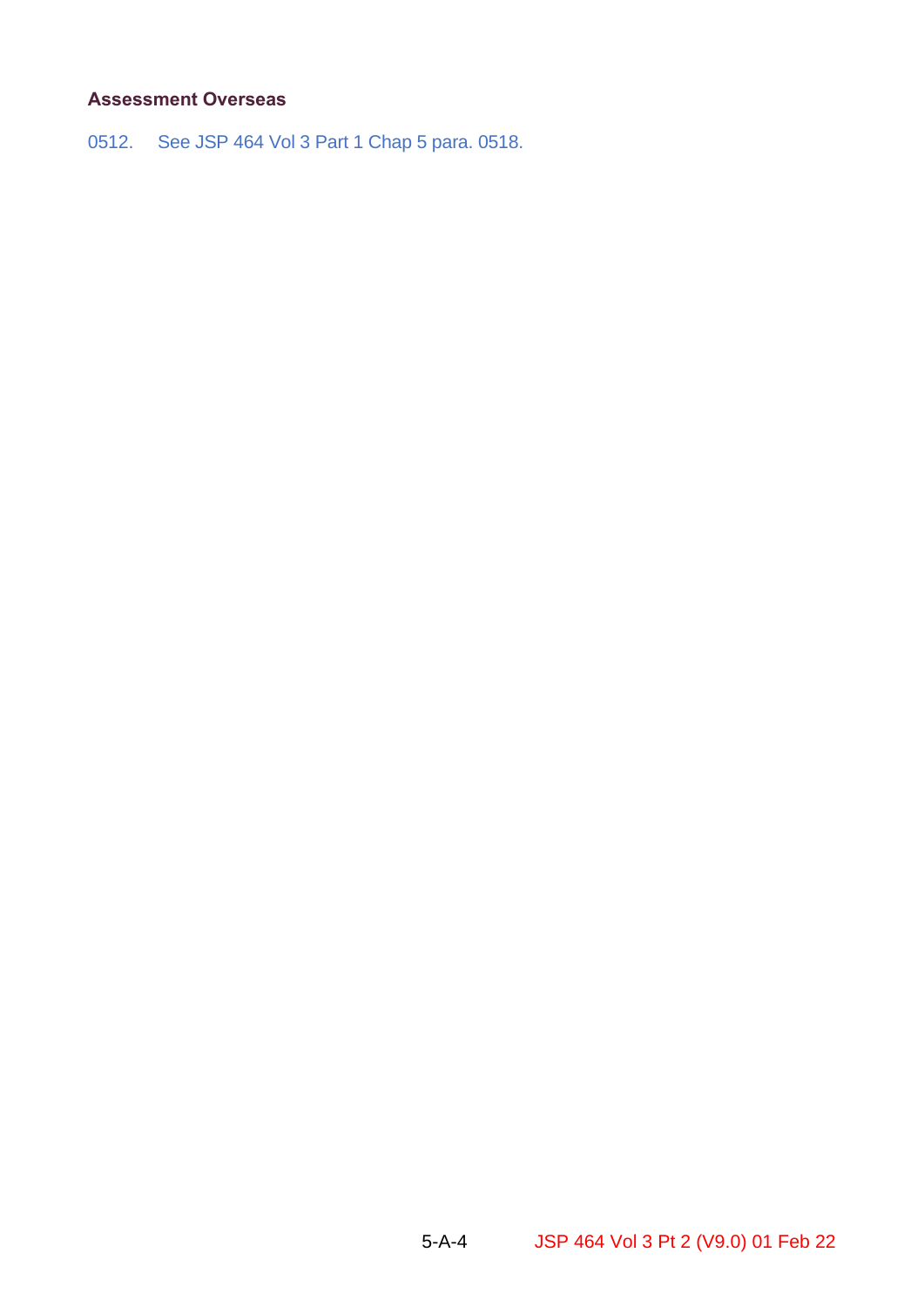|  | Table 1: CAAS Location Component Data Sources - from 1 Apr 21 |  |  |  |
|--|---------------------------------------------------------------|--|--|--|
|--|---------------------------------------------------------------|--|--|--|

| <b>Location Factor Components Data Sources</b>  |                                                                        |                                          |                         |  |  |
|-------------------------------------------------|------------------------------------------------------------------------|------------------------------------------|-------------------------|--|--|
| Criteria                                        | Data Source                                                            | <b>Provider</b>                          | Date of version<br>used |  |  |
| Geographical Classification                     | <b>Office for National Statistics</b><br>(ONS) - Postcode lookup table | ONS (Open<br>Geography Portal)           | November 2016           |  |  |
| Accessibility to Key<br>Services (England only) | Department for Transport -<br>Journey time statistics                  | GOV.UK                                   | 2014                    |  |  |
| <b>Broadband Accessibility</b>                  | OFCOM - Average broadband<br>download speeds                           | 'Connected<br>Nations' at<br>DATA.GOV.UK | 2015                    |  |  |
|                                                 | Index of Multiple Deprivation:<br>England (IMD2015)                    | GOV.UK                                   | 2015                    |  |  |
| Deprivation                                     | Index of Multiple Deprivation:<br>Scotland (SMID2016)                  | GOV.SCOT                                 | 2016                    |  |  |
|                                                 | Index of Multiple Deprivation:<br>Wales (WIMD2014)                     | <b>StatsWales</b>                        | 2014                    |  |  |
|                                                 | Index of Multiple Deprivation:<br>Northern Ireland (NIMDM2010)         | <b>NISRA</b>                             | 2010                    |  |  |

## **Table 2: Final CAAS Location Classification Procedure.**

| Location classification procedure for SFA in the UK |                                                                                    |                                                           |                                                                        |                                     |  |  |
|-----------------------------------------------------|------------------------------------------------------------------------------------|-----------------------------------------------------------|------------------------------------------------------------------------|-------------------------------------|--|--|
| Stage 1                                             | Stage 2                                                                            | Stage 3                                                   | Stage 4                                                                | <b>Result</b>                       |  |  |
| <b>Initial Pan - UK</b><br><b>Classification</b>    | Accessibility -<br>Average public<br>transport/walking<br>travel time<br>(Minutes) | Average<br><b>Broadband</b><br>download speed<br>(Mbit/s) | Indices of<br><b>Multiple</b><br><b>Deprivation</b><br>(Bottom decile) | <b>Final CAAS</b><br>classification |  |  |
|                                                     |                                                                                    | 24 and above                                              | <b>No</b>                                                              | Urban                               |  |  |
|                                                     | $20$                                                                               |                                                           | Yes                                                                    | Intermediate                        |  |  |
|                                                     |                                                                                    | Less than 24                                              | <b>No</b>                                                              | Intermediate                        |  |  |
|                                                     |                                                                                    |                                                           | Yes                                                                    | Remote                              |  |  |
|                                                     | 20 to $< 40$                                                                       | 24 and above<br>Less than 24                              | <b>No</b>                                                              | Intermediate                        |  |  |
| Urban                                               |                                                                                    |                                                           | Yes                                                                    | Remote                              |  |  |
|                                                     |                                                                                    |                                                           | <b>No</b>                                                              | Remote                              |  |  |
|                                                     |                                                                                    |                                                           | Yes                                                                    | Remote                              |  |  |
|                                                     |                                                                                    | 24 and above                                              | <b>No</b>                                                              | Remote                              |  |  |
|                                                     | $40+$                                                                              |                                                           | Yes                                                                    | Remote                              |  |  |
|                                                     |                                                                                    | Less than 24                                              | <b>No</b>                                                              | Remote                              |  |  |
|                                                     |                                                                                    |                                                           | Yes                                                                    | Remote                              |  |  |
| Intermediate                                        | $20$                                                                               | 24 and above                                              | No                                                                     | Intermediate                        |  |  |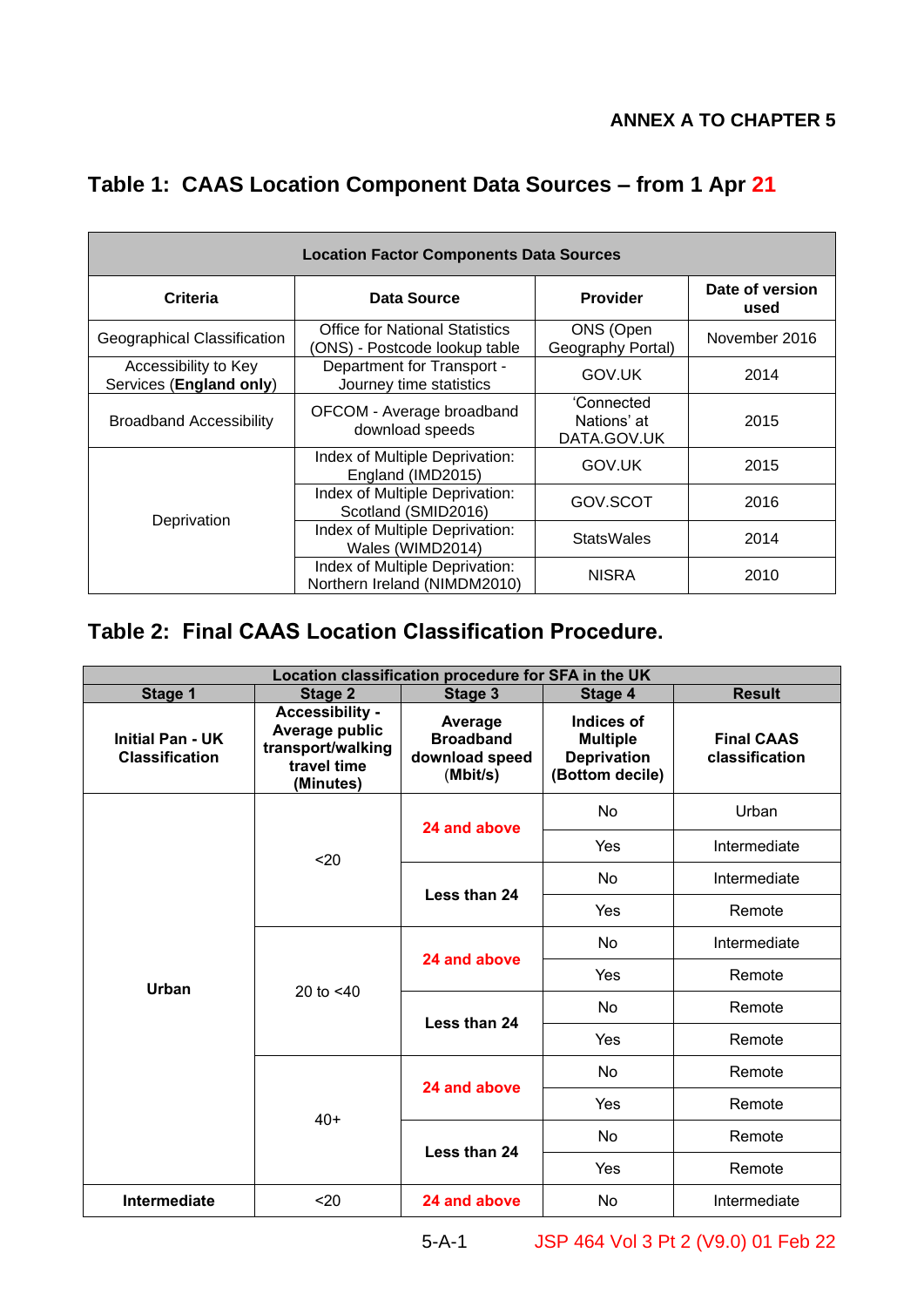|        |              |              | Yes       | Remote       |
|--------|--------------|--------------|-----------|--------------|
|        |              | Less than 24 | No        | Remote       |
|        |              |              | Yes       | Remote       |
|        |              | 24 and above | No        | Intermediate |
|        | 20 to $<$ 40 |              | Yes       | Remote       |
|        |              | Less than 24 | No        | Remote       |
|        |              |              | Yes       | Remote       |
|        |              | 24 and above | <b>No</b> | Remote       |
|        | $40+$        |              | Yes       | Remote       |
|        |              | Less than 24 | No        | Remote       |
|        |              |              | Yes       | Remote       |
| Remote | Any          | Any          | Any       | Remote       |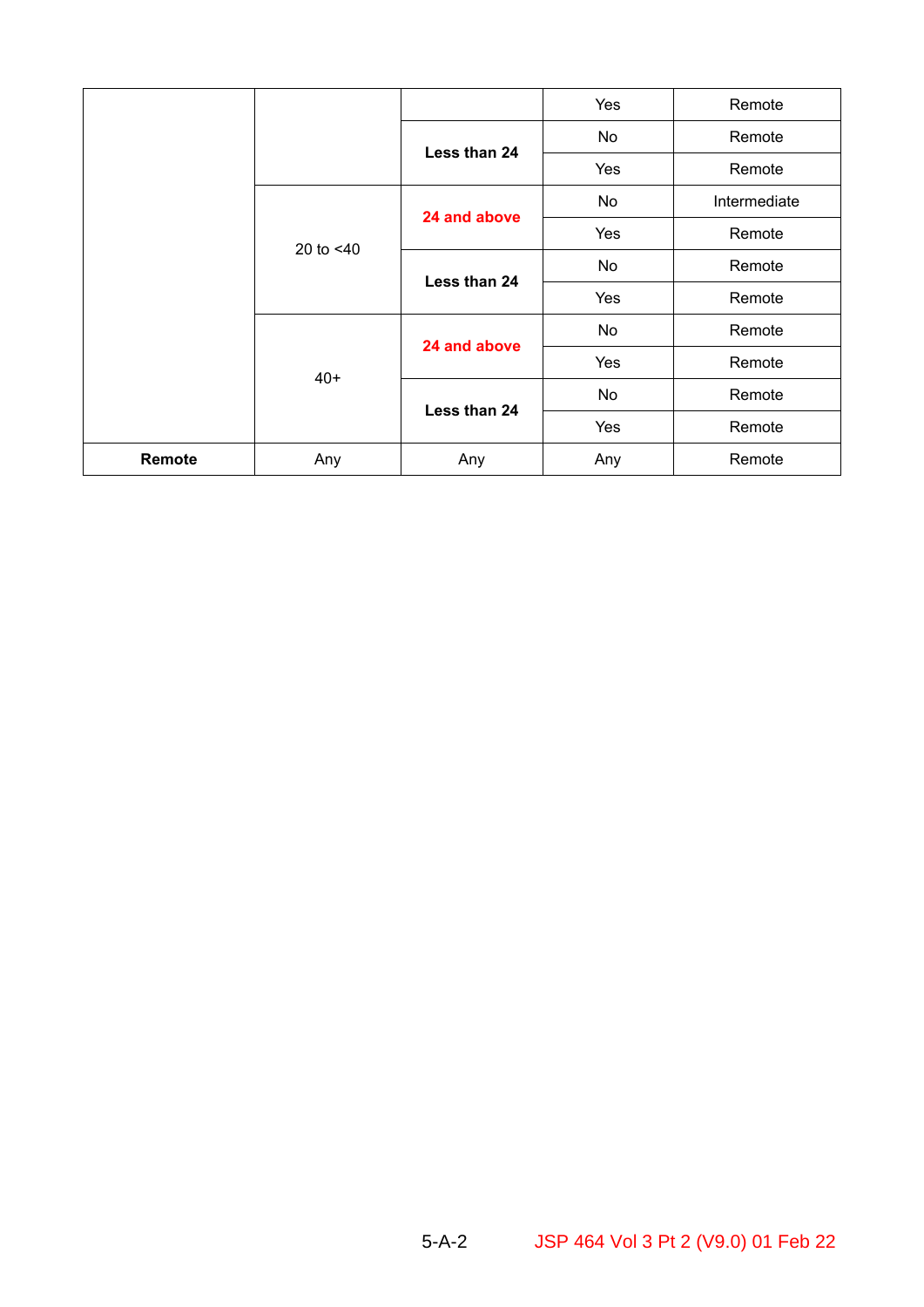#### **ANNEX B TO CHAPTER 5**

## **CAAS Location Factor details on how to work out Journey Time**

1. **Walking Journey Times**. To establish the journey times that would be taken on foot from the SFA locations to each Key Service, the Network Analysis extension in ESRI ArcGIS was used. Network Analysis holds a range of tools that are commonly used to provide answers and geospatial outputs to routing/logistical queries (e.g. how long will it take to travel via car/on foot from Location A to Location B? What is the distance of that journey?).

a. Within the Network Analysis extension is the Origin Destination (OD) Cost Matrix Solver tool, which is used for all analysis. OD Cost Matrix calculates the least cost paths (in time & distance) of a journey between origins (locations of the SFA) and several potential destinations (each of the key services). OD Cost Matrix allows for simultaneous route calculations to be performed for multiple origins to multiple destinations. It requires points of origin and destination, a road network dataset and toolset to run the analysis.

b. More information on the network analyst extension that was used for this project can be found at – [https://desktop.arcgis.com/en/arcmap/latest/extensions/network](https://desktop.arcgis.com/en/arcmap/latest/extensions/network-analyst/what-is%20network-analyst-.htm)[analyst/what-is network-analyst-.htm](https://desktop.arcgis.com/en/arcmap/latest/extensions/network-analyst/what-is%20network-analyst-.htm) It should be noted that SFA postcode data acts as the origin and the key services data acts as the destination.

c. A road network data set contains data about the characteristics of a road network and its dimensions and accessibility; OS Mastermap Highways Network was used. More information on the network dataset for this analysis can be found at [https://www.ordnancesurvey.co.uk/business-and-government/products/os](https://www.ordnancesurvey.co.uk/business-and-government/products/os-mastermap-highways-network.html)[mastermap-highways-network.html](https://www.ordnancesurvey.co.uk/business-and-government/products/os-mastermap-highways-network.html)

d. The location study worked through analysing travel times at specific pinch point times during the day by setting additional parameters to tailor the analysis. The final analysis provided the five fastest routes for each Origin Destination scenario to ensure clarity and efficiency. The attributes of interest were Walk Time (in minutes) and Walk Length (in miles).

2. **Public Transport Journey Times.** Google maps (an online web mapping service) was used to identify the journey time for travel by public transport. The network analysis carried out for the walking journey times, assisted in identifying the nearest key services to each of the SFA locations. For each journey scenario (i.e. SFA to Hospital, SFA to primary school, etc) two or three of the nearest key services were searched to account for differences in journey types. For instance, where an SFA may be in a location with a similar walking journey time to three hospitals, the public transport journey may help to indicate which one is more easily accessible.

a. A directions search was used to help establish the quickest routes via public transport. Using the postcodes of the SFA locations as the starting point and the key services as the destination, Google Maps provided several alternative public transport routes and timeframes.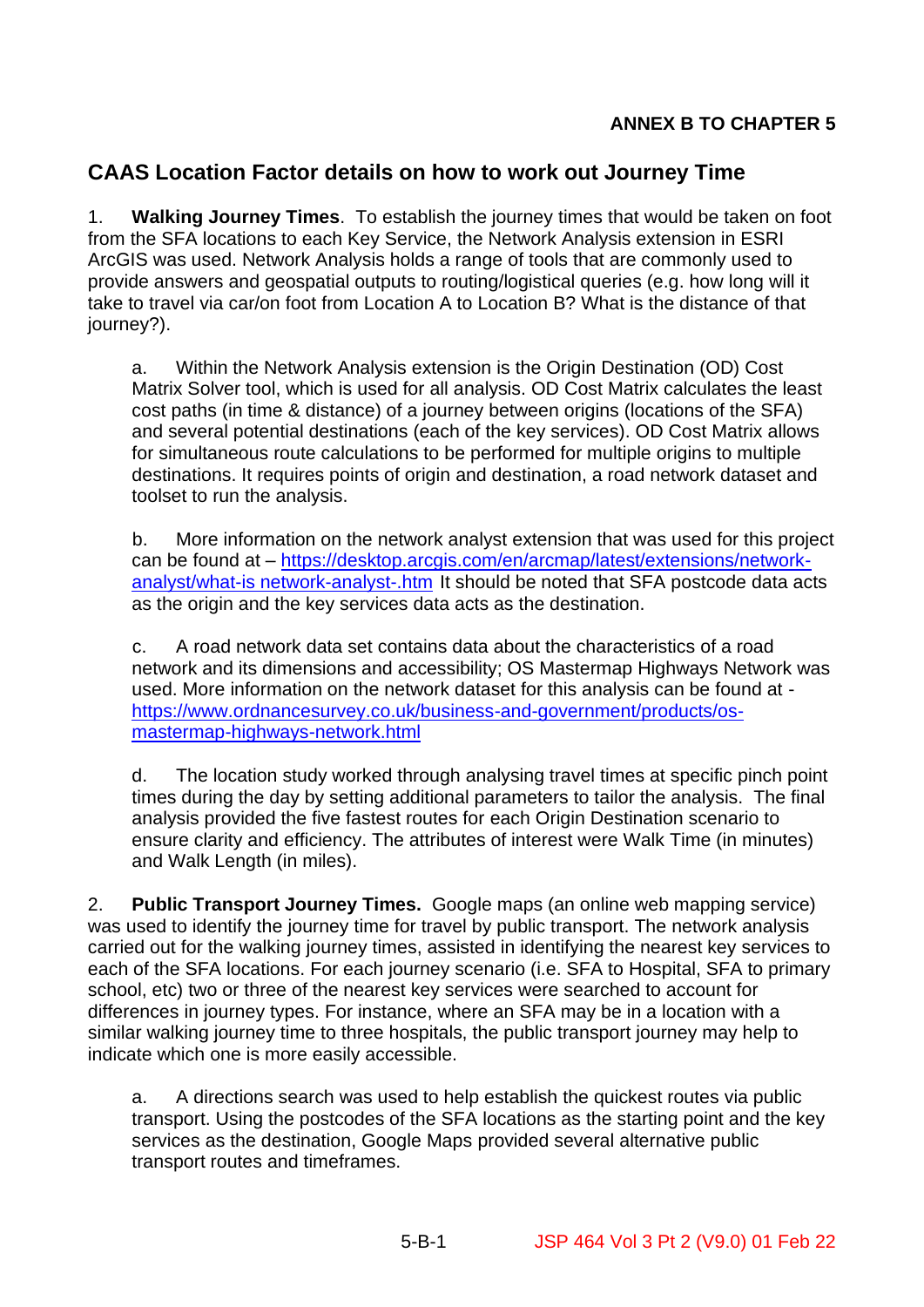b. To ensure consistency across the analysis, the same parameters used for the walking analysis were used and aligned with work conducted by DfT (Journey Times Statistics: Notes and Definitions) England;

c. Allowance for catching first public transport service is 5 minutes - added to any journey that involves boarding one or more public transport services. Public transport speed was applied using local published timetable information. Interchange time of 5 minutes (minimum interval allowed between arriving at a stop and catching another service)

#### **Table 1 - CAAS Location Data Sources Accessibility for Scotland, Wales and Northern Ireland – 1 Oct 20 - 1 Apr 25**

| <b>Scotland Data Sources</b> |                                                                        |                                                                                                                                                                                                                                                                                                                                                                                                                                      |  |  |  |
|------------------------------|------------------------------------------------------------------------|--------------------------------------------------------------------------------------------------------------------------------------------------------------------------------------------------------------------------------------------------------------------------------------------------------------------------------------------------------------------------------------------------------------------------------------|--|--|--|
| <b>Service</b>               | <b>Data</b><br><b>Description</b>                                      | Data source for location of service                                                                                                                                                                                                                                                                                                                                                                                                  |  |  |  |
| Primary<br>Schools           | Location of all<br>Primary<br>Schools in the<br>Scotland               | List of School Contact Details. Scottish Government. September 2018.<br>Taken from - https://www2.gov.scot/Topics/Statistics/Browse/School-<br>Education/Datasets/contactdetails.<br>Data was filtered out to include Primary Schools. Tabular data was<br>geolocated to postcodes using OS Codepoint.                                                                                                                               |  |  |  |
| Secondary<br>Schools         | Location of all<br>Secondary<br>Schools in the<br>Scotland             | List of School Contact Details. Scottish Government. September 2018.<br>Taken from - https://www2.gov.scot/Topics/Statistics/Browse/School-<br>Education/Datasets/contactdetails<br>Data was filtered out to include Secondary Schools. Tabular data was<br>geolocated to postcodes using OS Codepoint.                                                                                                                              |  |  |  |
| Further<br>Education         | Location of all<br>Further<br>Education<br>Institutions in<br>Scotland | OS Open Names dataset. A dataset of place names and postcodes.<br>https://www.ordnancesurvey.co.uk/business-and-government/products/os-<br>open-names.html<br>Attribute data was filtered by 'LOCAL_TYPE' to capture any locations with<br>the keyword 'Further Education'. Dataset was checked and any<br>discrepancies fixed against the list provided by the collegescotland.ac.uk<br>and subsidiary college websites             |  |  |  |
| Hospital                     | Location of<br>Hospitals in<br>Scotland                                | Hospital location data was taken from ISD -<br>https://www.isdscotland.org/Health-Topics/Hospital-Care/Hospitals/<br>This tablur data was then joined via postcode to OS Code-point to accurately<br>geolocate.                                                                                                                                                                                                                      |  |  |  |
| GP                           | Location of GP<br>Practices in<br>Scotland                             | Spreadsheet of all GP practices in Scotland - NHS Digital.<br>https://digital.nhs.uk/services/organisation-data-service/data-<br>downloads/home-countries<br>Tabular data was joined to OS Code-point via postcodes to geolocate.                                                                                                                                                                                                    |  |  |  |
| <b>Food Stores</b>           | Location of<br>Food Stores in<br>Scotland                              | Geolytix 'Retail Points Q4 2018' - https://geolytix.co.uk/?retail_points                                                                                                                                                                                                                                                                                                                                                             |  |  |  |
| Town<br>Centres              | Location of<br><b>Town Centres</b><br>in Scotland                      | OS Named Place dataset, part of OS VectorMap District combined with<br>OS_Settlement_Seed, part of OS.Strategi (to provide better Town & City<br>Descriptors)                                                                                                                                                                                                                                                                        |  |  |  |
| Employment<br>Centres        | Location of<br>Employment<br>Centres (with<br>employment<br>$=$ > 500) | Employment data is associated with Data Zones (a small area statistic<br>boundary in Scotland). A population weighted centrepoint spatial dataset<br>was obtained from https://data.gov.uk/dataset/8aabd120-6e15-41bf-be7c-<br>2536cbc4b2e5/data-zone-centroids-2011 to provide a single location for<br>each Data Zone.<br>Employment data was taken from<br>https://www.nomisweb.co.uk/query/select/getdatasetbytheme.asp?theme=27 |  |  |  |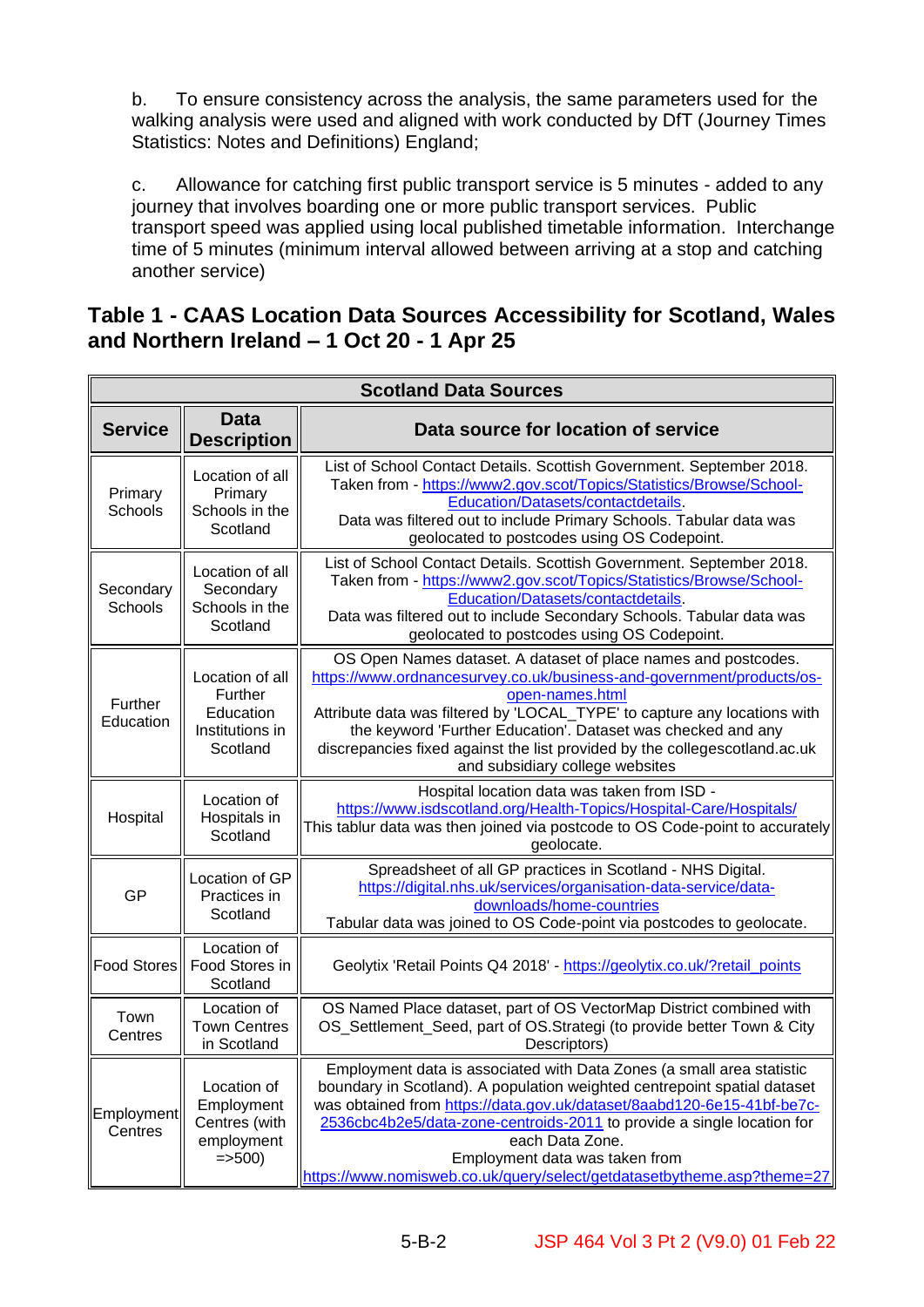|                       |                                                                        | it was selected to include both Data Zones and their related Employment<br>information. Tabular data was joined to the spatial data via the Data Zone ID.                                                                                                                                                                                                                                                                                                                                                                                                                                      |  |  |  |
|-----------------------|------------------------------------------------------------------------|------------------------------------------------------------------------------------------------------------------------------------------------------------------------------------------------------------------------------------------------------------------------------------------------------------------------------------------------------------------------------------------------------------------------------------------------------------------------------------------------------------------------------------------------------------------------------------------------|--|--|--|
| <b>Wales</b>          |                                                                        |                                                                                                                                                                                                                                                                                                                                                                                                                                                                                                                                                                                                |  |  |  |
| <b>Service</b>        | <b>Data</b><br><b>Description</b>                                      | Data source for location of service                                                                                                                                                                                                                                                                                                                                                                                                                                                                                                                                                            |  |  |  |
| Primary<br>Schools    | Location of all<br>Primary<br>Schools in the<br>Wales                  | Address List of Schools in Wales. Welsh Government August 2019. Taken<br>from - https://gov.wales/address-list-schools<br>Data was filtered out to include Primary & Middle Schools. Tabular data was<br>joined to OS Codepoint to geolocate.                                                                                                                                                                                                                                                                                                                                                  |  |  |  |
| Secondary<br>Schools  | Location of all<br>Secondary<br>Schools in the<br>Wales                | Address List of Schools in Wales. Welsh Government August 2019. Taken<br>from - https://gov.wales/address-list-schools<br>Data was filtered out to include Secondary & Middle Schools. Tabular data<br>was joined to OS Codepoint to geolocate.                                                                                                                                                                                                                                                                                                                                                |  |  |  |
| Further<br>Education  | Location of all<br>Further<br>Education<br>Institutions in<br>Wales    | Directory of Further Education Institutions taken from Welsh Government -<br>https://gov.wales/further-education-institutions-contact-details<br>Cross checked against OS Open Names. Tabular data was geolocated<br>using OS Codepoint.                                                                                                                                                                                                                                                                                                                                                       |  |  |  |
| Hospital              | Location of<br>Hospitals in<br>Wales                                   | List of Hospitals taken from Health in Wales -<br>http://www.wales.nhs.uk/ourservices/directory/Hospitals & Healthcare<br>Inspectorate Wales - http://hiw.org.uk/find-service/service-<br>index/?establishmentType=Hospitals§or=NHS⟨=en<br>. Tabular data was joined to OS Code-point via postcodes to geolocate.                                                                                                                                                                                                                                                                              |  |  |  |
| GP                    | Location of GP<br>Practices in<br>Wales                                | Spreadsheet of all GP practices in Wales - NHS Digital.<br>https://digital.nhs.uk/services/organisation-data-service/data-downloads/gp-<br>and-gp-practice-related-data<br>. Tabular data was joined to OS Code-point via postcodes to geolocate.                                                                                                                                                                                                                                                                                                                                              |  |  |  |
| <b>Food Stores</b>    | Location of<br>Food Stores in<br>Wales                                 | Geolytix 'Retail Points Q4 2018' - https://geolytix.co.uk/?retail_points                                                                                                                                                                                                                                                                                                                                                                                                                                                                                                                       |  |  |  |
| Town<br>Centres       | Location of<br><b>Town Centres</b><br>in Wales                         | OS Named Place dataset, part of OS VectorMap District combined with<br>OS_Settlement_Seed, part of OS.Strategi (to provide better Town & City<br>Descriptors)                                                                                                                                                                                                                                                                                                                                                                                                                                  |  |  |  |
| Employment<br>Centres | Location of<br>Employment<br>Centres (with<br>employment<br>$=$ > 500) | Employment data is associated with LSOA (a small area statistic boundary in<br>Scotland). A population weighted centrepoint spatial dataset was obtained<br>from http://geoportal.statistics.gov.uk/datasets/output-areas-december-2011-<br>population-weighted-centroid<br>s to provide a single location for each LSOA. Employment data was taken<br>from<br>https://www.nomisweb.co.uk/query/select/getdatasetbytheme.asp?theme=27<br>, it was selected to include both Data Zones and their related Employment<br>information. Tabular data was joined to the spatial data via the LSOA ID |  |  |  |
|                       |                                                                        | <b>Northern Ireland</b>                                                                                                                                                                                                                                                                                                                                                                                                                                                                                                                                                                        |  |  |  |
| <b>Service</b>        | <b>Data</b><br><b>Description</b>                                      | Data source for location of service                                                                                                                                                                                                                                                                                                                                                                                                                                                                                                                                                            |  |  |  |
| Primary<br>Schools    | Location of all<br>Primary<br>Schools in the<br>Northern<br>Ireland    | Open Data NI - Locations of Schools data (July 2017).<br>https://www.opendatani.gov.uk/dataset/locate-a-school/resource/d0947faf-<br>5d84-4ce4-80dd-ce4fa0e1c0d5                                                                                                                                                                                                                                                                                                                                                                                                                               |  |  |  |
| Secondary<br>Schools  | Location of all<br>Secondary<br>Schools in the<br>Northern<br>Ireland  | Open Data NI - Locations of Schools data (July 2017).<br>https://www.opendatani.gov.uk/dataset/locate-a-school/resource/d0947faf-<br>5d84-4ce4-80dd-ce4fa0e1c0d5                                                                                                                                                                                                                                                                                                                                                                                                                               |  |  |  |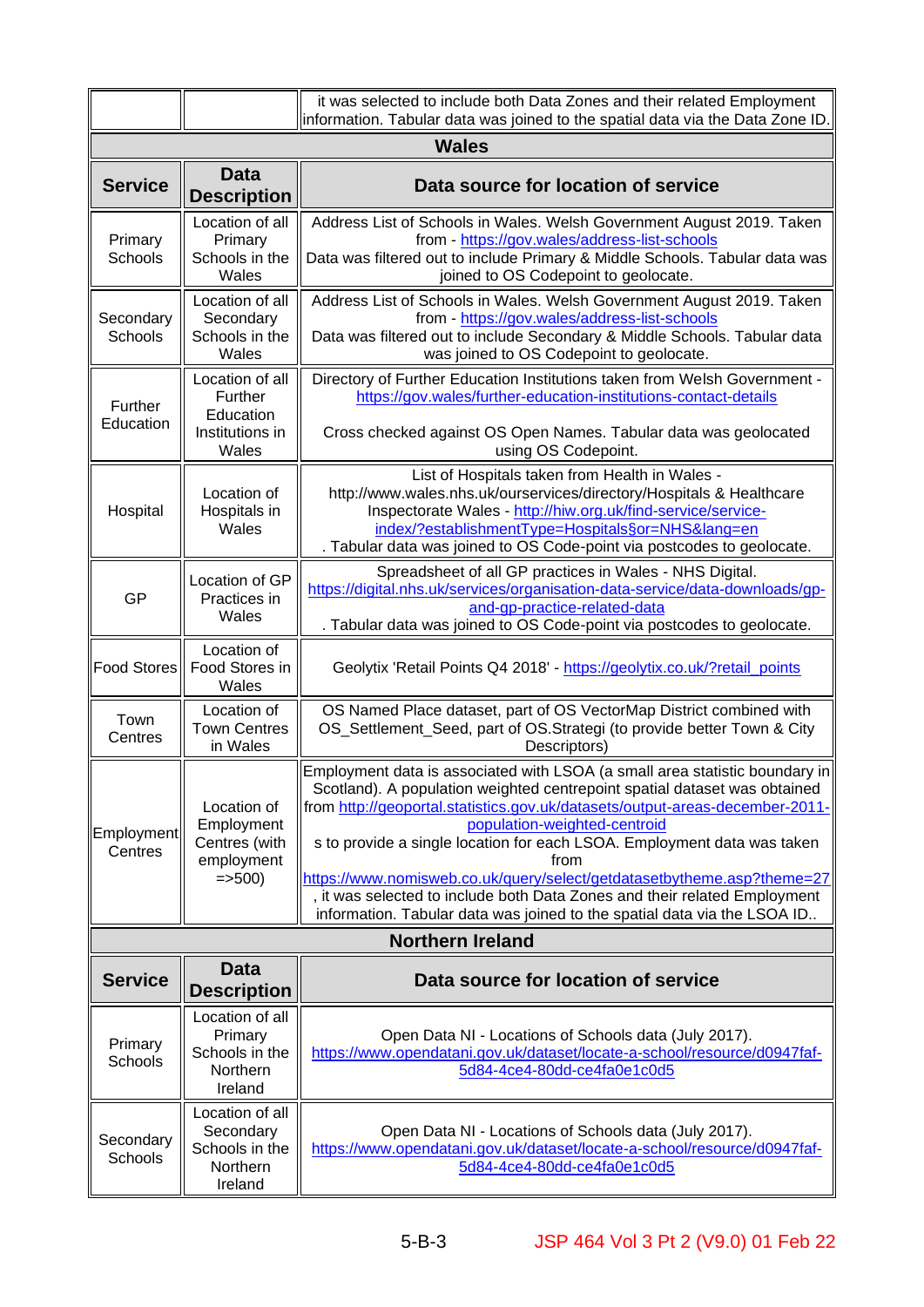| <b>Further</b><br>Education | Location of all<br><b>Further</b><br>Education<br>Institutions in<br>Northern<br>Ireland | List of FE institutions taken from NI Direct -<br>https://www.nidirect.gov.uk/contacts/further-education-fe-colleges<br>. Tabular data was joined to OS Codepoint via postcodes to geolocate                                                                 |
|-----------------------------|------------------------------------------------------------------------------------------|--------------------------------------------------------------------------------------------------------------------------------------------------------------------------------------------------------------------------------------------------------------|
| Hospital                    | Location of<br>Hospitals in<br>Northern<br>Ireland                                       | Hospital Location data taken from detail data (August 2016) -<br>http://data.nicva.org/dataset/hospital-locations<br>. Was verified against hospitals listed in HSCNI Online -<br>http://online.hscni.net/other-hsc-organisations/hsc-service-finder/        |
| GP                          | Location of GP<br>Practices in<br><b>Northern</b><br><b>Ireland</b>                      | Spreadsheet of all GP practices in Northern Ireland - NHS Digital.<br>https://digital.nhs.uk/services/organisation-data-service/data-downloads/gp-<br>and-gp-practice-related-data<br>. Tabular data was joined to OS Code-point via postcodes to geolocate. |
| <b>Food Stores</b>          | Location of<br>Food Stores in<br>Northern<br>Ireland                                     | Geolytix 'Retail Points Q4 2018' - https://geolytix.co.uk/?retail_points                                                                                                                                                                                     |
| Town<br>Centres             | Location of<br><b>Town Centres</b><br>in Northern<br>Ireland                             | OSNI Open Data Place Name Gazetteer - http://osni-spatial-<br>ni.opendata.arcgis.com/datasets/117e5c3d0f0b41208d1caec1ddbd1330_1                                                                                                                             |